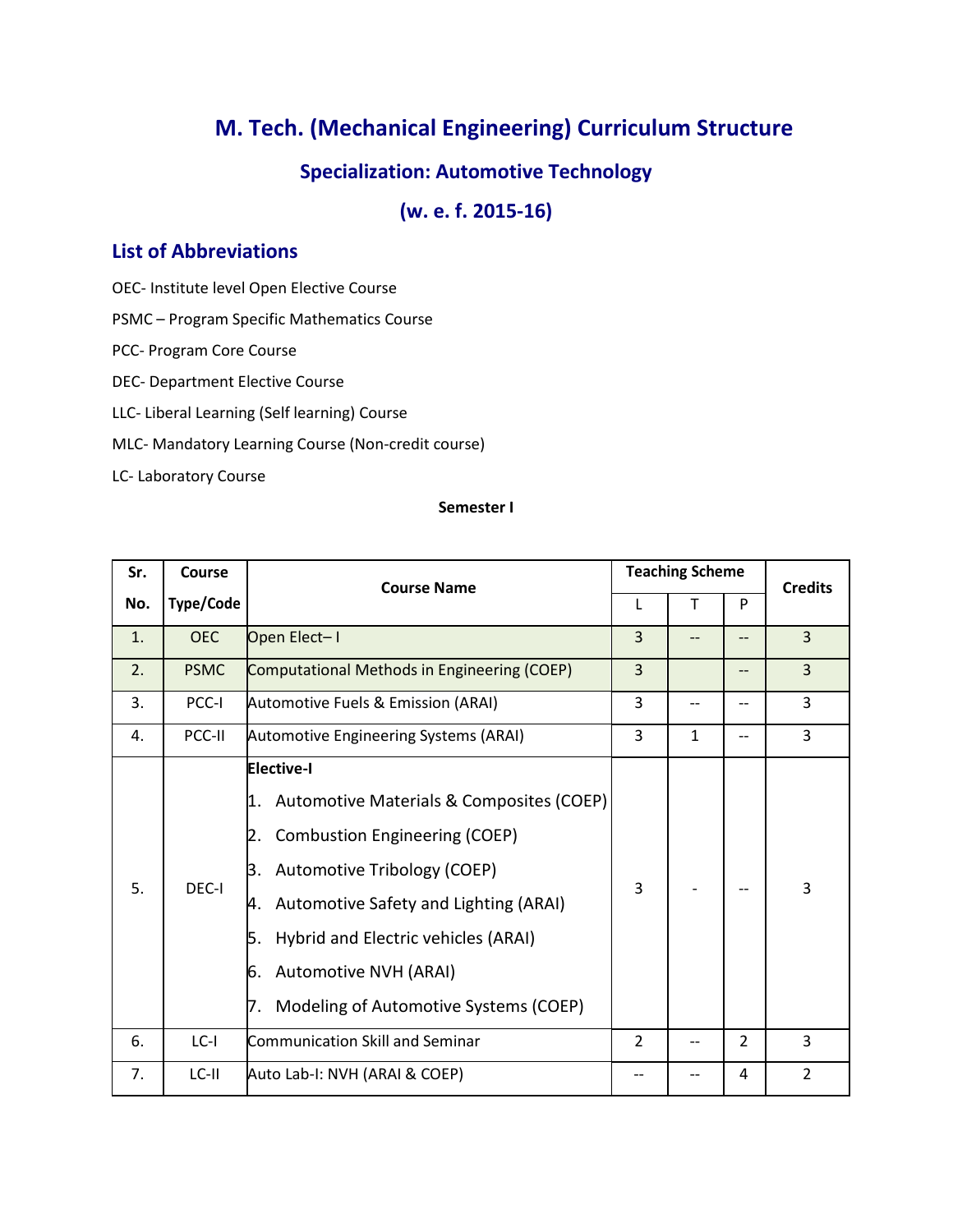| 8. | MLC-I  | <b>Research Methodology</b> |    | $- -$ | $- -$ | $- -$ |
|----|--------|-----------------------------|----|-------|-------|-------|
| 9. | MLC-II | <b>Humanities</b>           |    | $- -$ | $- -$ | $- -$ |
|    |        | <b>Total</b>                | 19 |       | b     | 20    |

#### **Semester II**

| Sr. | Course     | <b>Course Name</b>                                                                                                                                                                                                                        | <b>Teaching Scheme</b> |              |       | <b>Credits</b>    |
|-----|------------|-------------------------------------------------------------------------------------------------------------------------------------------------------------------------------------------------------------------------------------------|------------------------|--------------|-------|-------------------|
| No. | Code/Type  |                                                                                                                                                                                                                                           | L                      | T            | P     |                   |
| 1.  | PCC-III    | Vehicle Dynamics (COEP)                                                                                                                                                                                                                   | 3                      |              | --    | 3                 |
| 2.  | PCC-IV     | <b>Automotive Electronics (ARAI)</b>                                                                                                                                                                                                      | 3                      |              | $-$   | 3                 |
| 3.  | PCC-V      | I. C. Engine Modelling (COEP)                                                                                                                                                                                                             | 3                      | $\mathbf{1}$ | --    | 3                 |
| 4.  | PCC-VI     | Automotive Engine Design (COEP)                                                                                                                                                                                                           | 3                      |              |       | 3                 |
| 5.  | DEC-II     | Elective - II<br>Auto Testing and certification<br>1.<br>2. Finite Element Method<br><b>Computational Fluid Dynamics</b><br>3.<br><b>Automotive Aerodynamics</b><br>4.<br>Automotive systems Design<br>5.<br><b>Automotive HVAC</b><br>6. | 3                      |              |       | 3                 |
| 6.  | LC-III     | Mini Project                                                                                                                                                                                                                              |                        |              | 4     | $\overline{2}$    |
| 7.  | LC-IV      | Automotive Lab-II                                                                                                                                                                                                                         | --                     |              | 4     | $\overline{2}$    |
| 8.  | MLC-III    | <b>Intellectual Property Rights</b>                                                                                                                                                                                                       | $\mathbf{1}$           |              | $- -$ | $\qquad \qquad -$ |
| 9.  | <b>LLC</b> | <b>Liberal Learning Course</b>                                                                                                                                                                                                            | $\mathbf{1}$           | --           | $-$   | $\mathbf{1}$      |
|     |            | <b>Total</b>                                                                                                                                                                                                                              | 17                     | 1            | 8     | 20                |

#### **Semester-III**

| Sr. | <b>Course</b><br><b>Course Name</b> |                             | <b>Teaching Scheme</b>                |       |    | <b>Credits</b> |
|-----|-------------------------------------|-----------------------------|---------------------------------------|-------|----|----------------|
| No. | Code                                |                             | ∸                                     |       | D  |                |
| 1.  | <b>Dissertation</b>                 | <b>Dissertation Phase-I</b> | $\hspace{0.05cm}$ – $\hspace{0.05cm}$ |       | 14 | 14             |
|     |                                     | <b>Total</b>                | $\hspace{0.05cm}$ – $\hspace{0.05cm}$ | $- -$ | 14 | 14             |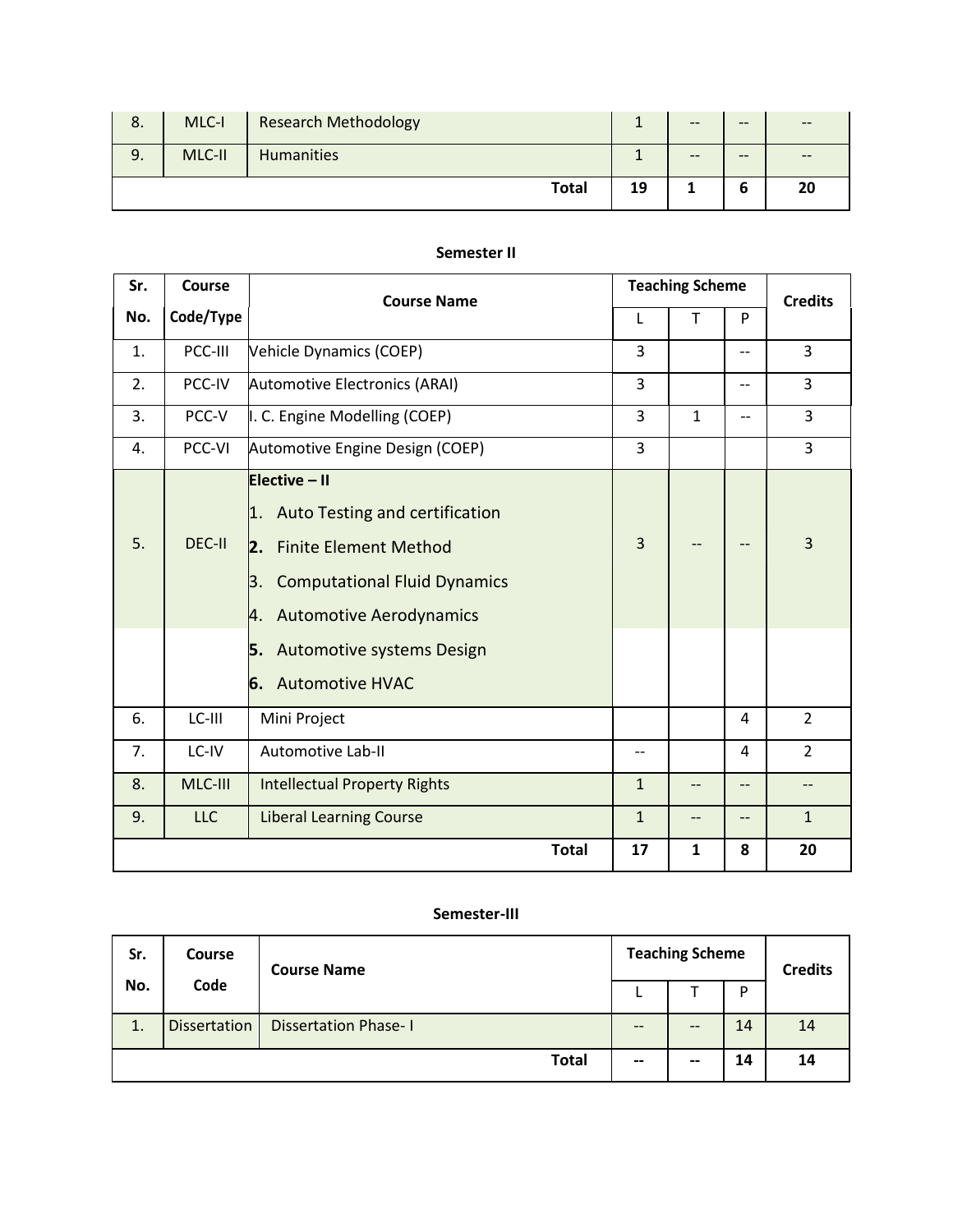#### **Semester-IV**

| Sr.     | <b>Course</b>       | <b>Course Name</b>             |                          | <b>Teaching Scheme</b> |    |    |
|---------|---------------------|--------------------------------|--------------------------|------------------------|----|----|
| No.     | Code                |                                | ►                        |                        | D  |    |
| 1<br>⊥. | <b>Dissertation</b> | <b>Dissertation Phase - II</b> | --                       | --                     | 18 | 18 |
|         |                     | <b>Total</b>                   | $\overline{\phantom{m}}$ | --                     | 18 | 18 |

#### **SEMESTER I**

## **(PSMC) Computational Methods in Engineering**

#### **Teaching Scheme**

#### **Examination Scheme**

Lectures: 3 hrs/week

T1, T2: 20 marks each, End-Sem Exam - 60

#### **Course Outcomes:**

At the end of the course, students will demonstrate the ability to:

- **1.** Students will be able to understand the mathematical models and methodologies to solve those models
- **2.** Students will be able to analyze and develop the mathematical model of an engineering system.
- **3.** Students will be able to solve differential equations using numerical techniques.

#### **Syllabus Contents:**

- Roots of Equations: Bracketing methods, open methods and case studies.
- Linear Algebraic Equations: Gauss Elimination, LU decomposition and matrix inversion, special matrices and Gauss-Seidel method, case studies.
- Numerical Differentiation and Integration: Newton-Cotes integration formulas, integration of equations, numerical differentiation, case studies.
- Ordinary Differential Equations: Runge-Kutta methods, stiffness and multistep methods, boundary value and eigen value problems, case studies.
- Partial Differential Equations: Finite difference methods for elliptic and parabolic equations, case studies.

## **References:**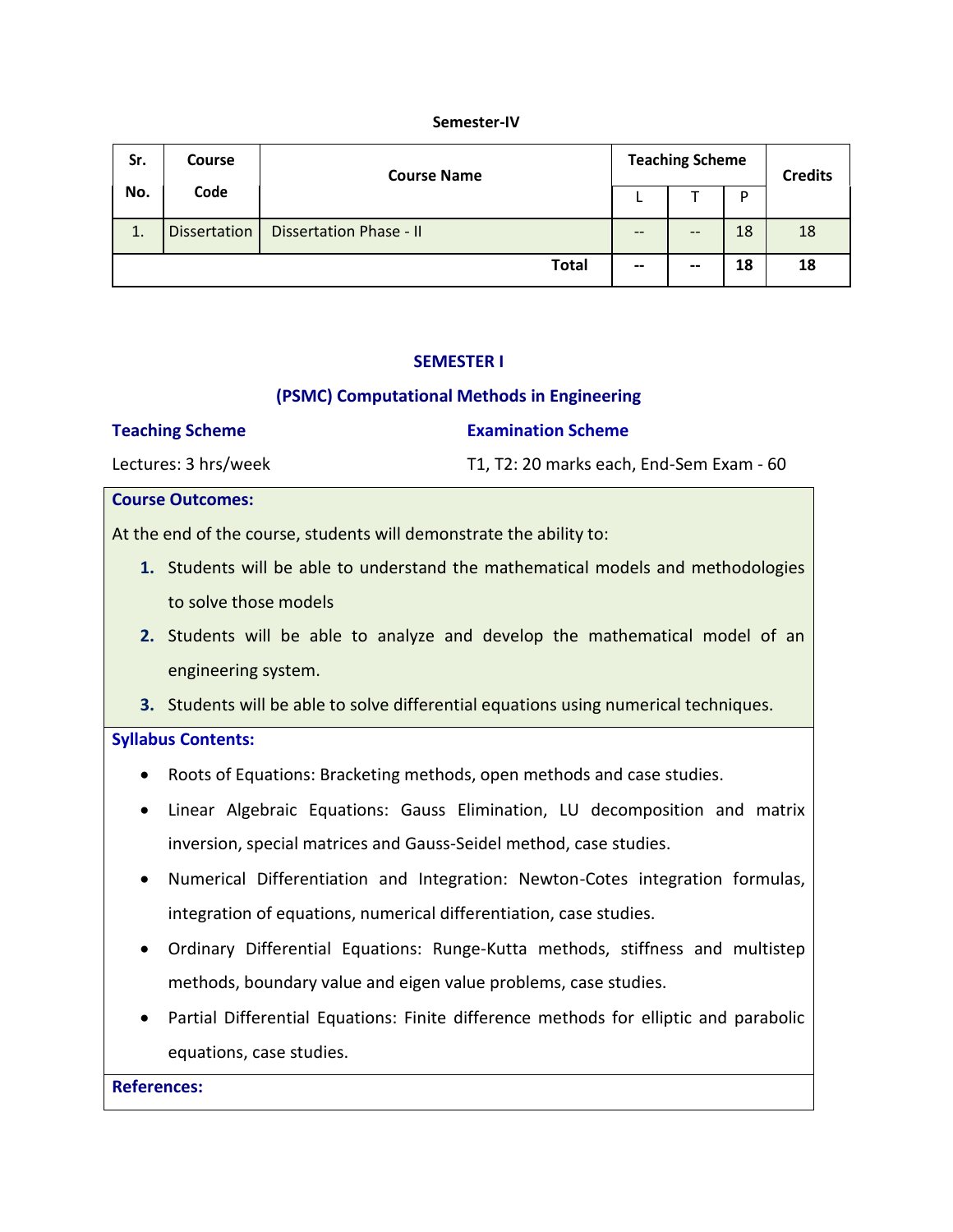- 1. J.B. Doshi, "Differential Equations for Scientists and Engineers", Narosa, 2010.
- 2. Peter O'Neil, "Advanced Engineering Mathematics", Seventh Edition, Cengage Learning, 2012 (Indian Edition).
- 3. Michael Greenberg, "Advanced Engineering Mathematics", Second Edition, Pearson Education, 2002 (Indian Edition).
- 4. Jennings. A., Matrix Computation for Engineers and Scientists. John Wiley and Sons, 1992.
- 5. Prem.K.Kythe, Pratap Puri, Michael R.Schaferkotter, Introduction to Partial Differential Equations and Boundary Value problems with Mathematics, CRC Press, 2002.
- 6. Kreyszig, Erwin, I.S., Advanced Engineering Mathematics, Wiley, 1999.
- 7. Ramamurthy. V., Computer Aided Design in Mechanical Engineering., Tata McGraw Hill Publishing Co., 1987
- 8. Fundamental Concepts in the Design of Experiments, 5th Ed., by Hicks and Turner
- 9. Devore, Jay L., Probability and Statistics for Engineering and the Sciences, 5th edition, Brooks- Cole (1999)

## **(PCC I) Automotive Fuels and Emission**

## **Teaching Scheme**

## **Examination Scheme**

Lectures: 3 hrs/week

T1, T2: 20 marks each, End-Sem Exam - 60

## **Course Outcomes:**

At the end of the course, students will demonstrate the ability to:

1. Able to implement the different fuels and their feasibility as an automotive fuels

2. Able to predict and compare the performance characteristics of engine with different alternate fuels.

3. Able to evaluate and compare of performance of single and multi cylinder diesel and petrol engines vis-à-vis

4. Able to follow the emission tests procedure of an automobile

5. Understand selection of fuel on basis of power output, emission norms, engine size &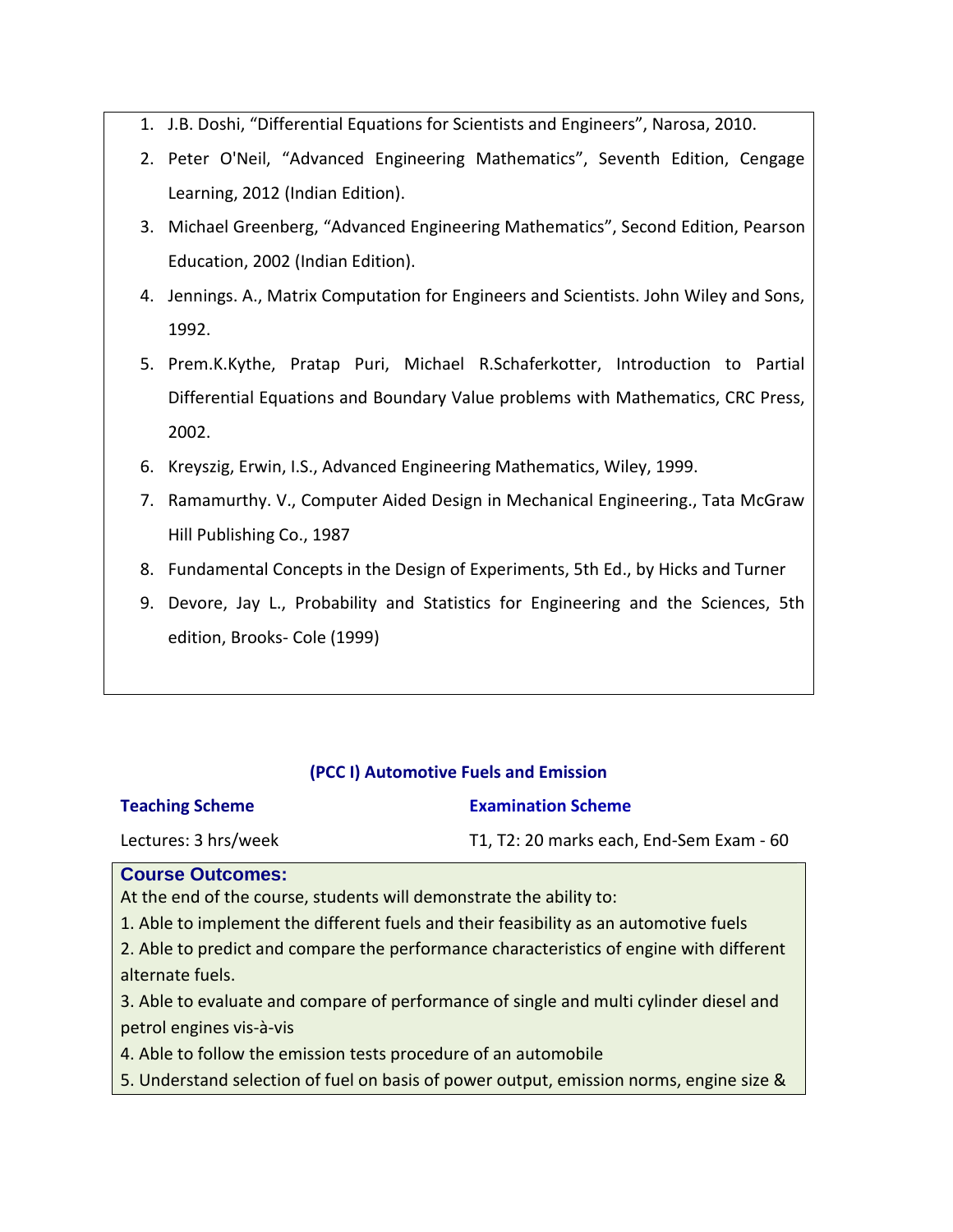#### applications.

#### **Syllabus Contents:**

Introduction: Estimate of petroleum reserve, need for alternate fuel, availability and comparative properties of alternate fuels.

CNG, LPG, Alcohol, Vegetable oil and Bio-gas: CNG & LPG - Availability, properties, modifications required in SI and CI engines, performance and emission characteristics, storage, handling and dispensing, safety aspects. Alcohol - Manufacture of alcohol, properties, blending of Methanol and Ethanol, engine design modifications required and effects of design parameters, performance and emission characteristics, durability. Types of vegetable oils for engine application, esterification, biogas, properties, engine performance and emission characteristics..

Hydrogen and Fuel cells: Production methods, properties, performance and emission characteristics, storage and handling, safety aspects, Working principle, classification, description of fuel cell systems, fuel cell components, properties of fuel cell, general performance characteristics, emission characteristics, merits and demerits, vehicle design and layout aspects.

Emissions from SI & CI Engines and its Control: Emission formation in S.I. engines – Hydrocarbons – Carbon monoxide – Nitric Oxide, Lead particulates – Polynuclear aromatic hydro carbon emission – Effects of design and operating variables on emission formation in spark ignition engines – Controlling of pollutant formation in engines – Thermal reactors – After-treatment Devices DOC , DPF , NSC , SCR - Charcoal Canister Control for evaporative emission – Positive crank case ventilation system for UBHC emission reduction. EGR Systems Valve types , EGR Circuit types , EGR Cooler types, EGR- Types Internal , Low pressure , High pressure - ECU Functionalities and its architecture - how it controls engine.

Chemical delay – Significance – Intermediate compound formation – Pollutant formation on incomplete combustion  $-$  effect of operating variables on pollutant formation  $-$ Controlling of emissions – Driving behaviour – Fumigation – Exhaust gas recirculation – Air injection – Cetane number effect.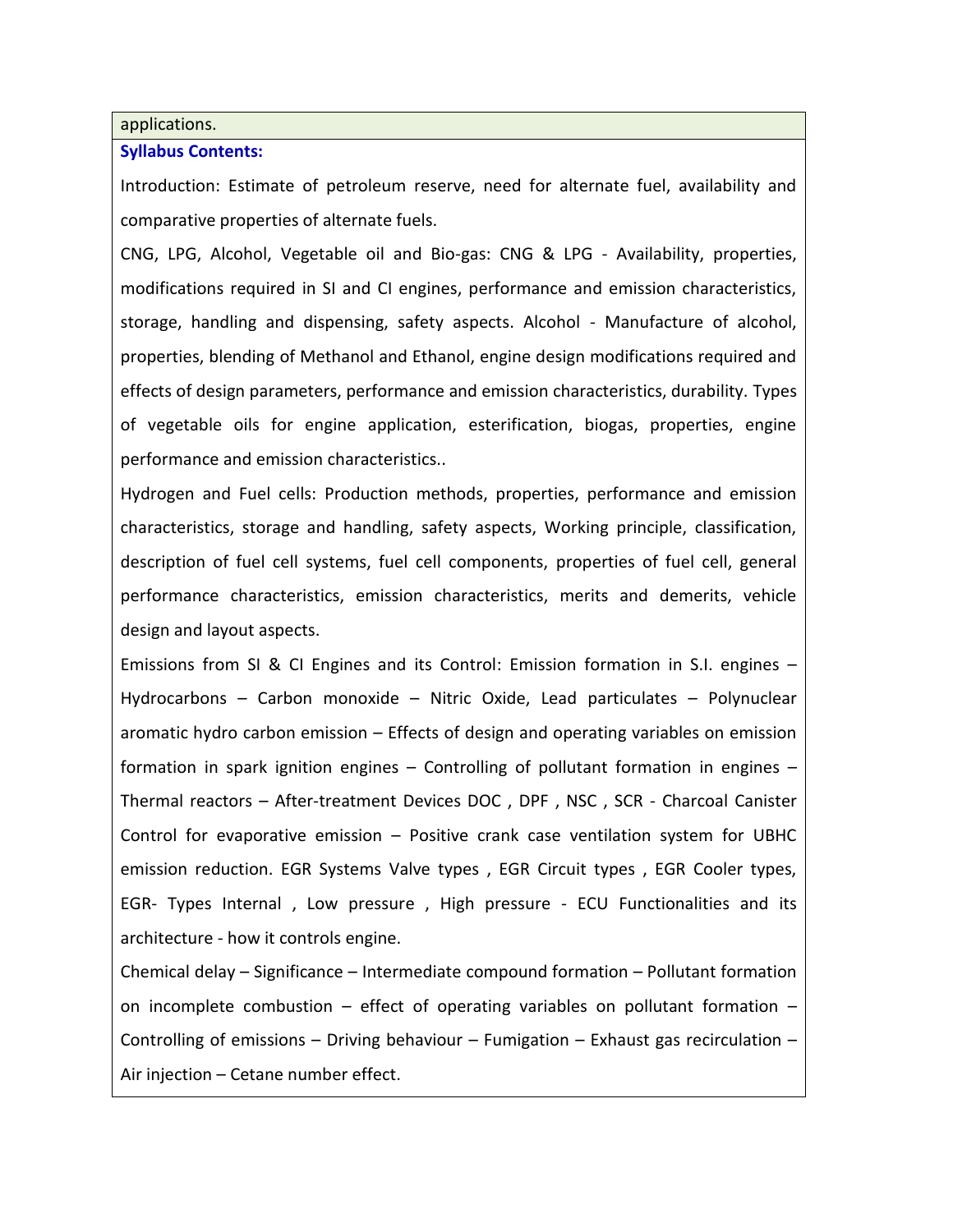Emission Measurement and Test procedure: Measurement of CO,  $CO<sub>2</sub>$ , by NDIR. Hydrocarbon by FID – Chemiluminescent detector for  $NO<sub>x</sub>$  measurement, Smoke meters – Dilution tunnel technique for particulate measurement. Procedures on Engine and Chassis Constant Volume Sampling procedures –Emission Test– Sampling probes and valves – Quantifying emissions –Dynamometers.

## **References:**

## **Text Book :**

- 1. Edward F. Obert, 'Internal combustion engines and air pollution' Harber and Row Publishers, 1973.
- 2. M.Khovakh, 'Motor Vehicle Engines', Mir Publishers, Mascow,1976
- 3. W.H.Crouse and A.L.Anglin, 'Automotive Emission Control', McGraw Hill Book Co, 1995.
- 4. G.S.Springer and A.J.Patterson, 'Engine emissions and pollutant formation', plenum press, Newyork,1985.
- 5. ARAI & Western Section Proceedings, "I C Engine Design & Development", Jan 2009.
- 6. Ganesan.V, Internal Combustion Engines, Tata McGraw Hill, 1994.
- 7. Crouse.W.M, Anglin.A.L., Automotive Emission Control, McGraw Hill 1995.

## **Reference Books :**

- 1. Ganesan.V, Internal Combustion Engines, Tata McGraw Hill, 1994.
- 2. Crouse.W.M, Anglin.A.L., Automotive Emission Control, McGraw Hill 1995.
- 3. Springer.G.S, Patterson.D.J, Engine Emissions, pollutant formation, Plenum Press,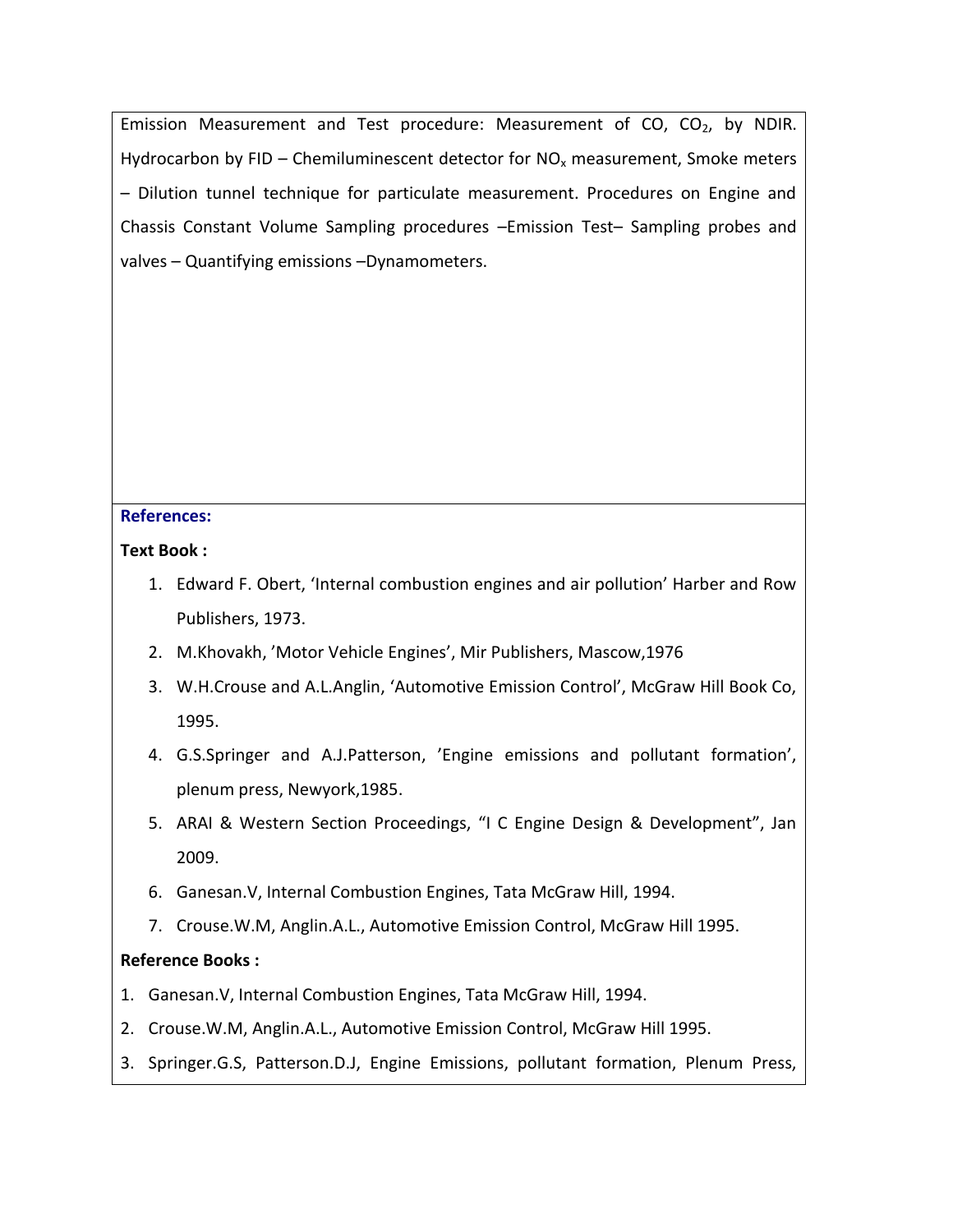1986

- 4. Patterson, D.J, Henin.N.A, Emissions from Combustion engines and their Control, Anna Arbor Science, 1985. Linden.D, Handbook of Batteries and Fuel Cells, McGraw Hill, 1995.
- 5. Maxwell et al, Alternative Fuel : Emission, Economic and Performance, SAE, 1995
- 6. Watson, E.B., Alternative fuels for the combustion engine, ASME, 1990
- 7. Bechtold, R., Alternative fuels guidebook, 1998.
- 8. Joseph, N., Hydrogen fuel for structure transportation, SAE, 1996.
- 9. Holt and Danniel, Fuel cell powered vehicles: Automotive technology for the future SAE, 2001.

#### **(PCC II) Automotive Engineering Systems**

| <b>Teaching Scheme</b>                                              | <b>Examination Scheme</b>                   |  |  |
|---------------------------------------------------------------------|---------------------------------------------|--|--|
| Lectures: 3 hrs/week                                                | T1, T2, $-20$ marks each, End-Sem Exam - 60 |  |  |
| <b>Course Outcomes:</b>                                             |                                             |  |  |
| At the end of the course, students will demonstrate the ability to: |                                             |  |  |
| 1. Understand vehicle chassis structure                             |                                             |  |  |
| 2. Understand the components of transmission systems                |                                             |  |  |
| 3. understand automotive suspension systems                         |                                             |  |  |
| 4. differentiate between conventional and advanced braking systems  |                                             |  |  |
| 5. analyze steering systems                                         |                                             |  |  |
|                                                                     |                                             |  |  |

#### **Syllabus Contents:**

Chassis & Body: Classification of vehicle, layout with reference to power plant, steering location and drive, chassis, construction and details (frames, sub-frames, defects in frame, frameless vehicles, vehicle dimensions), details of chassis & body materials, Integrated body construction, BIW type and corresponding design parameters, Vehicle interior system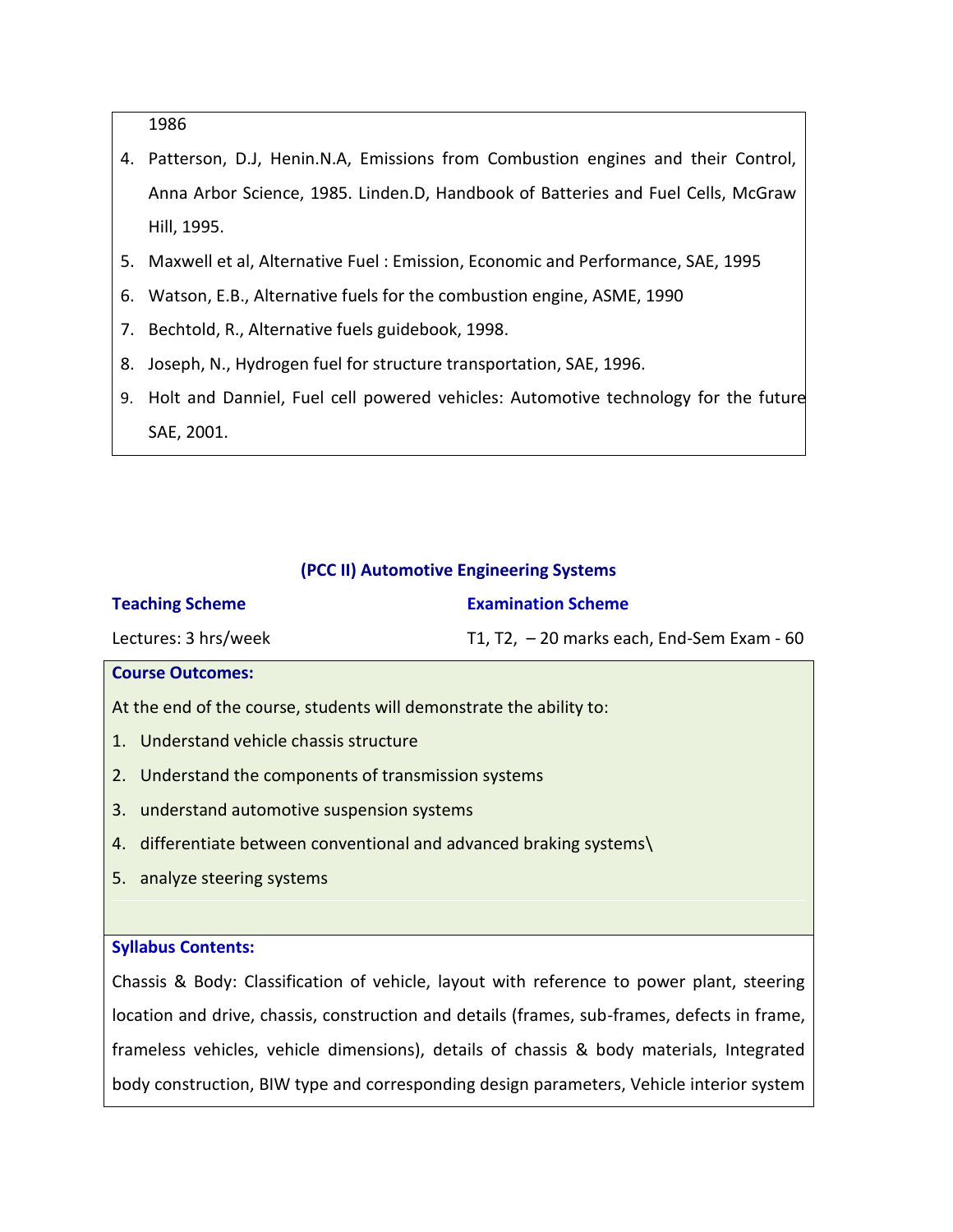(dash board & seating system), Cosole design, Pillar trims (Type A, B, C), head roofs.

Transmission & Driveline: Clutches, principle, types, Fluid coupling and torque convertors, problems on performance of automobile such as resistance to motion, tractive efforts, engine speed, power and acceleration requirements. Determination of gear box ratios for different vehicle applications, different types of gear boxes, Automatic transmission, Effect of driving thrust and torque-reaction, Hotchkiss drives, Torque tube drive, radius rods, Propeller shaft, Universal joints, Final drive- different types, two speed rear axle, Rear axle construction: full floating, three quarter floating and semi-floating arrangements, Differential: conventional type & Non-slip type, differential locks.

Front Axle & Steering: Front axle types, rigid axle and split axle, constructional details, materials, front wheel geometry viz., camber, castor, kingpin inclination, toe-in and toeout, Wheel alignment and balancing, Condition for true rolling motion of road wheels during steering. Steering geometry. Ackermann and Davis steering. Construction details of steering linkages. Different types of steering gear box. Steering linkages layout for conventional and independent suspensions. Turning radius, instantaneous centre, wheel wobble and shimmy. Over-steer and under-steer. Power and power assisted steering.

Braking & Suspension: Type of brakes, Principles of shoe brakes. Constructional details – materials, braking torque developed by leading and trailing shoes. Disc brake, drum brake theory, constructional details, advantages, Brake actuating systems. Factors affecting brake performance, Parking & Exhaust brakes, power & power assisted brakes, Antilock Breaking System (ABS). Testing of brakes, thermal Considerations.

Types of suspension, factors influencing ride comfort, types of suspension springs (leaf & coil springs), independent suspension (front and rear). Rubber, pneumatic, hydro-elastic suspension, Shock absorbers, types of wheels, construction of wheel assembly, types of tyres and constructional details, Static and rolling properties of pneumatic tyres, tubeless tyres and aspect ratio of tube tyres.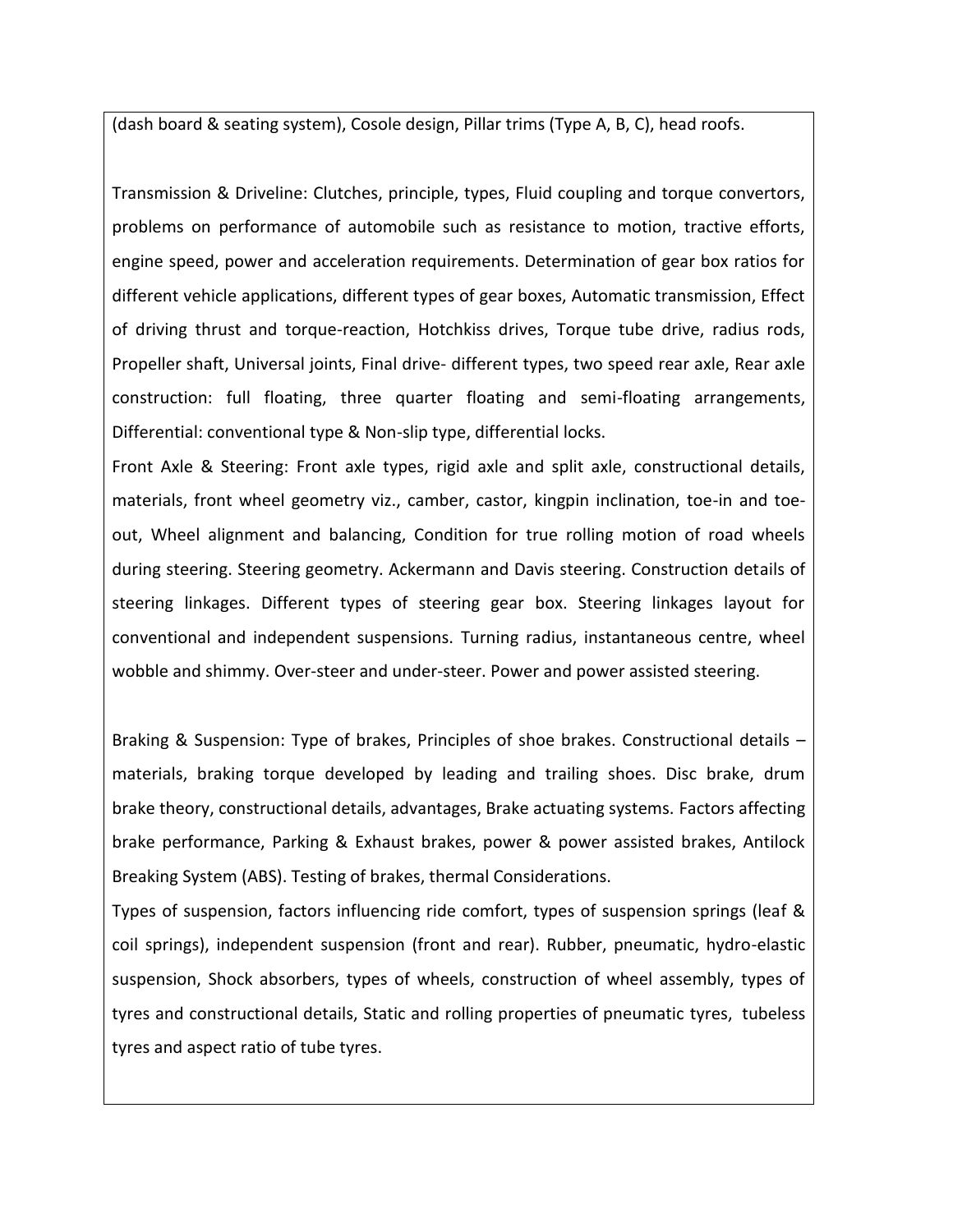Electrical System: Battery, Charging circuit, Alternator ,generator, current – voltage regulator – starting systems, bendix drive mechanism solenoid switch, lighting systems, Horn, wiper, fuel gauge – oil pressure gauge, engine temperature indicator, wiring harness, Trouble shooting.

## **References:**

## **Text Books:**

- 1. K. Newton, W.Steeds and T.K.Garret, "The Motor Vehicle", 13<sup>th</sup> Edition, Butterworth Heinemann, India, 2004.
- 2. P.M.Heldt, "Automotive Chassis", Chilton Co., New York, 1982.
- 3. W.Steed, "Mechanics of Road Vehicles", Illiffe Books Ltd., London. 1992.
- 4. Heinz Heisler, "Advanced Vehicle Technology", second edition, Butterworth Heinemann, New York, 2002.

## **References:**

- 1. William Crouse, "Automobile Engineering "
- 2. Harban Singh Rayat, "The Automobile", S. Chand & Co. Ltd, New Delhi, 2000.
- 3. G.J.Giles, "Steering Suspension and Tyres", Illiffe Books Ltd., London, 1975.
- 4. Kirpal Singh, "Automobile Engineering", Standard publishers, Distributors, Delhi, 1999.
- 5. G.B.S.Narang, "Automobile Engineering", Khanna Publishers, Twelfth reprint New Delhi, 2005.
- 6. R.P.Sharma, "Automobile Engineering", DhanpatRai& Sons, New Delhi, 2000.
- 1. Dr. N. K. Giri, "Automobile Mechanics", Seventh reprint, Khanna Publishers, Delhi, 2005
- 7. Automotive Hand book/ Robert Bosch, SAE, 2003.
- 8. 2. K.K. Ramalingam, "Automobile Engineering ", Scitech Publications (India) PVT.

#### **(DEC I) Automotive Materials and Composites**

| <b>Teaching Scheme</b> | <b>Examination Scheme</b>                |
|------------------------|------------------------------------------|
| Lectures: 3 hrs/week   | T1, T2: 20 marks each, End-Sem Exam - 60 |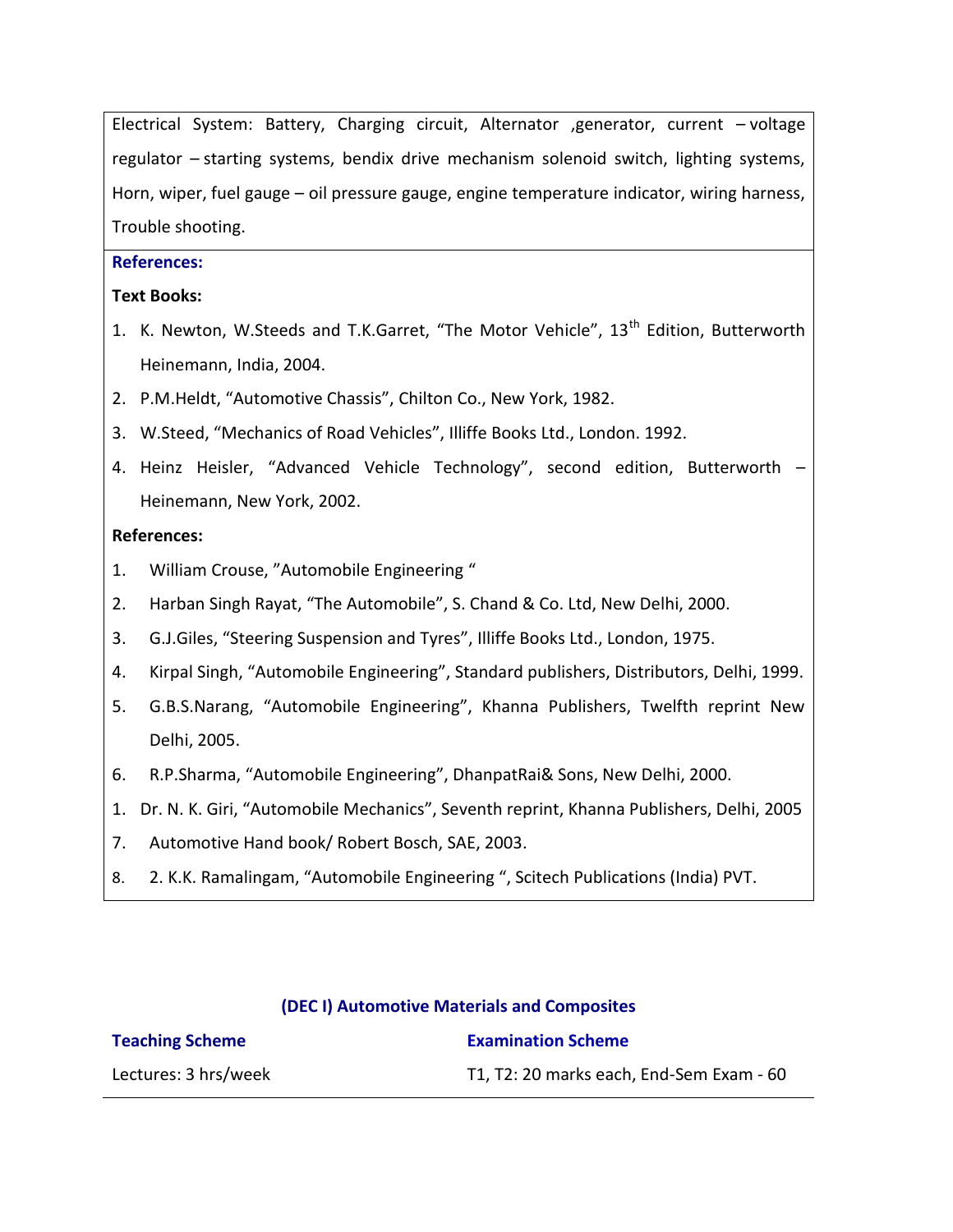**Course Outcomes:**

On completion of this module the student should be able to:

- 1. Evaluate and arrive at material properties for automotive components and select appropriate materials
- 2. Recommend suitable manufacturing process to produce a component
- 3. Evaluate and match materials and manufacturing processes.
- 4. Evaluate the cause for failure of the automotive component.

#### **Syllabus Contents:**

**Automotive, Automotive Components and Materials:** Components categories, Classification of materials, Functionality considerations, Factors influencing selection of such materials

**Metallic Materials in Automotive Components:** Influence of material properties on functionality and forming, Strengthening mechanisms and their need in automotive environment, Ferrous and nonferrous metals, Analysis of the relative merits and demerits of metallic materials for automotive applications, High strength metallic materials for light weight considerations.

**Advanced Manufacturing Process of Automotive Components:** Metal casting and forging processes, Powder metallurgy, Sheet-metal Forming etc., Application of non-conventional machining technologies like Ultrasonic machining, Water jet cutting, Electrochemical processing, Laser cutting etc., Joining technologies like resistance spot welding, Plasma technique, Laser welding, Adhesive joining etc. for automotive components.

**Non-metallic Materials for Automotive Components:** Properties of polymers, Thermo plastic and thermosets usage based on the functionality requirement, Ceramic materials: Need for ceramics, Properties and their applications in automotive components, Advantages and limitations of nonmetallic materials in automotive environments and Remedies to overcome the disadvantages

**Processing of Non-metallic Materials for Automotive Components:** Processing of polymer materials for automotive components like Injection moulding, Extrusion, Thermo forming, Foam moulding and Tooling, Processing of ceramics like Slip casting, Powder metallurgy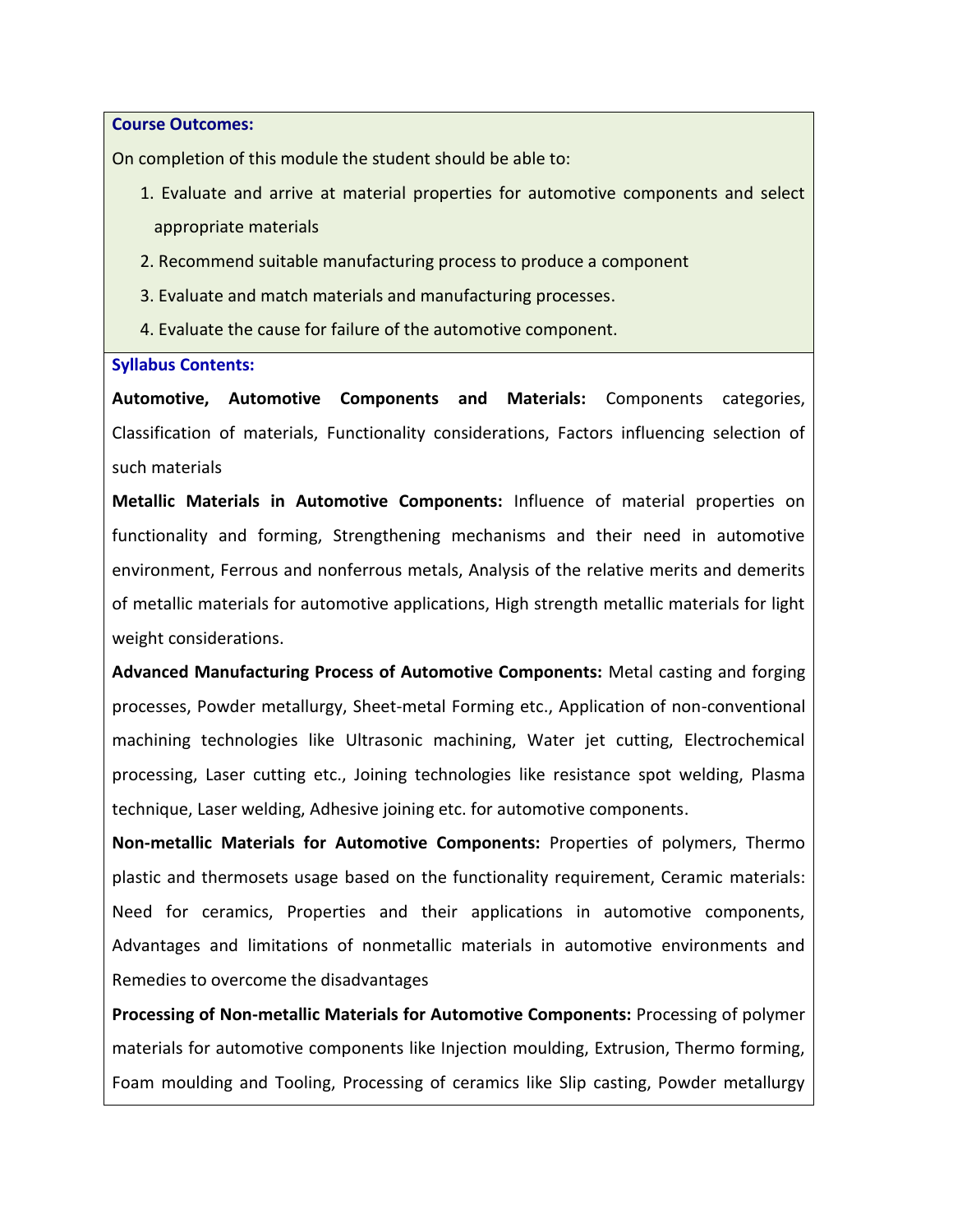#### technique etc.

**Composites in Automotive Environment:** Need for composites, Properties of engineering composites and their limitations, Significance of Polymer, Metal and Ceramic matrix composite systems, Property correlation with reinforcement shape and distribution, Processing and application of different composites for automotive components

**Analysis of Component Failures Due to Materials and Processes:** Case studies on failure analysis of some components, Analysis of failure and identification of causes for failure and suitable remedies for the same from material and process perspective

**Selection of Materials and Manufacturing techniques:** Correlation of functionality of the component with material properties, Derivation of performance index based on the functionality of the component, Selection of materials and processes based on the functionality, Manufacturing feasibility, Adoption of suitable joining technique

#### **References:**

- 1. M. F. Ashby and H. Shercliff, D. Cubon, (2007) *Materials Engineering Science, Processing and Design,* Butterworth Publications
- 2. C. Brian, G. Patrick and J. Colin. (2007) *Automotive Engineering: Light Weight, Functional and Novel Materials*, Taylor & Francis
- 3. M. P. Groover. (2005)*Fundamentals of Modern Manufacturing: Materials, Processes, and Systems*, 2nd edition, John Wiley & Sons
- 4. W. D. Callister. (2005) *Materials Science and Engineering an Introduction*, 6th edition, John Wiley & Sons
- 5. H. Yamagata. (2005) *The Science and Technology of Materials in Automotive Engines*, Yamaha Motor Co. Ltd., Japan Woodhead Publishing Limited
- 6. G. Davies. (2003)*Materials for Automobile Bodies*, Butterworth-Heinemann Publications
- 7. S. Kalpakjian and S. R. Schmid. (2003) *Manufacturing Engineering and Technology*, Pearson Education
- 8. K. G. Budinski and M. K. Budinski. (2002) *Engineering Materials Properties and*  Selection, 7<sup>th</sup> edition, Prentice-Hall of India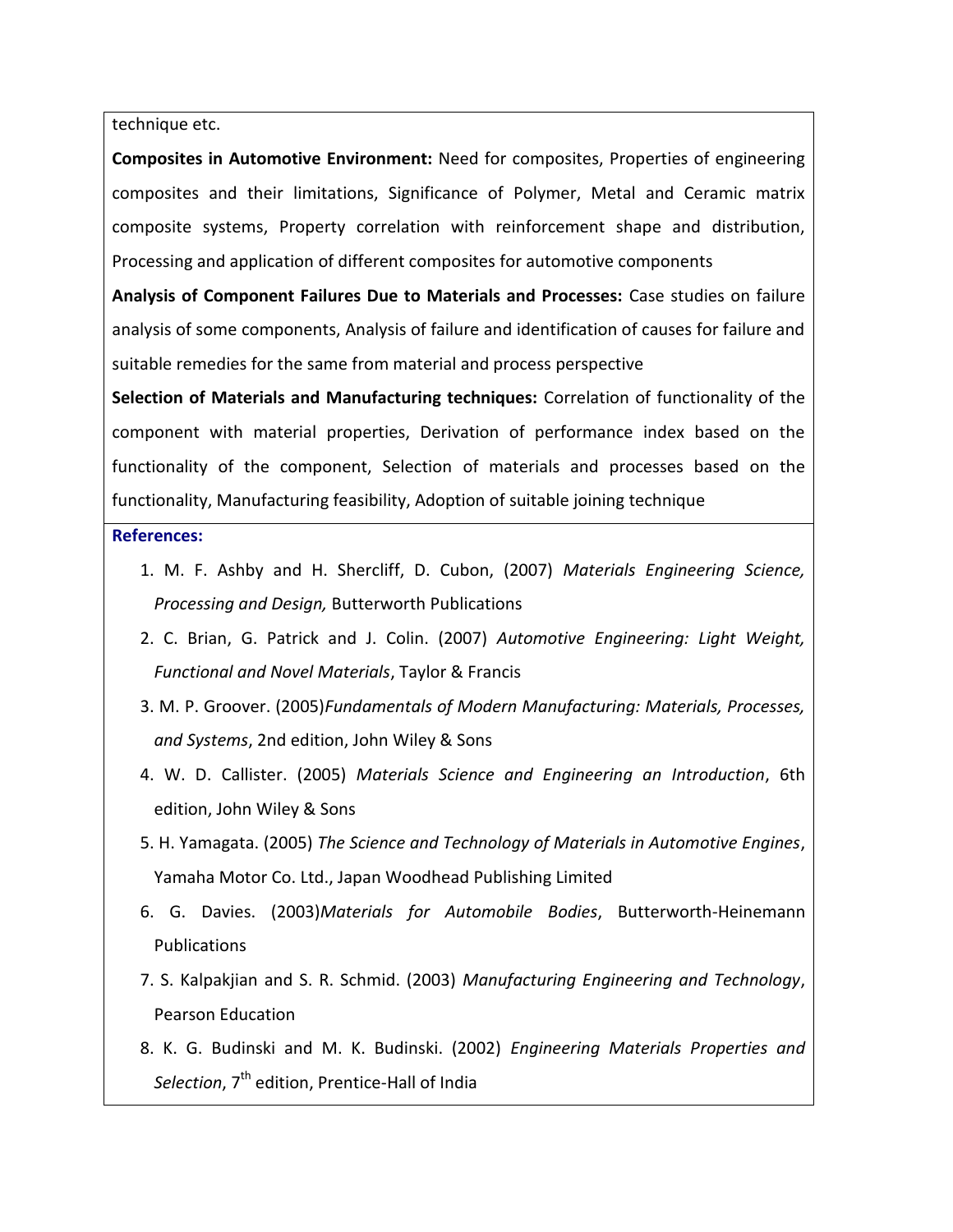## **(DEC I) Combustion Engineering**

#### **Teaching Scheme**

#### **Examination Scheme**

Lectures: 3 hrs/week

T1, T2: 20 marks each, End-Sem Exam - 60

#### **Course Outcomes:**

At the end of the course, students will demonstrate the ability to:

- **1.** Understand basic principles and concepts of fuel combustion.
- **2.** Build knowledge of theories of fuel combustion.
- **3.** Analyze the thermal cycles .
- **4.** Mathematically model the combustion of fuel.

## **Syllabus Contents:**

**Thermodynamics of Combustion:** Premixed and diffusion combustion process in IC engines and gas turbines. First and Second Law of Thermodynamics applied to combustioncombustion Stoichiometry- chemical equilibrium, spray formation and droplet combustion.

**Chemical Kinetics of Combustion:** Fundamentals of combustion kinetics, rate of reaction, equation of Arrhenius, activation energy. Chemical thermodynamic model for Normal Combustion.

**Flames:** Laminar premixed – flame speed correlations- quenching, flammability, and ignition, flame stabilization, laminar diffusion flames, turbulent premixed flames-Damkohler number.

**Burning of Fuels:** spray formation & droplet behavior, gas turbine spray combustion, direct injection engine combustion, detonation of liquid – gaseous

mixture, combustion of solid fuels,

## **References:**

## **Text Book :**

- 1. Combustion Engineering Gary L. Borman, Kenneth W. Ragland, McGraw Hill
- 2. Spalding.D.B., "Some fundamental of Combustion", Butterworth Science Publications, London, 1985.
- 3. Lewis.B., Pease.R.N. and Taylor.H.S., "Combustion Process High Speed Gas Dynamics and Jet Propulsion Series ", Princeton University Press, Princeton, New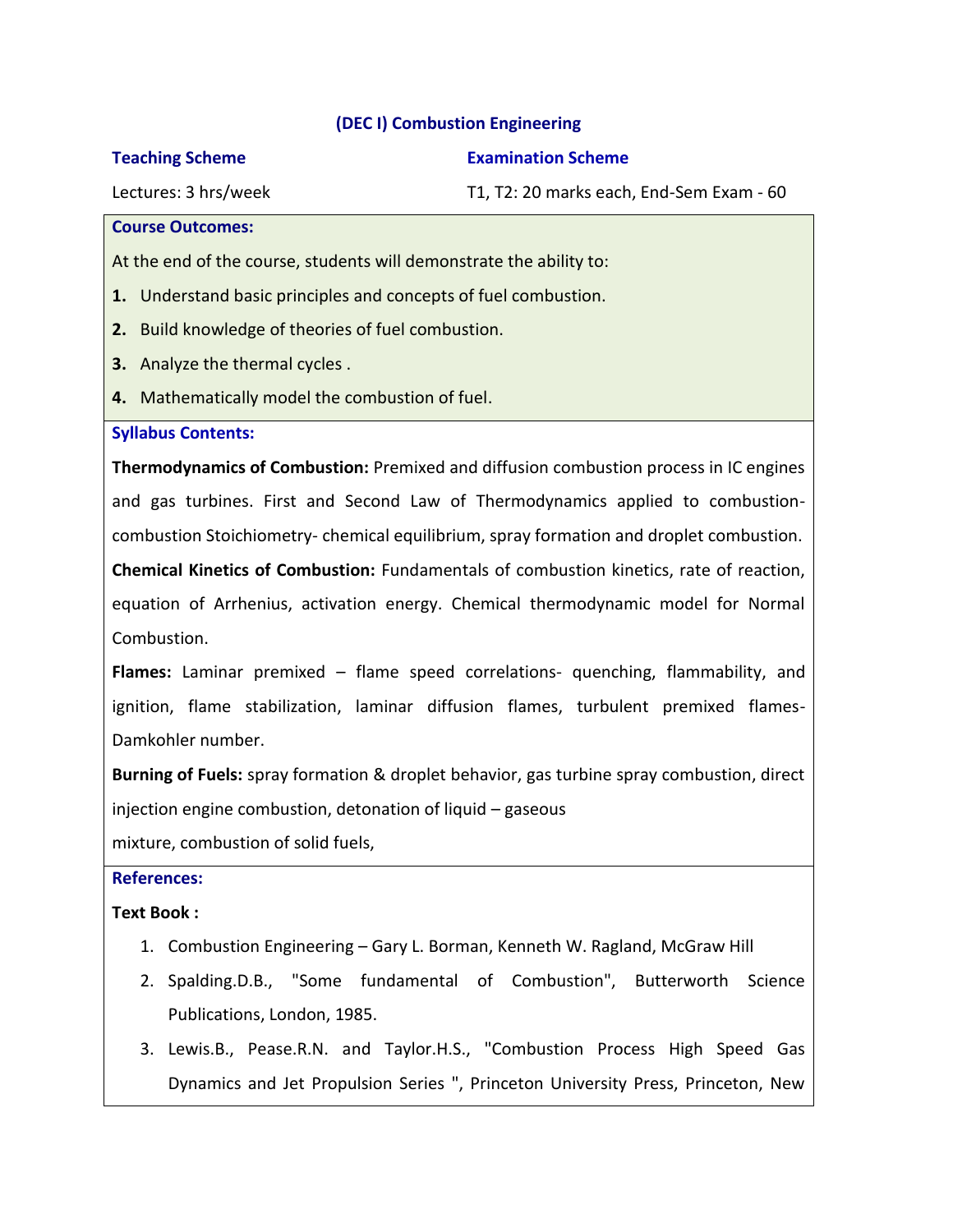Jersey, 1976.

- 4. Taylor.E.F. "The Internal Combustion Engines ", International Text Book Co., Pennsylvania, 1982.
- 5. V.Ganesan, 'Internal combustion Engines', Tata McGraw Hill Book Co, Eighth Reprint, 2005.
- 6. Ashley Campbel, "Thermodynamic analysis of combustion engine", John book company, Newyork, 1979.
- 7. J.l.Ramos, "Modelling of Internal Combustion Engine", Mcgraw hill book company New york 1990
- 8. John. B. Heywood,'Internal Combustion Engines'", Tata McGraw Hill Co., Newyork, 1988.
- 9. Ganesan.V. "Computer Simulation of Spark Ignition Engine Process", Wiley eastern India Ltd, 1996.

## **(DEC I) Automotive Tribology**

| <b>Teaching Scheme</b> |
|------------------------|
|------------------------|

#### **Examination Scheme**

Lectures: 3 hrs/week

T1, T2, – 20 marks each, End-Sem Exam - 60

#### **Course Outcomes:**

At the end of the course, students will demonstrate the ability to:

1. Able to visualize and interpret nature of friction and wear in various vehicle components like Engine, Transmission system, Tyres.

2. Able to predict complete lubrication requirement of an automobile

3. Able to develop the lubrication system for automobile system

4. Able to evaluate the performance of automotive lubrication systems

5. Able to study the effect of tyre construction on friction between tyre and road and tyre wear.

#### **Syllabus Contents:**

**Introduction to Tribology:** Friction, wear and lubrication principles of tribology, thick film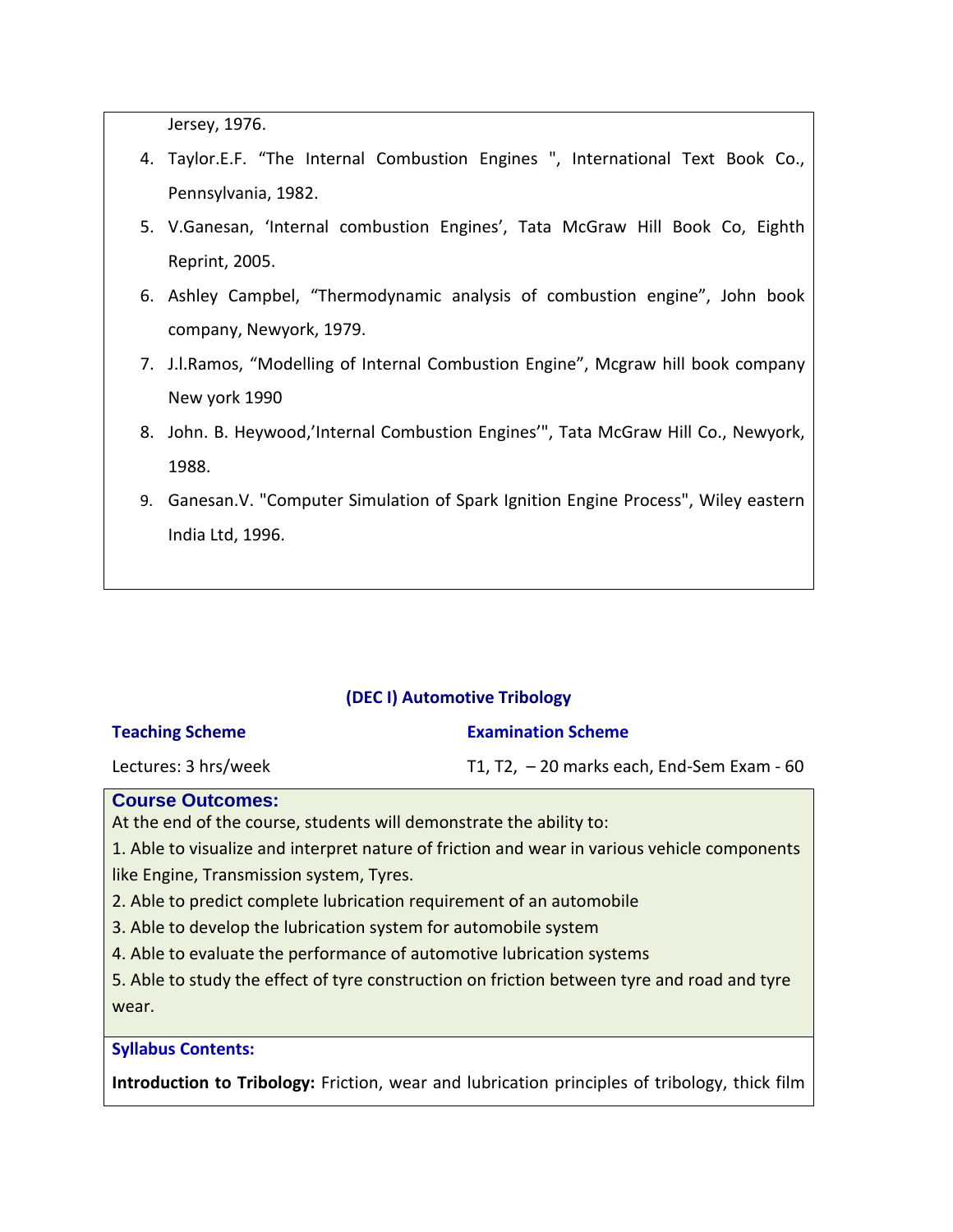lubrication, boundary layer lubrication.

**Friction and wear:** Laws of friction, causes of friction, types of wear and mechanisms of wear, wear properties of friction and anti-friction metallic and non-metallic materials.

**Lubricants:** Solid lubricants, liquid lubricants, properties of lubricants. selection for general applications and special applications such as low temperature, high temperature, extreme pressure, corrosion resistance etc.

**Hydrodynamic lubrication:** basic concepts, Reynolds equation, plane bearings. design of journal bearings- short and finite bearings, design of bearings with steady load, varying load and varying speed.

**Lubrication of automobile systems:** Engine lubricating systems, lubrication of piston, piston rings and cylinder liners, lubrication of cam and followers, lubrication of involutes gears, hypoid gears and worm gears, friction aspects of clutch, brakes and belt drive.

**Pneumatic tyres:** creep and slip of an automobile tyre, functions of tyre, design features of the tyre surface, mechanism of rolling and sliding, tyre performance on wet road surface.

## **References:**

- 1. Principles and applications of tribology Desmond F. Moore
- 2. Tribology in machine Design T.A. Stolarski
- 3. Introduction to Tribology of Bearings B.C. Majumdar
- 4. Vehicle Dynamics Dr Georg Rill

## **(DEC I) Automotive Safety and Lightening**

## **Teaching Scheme**

## **Examination Scheme**

Lectures: 3 hrs/week

T1, T2: 20 marks each, End-Sem Exam - 60

**Course Outcomes:**

Upon completion of this course the student will be able to:

1. Identify different safety systems and its role in automobiles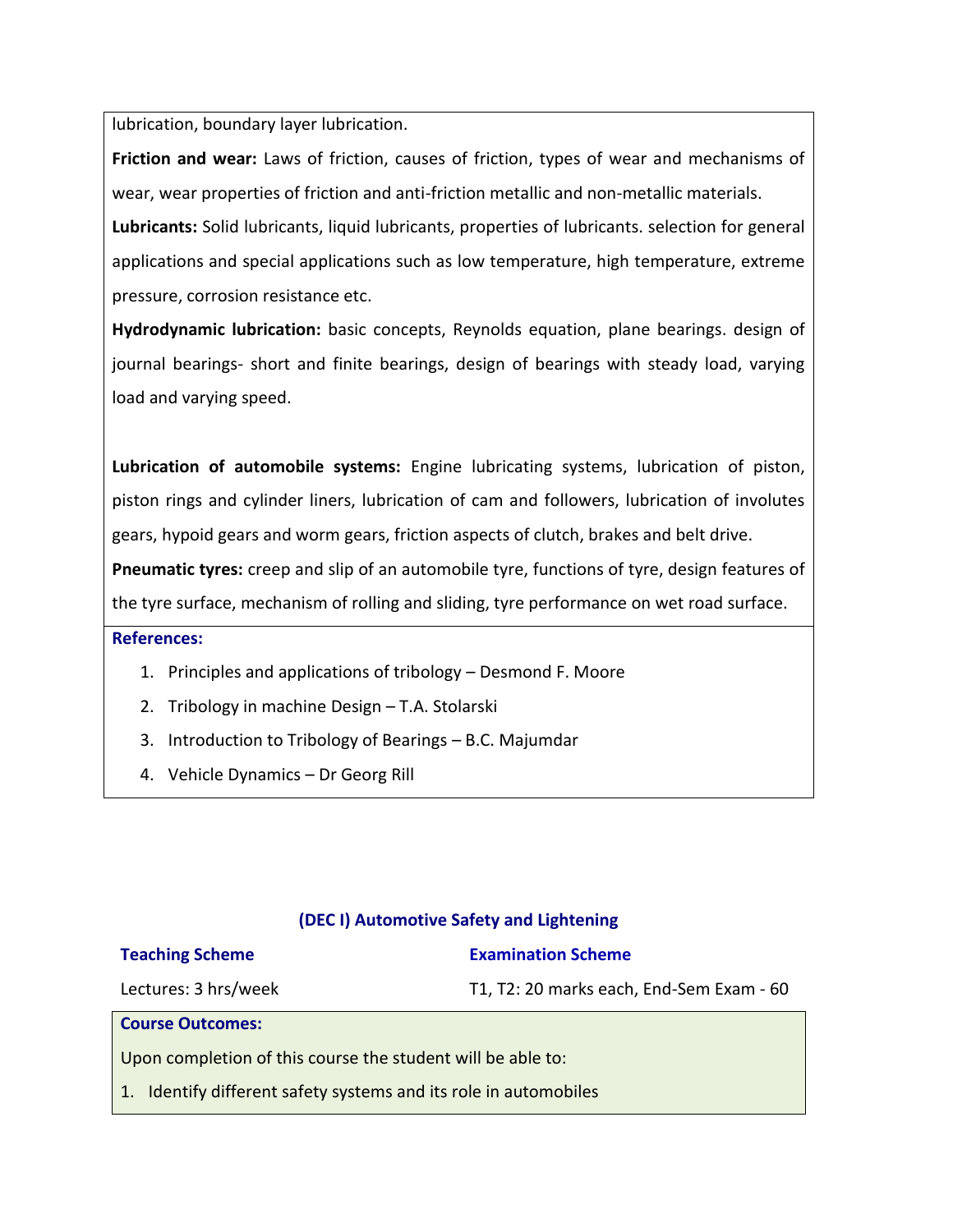- 2. Determine vehicle structural crashworthiness
- 3. Analyze and simulate vehicle in barrier impacts
- 4. Determine injury thresholds and apply trauma for analysis of crash injuries
- 5. Analyze pedestrian safety by use of pedestrian simulator
- **6.** Design vehicle safety systems

#### **Syllabus Contents:**

**Introduction to safety and Vehicle structural crashworthiness & Crash testing:**  Automotive Safety-Active and passive safety, Driver assistance systems in automobiles, Definitions and terminology, balance of stiffness and toughness characteristics and energy absorption characteristics of vehicle structures, Design of crash crumple zones, modelling and simulation studies, Optimization of vehicle structures for crash worthiness, Types of impacts, and Impact with rebound, movable barrier tests, Analysis and simulation of vehicle in barrier impacts, Roll over crash tests, Behaviour of specific body structures in crash testing, Photographic analysis of impact tests, Regulatory requirements for crash testing, side and Frontal Pole Impact, Pedestrian Impact.

**Ergonomics and Human response to Impact:** Importance of Ergonomics in Automotive safety, Locations of controls, Anthropometry, Human impact tolerance, Determination of Injury thresholds, Severity Index, Study of comparative tolerance, Application of Trauma for analysis of crash injuries. Injury criteria's and relation with crash and modelling and simulation studies in dummy.

**Vehicle safety system:** Survival space requirements, Restraints systems used automobiles, Types of safety belts, Head restraints, Air bags used in automobiles, Use of energy absorbing systems in automobiles, Impact protection from steering controls, Design of seats for safety, types of seats used in automobiles, importance of Bumpers in automobiles, Damageability criteria in bumper designs. Introduction to the types of safety glass and their requirements and rearward field of vision in automobiles, Types of rear view mirrors and their assessment. Warning devices, Hinges and latches etc., active safety.

**Fundamentals of light, vision and colour**: Electromagnetic radiation and light,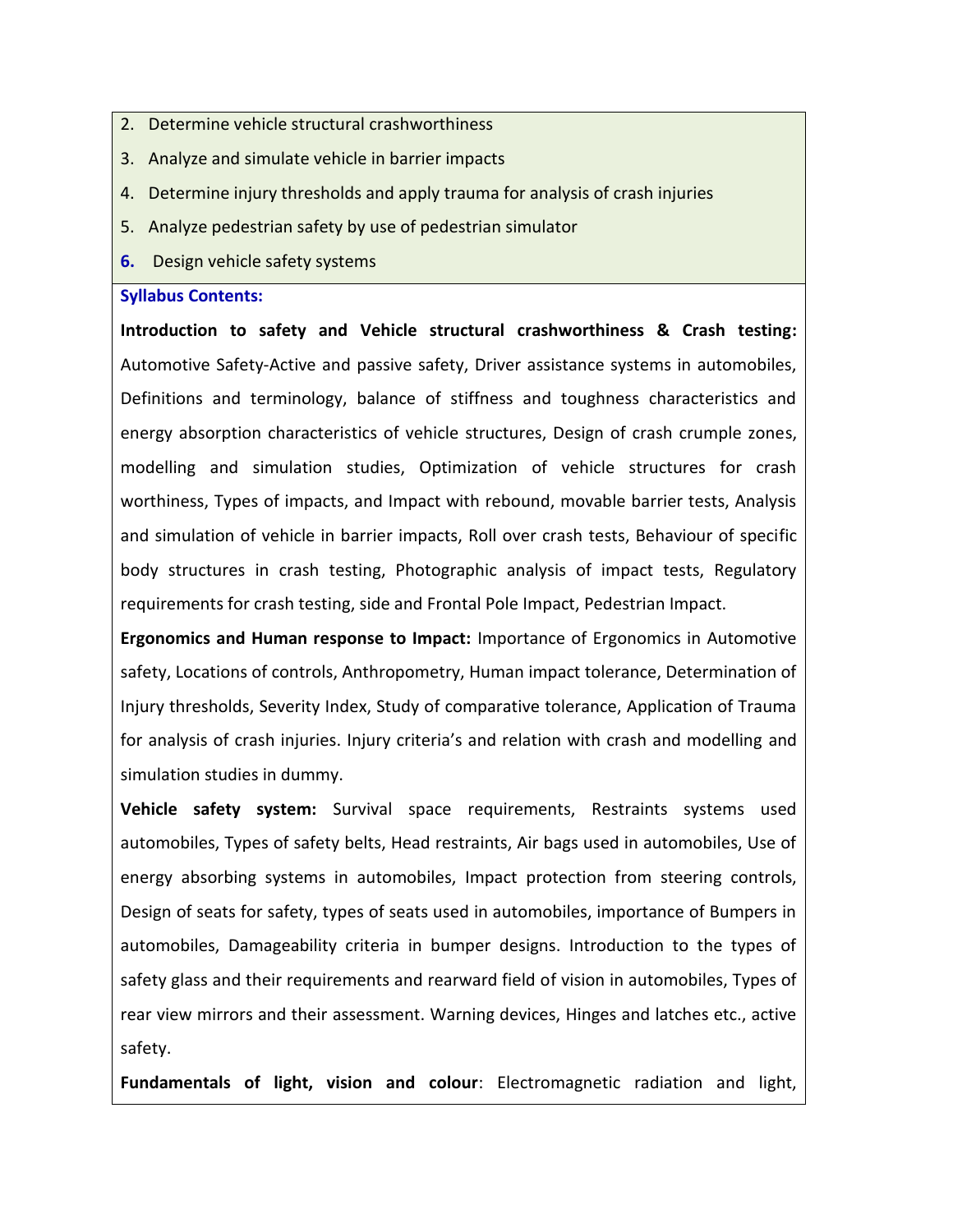Propagation of light, Spectral sensitivity of light, Measures of radiation and light, Standard elements for optical control. Illuminant calculations, Derivation of luminous flux from luminous intensity, flux transfer and inter reflection, luminance calculations, discomfort glare, eyes as an optical system, visual processing, lighting for results, modes of appearance, Pointers for lighting devices. Nature of the colour, Tri-chromatic Colorimetry, Surface colour, colour spaces and colour solids, colour rendering.

**Light Measurements, Testing equipment, calibration and photometric practice:** Basics of standards and detectors, spectral measurements and Colorimetry, illuminant meters and luminance meters, colorimeters. Fundamentals of equipment used for light measurement in Automotive field; Gonio-Photometer, Reflecto-meter, Colorimeter, Integrating sphere, types, application, coordinates system, Types of sensors and working principle, construction, characteristics etc. used in different equipment. National and international Regulations, test requirements and testing procedure.

**New Technology in Automotive lighting:** Technology progress in automotive lighting, Gas Discharges lamps, LED, adoptive front lighting system, Daylight running lamps.

#### **References:**

- 1. Watts, A. J., et al "Low speed Automobile Accidents" Lawyers and Judges 1996
- 2. JullianHappian-Smith 'An Introduction to Modern Vehicle Design' SAE, 2002
- 3. Johnson, W., and Mamalis, A.G., "Crashworthiness of Vehicles, MEP, London, 1995
- 4. Edward .A, Lamps and Lighting, Hodder& Stoughton, London, 1993.
- 5. Keitz H. A. E, Light calculations and Measurements, Macmillan, 1971.
- 6. Olson L. P, Forensic aspects of driver perception and response, Lawyers and Judges 1996.
- 7. Pantazis. M, Visual instrumentation: Optical design & engineering Principles, McGraw - Hill 1999.
- 8. Matthew Huang, "Vehicle Crash Mechanics".
- 9. David C. Viano, "Role of the Seat in Rear Crash Safety".
- 10. Jeffrey A. Pike, "Neck Injury".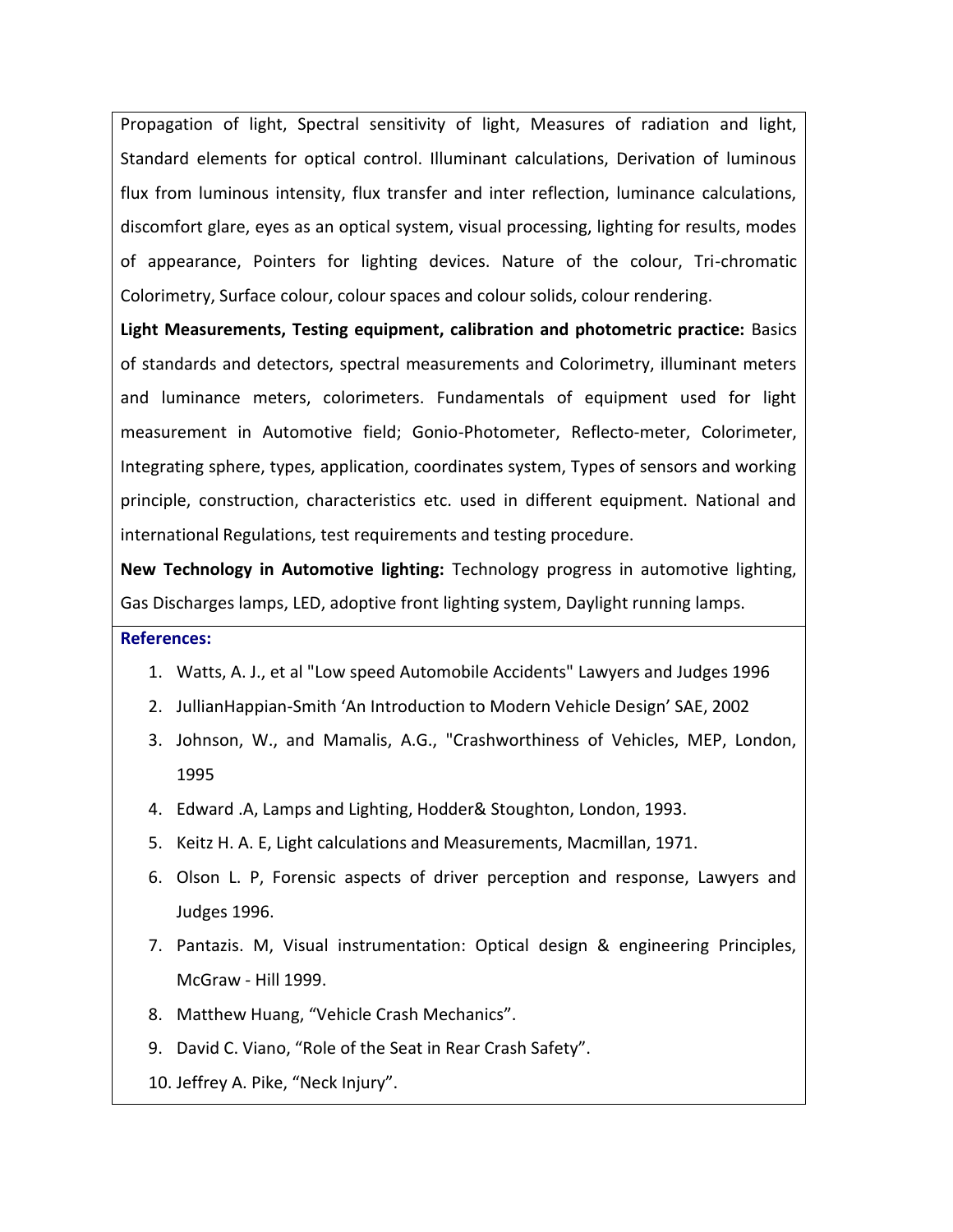11. Ching-Yao Chan, "Fundamentals of Crash Sensing in Automotive Air Bag Systems".

12. Rollover Prevention, Crash Avoidance, Crashworthiness, Ergonomics and Human Factors", SAE Special Publication, November 2003.

## **(DEC I) Hybrid and Electrical Vehicles**

## **Teaching Scheme**

## **Examination Scheme**

Lectures: 3 hrs/week

T1, T2, – 20 marks each, End-Sem Exam - 60

**Course Outcomes:**

At the end of the course, students will demonstrate the ability to:1. Understand the basic components of the hybrid systems

2. Understand the variations (different types) of hybrid configurations

3. Develop understanding of batteries, and motors

4. Design and develop the hybrid and electric vehicles

5. Understand the speed control mechanisms for electric motors and generators

## **Syllabus Contents:**

Introduction to Hybrid Electric Vehicles: History of hybrid and electric vehicles, social and environmental importance of hybrid and electric vehicles, impact of modern drive-trains on energy supplies.

Conventional Vehicles: Basics of vehicle performance, vehicle power source characterization, transmission characteristics, and mathematical models to describe vehicle performance.

Hybrid Electric Drive-trains: Basic concept of hybrid traction, introduction to various hybrid drive-train topologies, power flow control in hybrid drive-train topologies, fuel efficiency analysis.

Electric Drive-trains: Basic concept of electric traction, introduction to various electric drive-train topologies, power flow control in electric drive-train topologies, fuel efficiency analysis.

Electric Propulsion unit: Introduction to electric components used in hybrid and electric vehicles, Configuration and control of DC Motor drives, Configuration and control of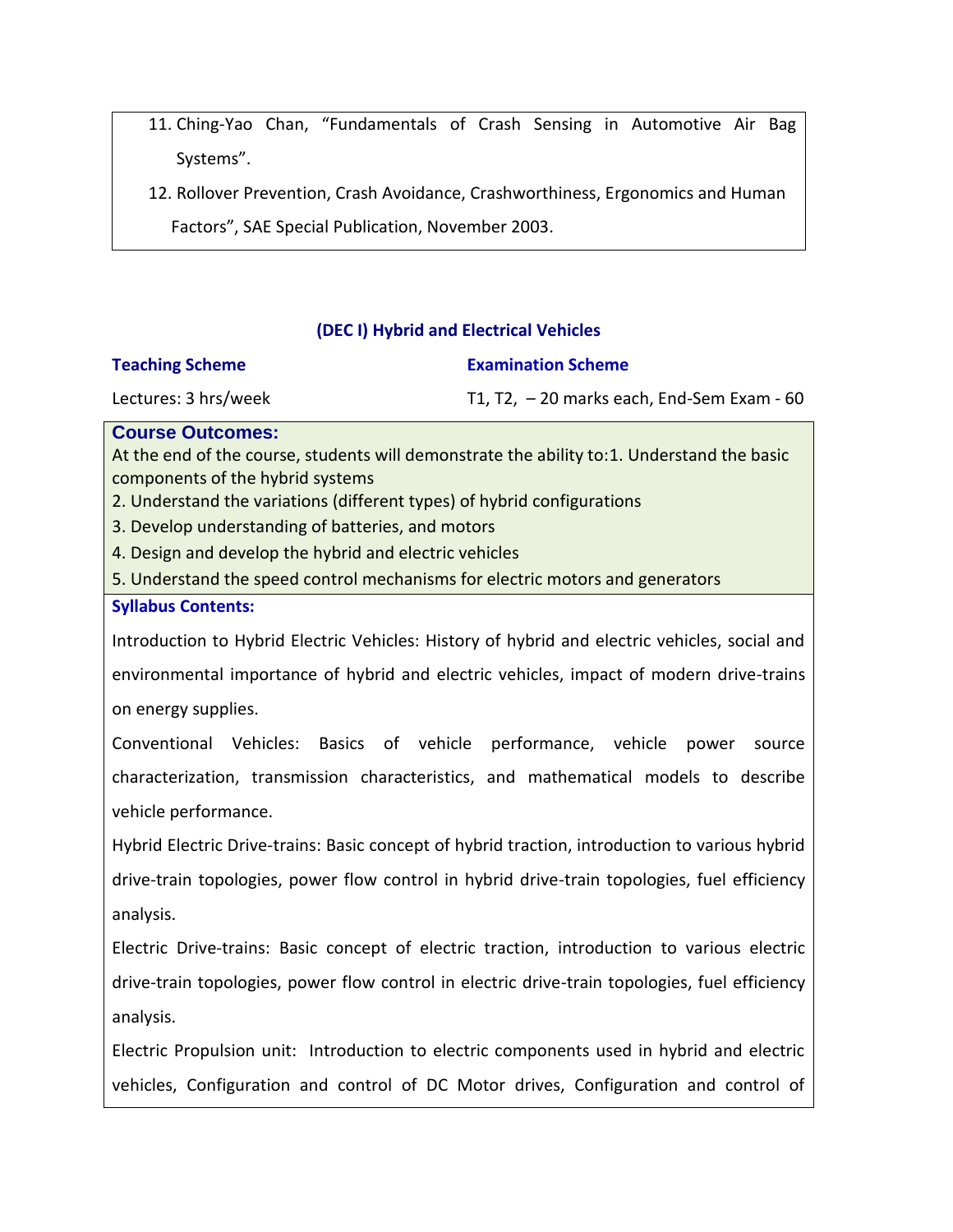Induction Motor drives, configuration and control of Permanent Magnet Motor drives, Configuration and control of Switch Reluctance Motor drives, drive system efficiency.

Energy Storage: Introduction to Energy Storage Requirements in Hybrid and Electric Vehicles, Battery based energy storage and its analysis, Fuel Cell based energy storage and its analysis, Super Capacitor based energy storage and its analysis, Flywheel based energy storage and its analysis, Hybridization of different energy storage devices.

Sizing the drive system: Matching the electric machine and the internal combustion engine (ICE), Sizing the propulsion motor, sizing the power electronics, selecting the energy storage technology, Communications, supporting subsystems

Energy Management Strategies: Introduction to energy management strategies used in hybrid and electric vehicles, classification of different energy management strategies, comparison of different energy management strategies, implementation issues of energy management strategies.

Case Studies: Design of a Hybrid Electric Vehicle (HEV), Design of a Battery Electric Vehicle **References:**

- 1. Iqbal Hussein, Electric and Hybrid Vehicles: Design Fundamentals, CRC Press, 2003.
- 2. MehrdadEhsani, YimiGao, Sebastian E. Gay, Ali Emadi, Modern Electric, Hybrid Electric and Fuel Cell Vehicles: Fundamentals, Theory and Design, CRC Press, 2004.
- 3. James Larminie, John Lowry, Electric Vehicle Technology Explained, Wiley, 2003.

| <b>Teaching Scheme</b>                                      | <b>Examination Scheme</b>                   |  |  |
|-------------------------------------------------------------|---------------------------------------------|--|--|
| Lectures: 3 hrs/week                                        | T1, T2, $-20$ marks each, End-Sem Exam - 60 |  |  |
| <b>Course Outcomes:</b>                                     |                                             |  |  |
| Upon completion of this course the student will be able to: |                                             |  |  |
| Identify sources of noise and vibration<br>1.               |                                             |  |  |
| 2.<br>Measure sound intensity and human sensitivity         |                                             |  |  |
| Carryout statistical energy analysis and simulators<br>3.   |                                             |  |  |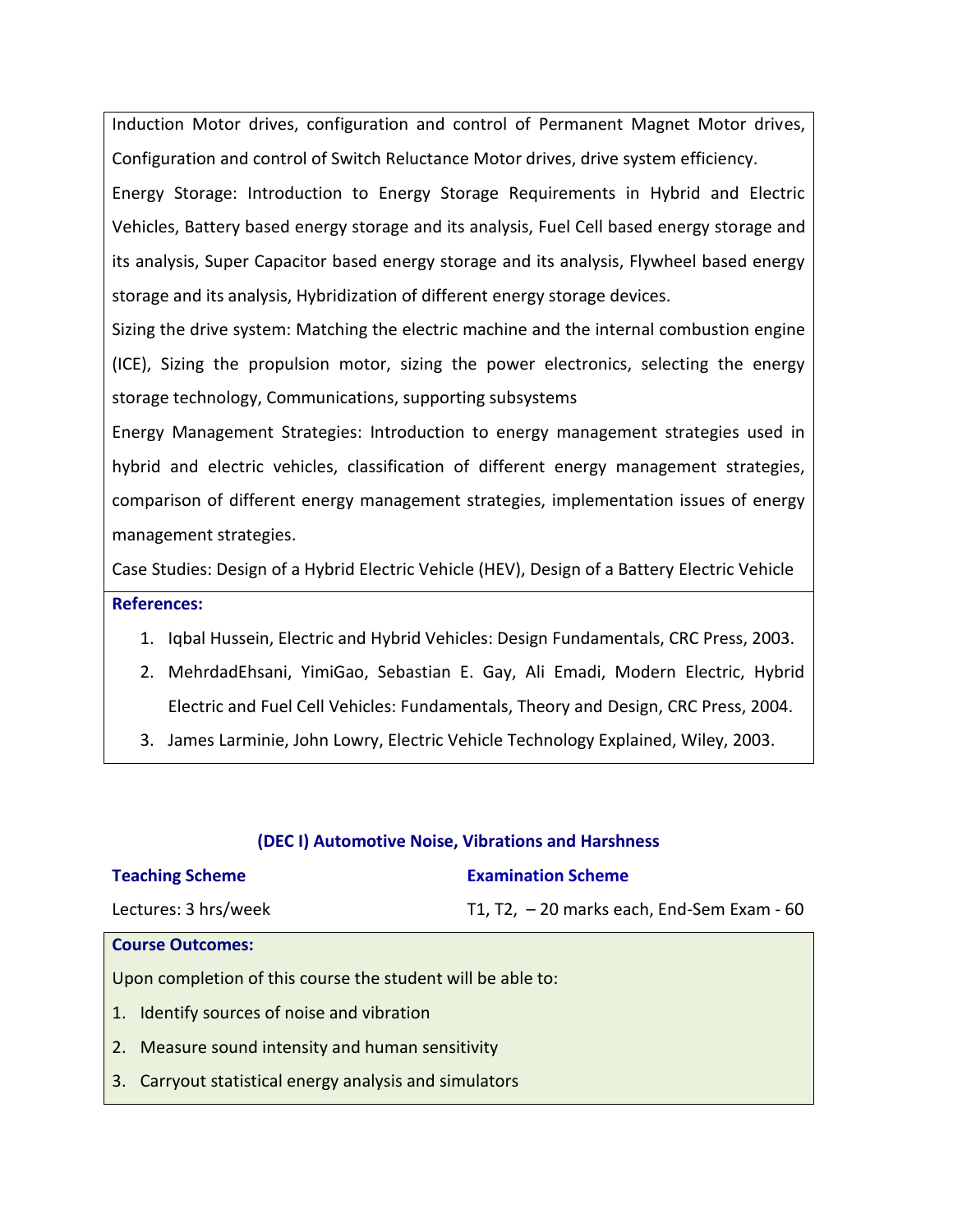- 4. Determine active control techniques
- **5.** Carryout statistical and frequency analysis

## **Syllabus Contents:**

**NVH in the Automotive Industry:** Sources of noise and vibration, design features, common problems, marque values, noise quality, pass-by noise requirements, target vehicles and objective targets, development stages in a new vehicle programme and the altering role of NVH engineers.

**Sound and Vibration Theory:** Sound measurement, human sensitivity and weighting factors, combining sound sources, acoustical resonances, properties of acoustic materials. Transient and steady state response of one degree of freedom system applied to vehicle systems, transmissibility, modes of vibration.

**Test Facilities and Instrumentation:** Laboratory simulation: rolling roads (dynamometers), road simulators, semi-anechoic rooms, wind tunnels, etc. Transducers, signal conditioning and recording systems. Binaural head recordings., Sound Intensity technique, Acoustic Holography, Statistical Energy Analysis

**Signal Processing:** Sampling, aliasing and resolution. Statistical analysis, frequency analysis, Campbell's plots, cascade diagrams, coherence and correlation functions.

**NVH control Strategies & comfort:** Source ranking, noise path analysis, modal analysis, design of experiments, Optimisation of dynamic characteristics, vibration absorbers and Helmholtz resonators, active control techniques.

## **References:**

- 1. Norton M P, Fundamental of Noise and Vibration, Cambridge University Press,1989
- 2. Munjal M.L., Acoustic Ducts and Mufflers, John Wiley, 1987
- 3. Baxa, Noise Control of Internal Combustion Engine, John Wiley, 1984.
- 4. Ewins D. J., Model Testing: Theory and Practice, John Wiley,1995.
- 5. Boris and Kornev, Dynamic Vibration Absorbers, John Wiley, 1993.
- 6. McConnell K, "Vibration Testing Theory and Practice", John Wiley, 1995.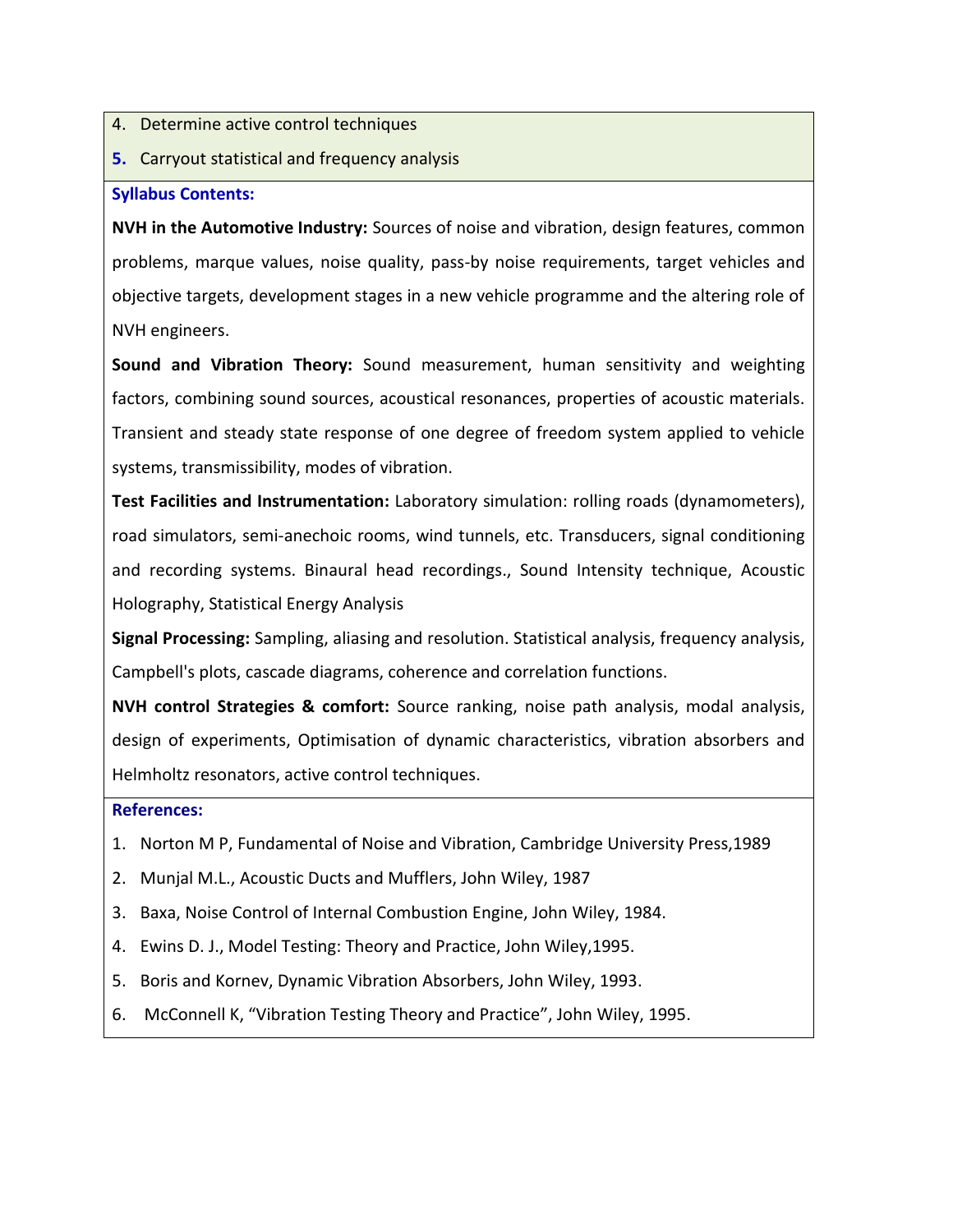## **(DEC I) Modeling of Automotive Systems**

#### **Teaching Scheme**

**Examination Scheme**

T1, T2, – 20 marks each, End-Sem Exam - 60

Lectures: 3 hrs/week

#### **Course Outcomes:**

Upon completion of this course the student will be able to:

- 1. Model every automotive system for its performance
- 2. Model the control systems of an automotive
- 3. Carry out mathematical investigations of the system models

## **Syllabus Contents:**

System model representation: Configuration form, State-space representation, inputoutput equation, Transfer function, State-space representation from the input-output equation. Linearization, Determination of operating point, Numerical solution of Nonlinear model.

Mechanical system modeling: Translational systems, Rotational systems, Mixed rotational and translational systems and Gear train systems. Modeling of Electromechanical systems, Thermal systems, Pneumatic systems and Hydraulic systems. Transient response of Firstorder systems and Second-order systems. Open loop and close loop control systems, Block diagrams. Signal flow graph, Mason's gain formula. Feedback characteristic of control systems.

Controller components: Sensors, Differencing and amplification, Actuators. Electrical components, Hydraulic components and Pneumatics components. Time resonance of Second-order systems, Time response specifications. Steady state error for Unit step input, Unit ramp input and Unit parabolic input. Types of feedback control systems. Type-0 system, Type-1 system and Type-2 system.

Design specifications of second order system, Derivative error compensation, Derivative output compensation, Integral error compensation, Proportional plus Integral plus Derivative compensation.

System stability: Algebraic criterion, Hurwitz stability criterion, Routh stability criterion. Automobile vehicle Driveline model. ABS Control systems. Complete vehicle model.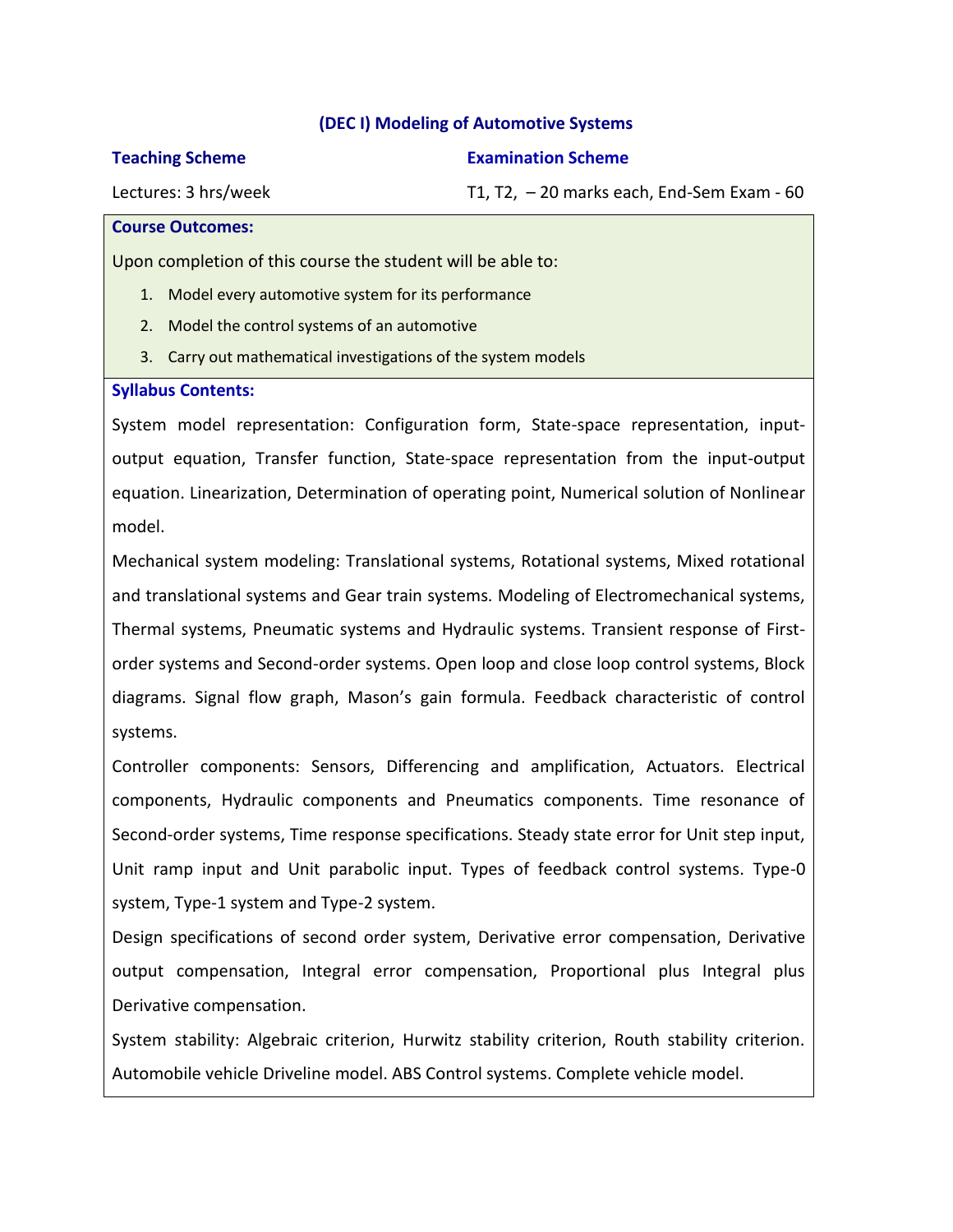#### **References:**

- 1. Dynamic Systems Hung V. Vu , Ramin S. Esfandiari
- 2. Control Theory I. J. Nagrath
- 3. Automotive Control Systems –U. Kiencke, L. Nielsen
- 4. Vehicle Dynamics Ellis

#### **(LC I) Communication Skills and Seminar**

#### **Examination Scheme**

Lectures: 2 hrs/week, Practical: 2hr/week T1, T2, – 20 marks each, End-Sem Exam - 60

## **Course Outcomes:**

**Teaching Scheme**

- **1.** Understanding the essence of Soft Skills
- **2.** Understand "What is meant by Passion?"
- **3.** The Concept of Personal Brand.
- **4.** Understand self, self-confidence, self-esteem, and self-assessment.
- **5.** Identify professional & personal goals and plan for its achievements.
- **6.** Build on your strengths and estimate ones weaknesses through SWOT analysis.
- **7.** Learn the fundamentals of leadership & skills needed to become a real and effective leader, Motivate and energize one's team. Achieve confidence. Improve productivity.
- **8.** Demonstrate independent learning ability
- **9.** Become self-disciplined, self- responsibility in the pursuit of studies and professional motivated, demonstrating personal successful.

#### **Syllabus Contents:**

**Introduction:** Introduction to soft Skills, Personality Development and Human Values, Self Awareness & Esteem, Perception and Attitudes, Self Assessment& WSOT Analysis, Career Plan & Personal Goal setting, Building Personal Brand, Johari Window and Leadership.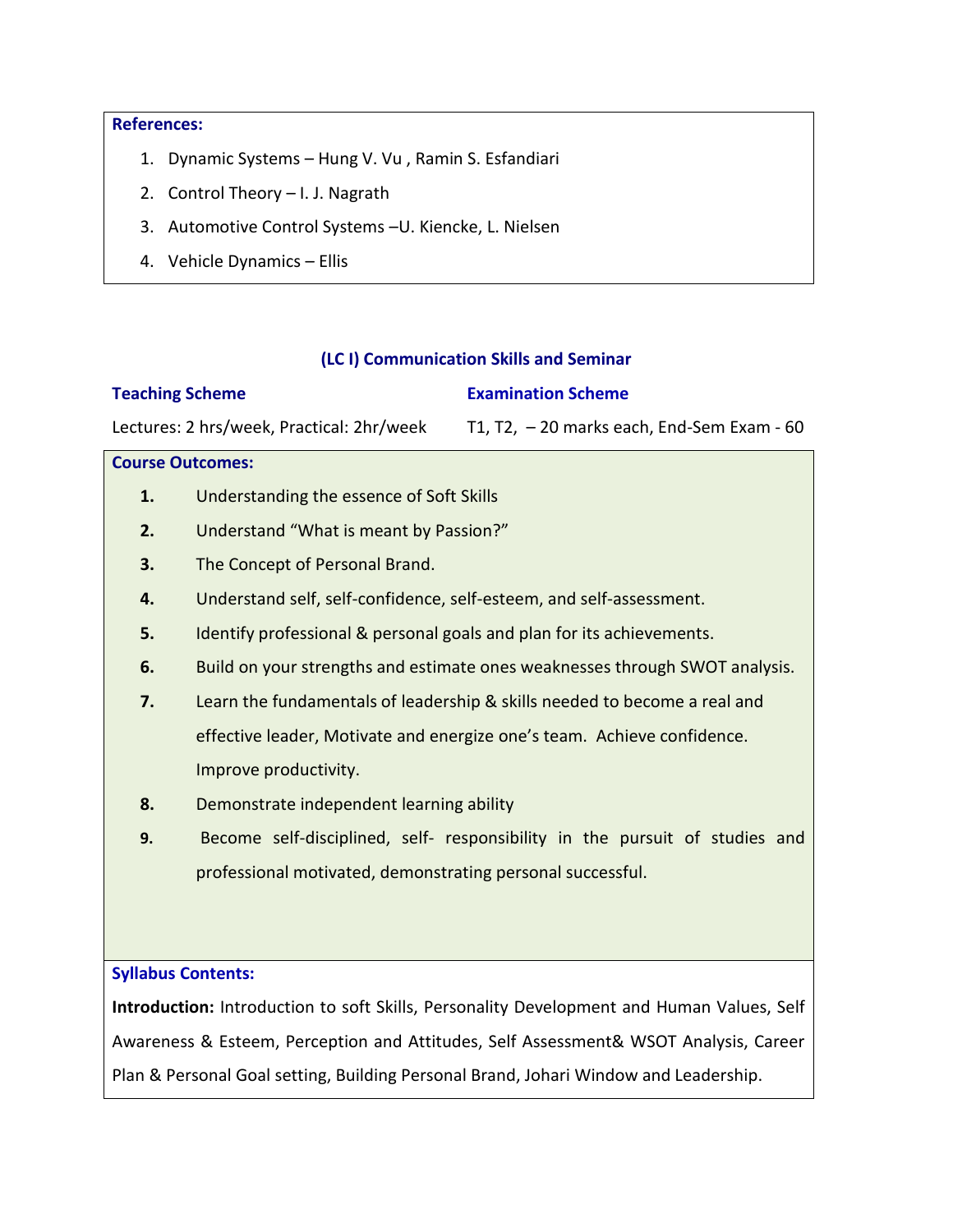**Communication and Skill Building:** Communication Skills, Verbal Communication, Written communication, Body Language Event Management, How to write Report & SAE Papers, Paper Review, Book Review, Presentation, Intelligence Building, Emotional Quotient, Intelligence Quotient & Memory Improvement, Cracking Written tests, Interviews & Group Discussions.

**Ethics and Etiquettes:** Professional Ethics & Etiquettes, Business Ethics, Corporate Ethics, Engineering Ethics, Office Etiquettes, Email Etiquettes, Telephone Etiquettes, Lunch/Dinner Etiquettes Social and Public Etiquettes.

**Soft Skills at Workplace:** How and Industry Works, Various Departments of Industry, Industry Review, Team building & Motivation, Auto Passion, Confidence Building, Product Development Cycle, Customer Satisfaction & Quality Function Deployment (QFD), Benchmarking, Design for Failure Mode Effects Analysis (DFMEA), Design Review, Vehicle Review.

**Business/Work Success:** Time Management, Inter personal Skills, Negotiation Skills, Delegating Skills, Executive Summary & Business Report, Handling of Difficult People, Business Analysis, Business Strategy, Meeting Skills, Stress Management & Meditation, Knowledge Management, Project Management, Performance Management System, Total Quality Management

#### **References:**

#### **Text Books**

- 1. Narian Ram, Twelve Management Sill for Success, Viva Books, 2006.
- 2. Dr Bond Allan, Your Masters Thesis, Viva Books, 2006.
- 3. Verity Judith, Succeeding at Interviews, Viva Books.
- 4. High Jana L, High Tech Etiquettes, Viva Books.
- **5.** Haynes Marion E., Effective Meeting Skills, Viva Books.

#### **Reference Books**

- 1. ARAI & SAEINDIA W.S. Proceedings, 3 day Certificate Course on Quality Function Deployment
- 2. ARAI & SAEINDIA W.S. Proceedings, 3 day Certificate Course on Design Failure Mode & Effect Analysis.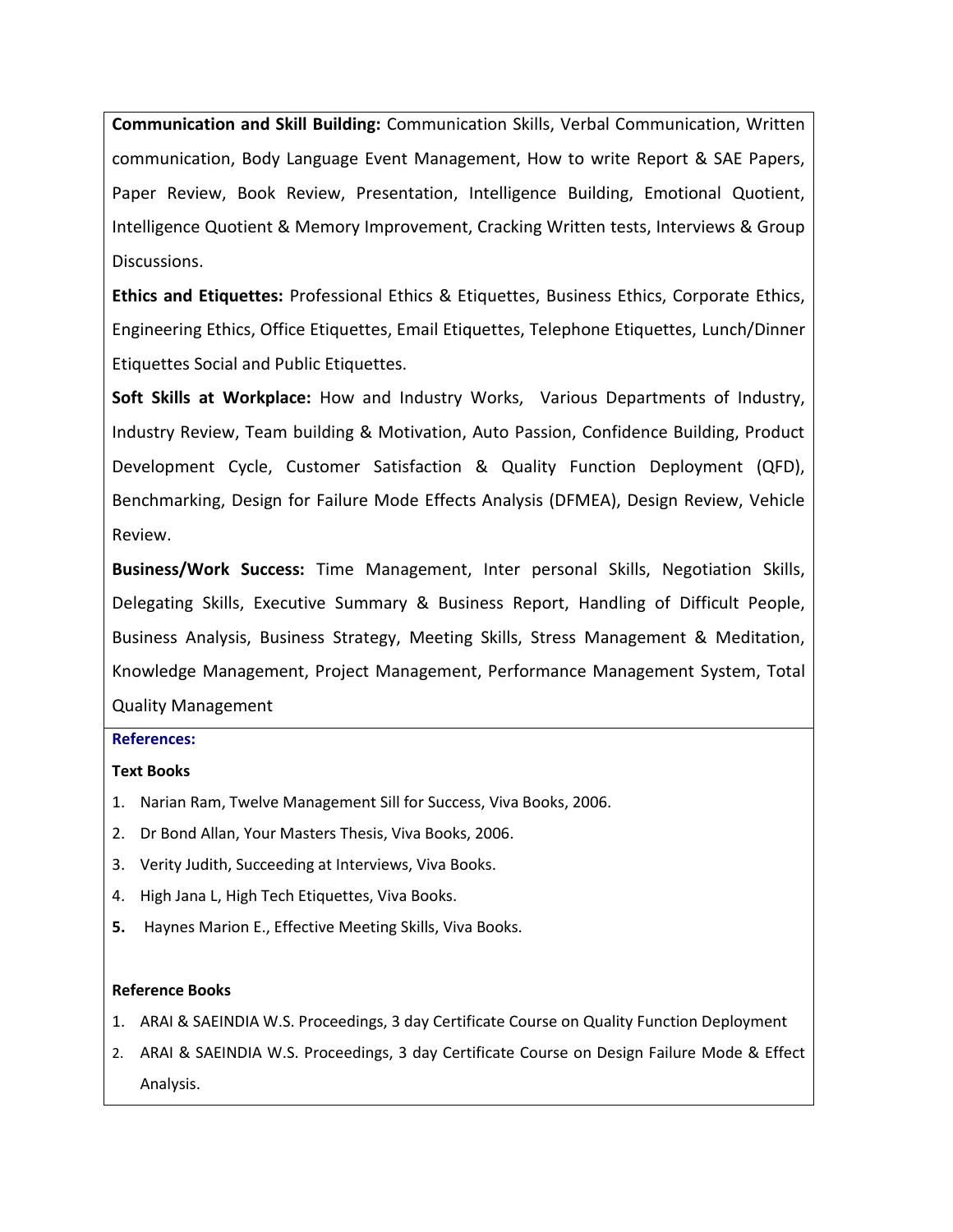Note: Seminar should be based on detailed study of any topic related to Automobile Engineering, preferably in the area in which the candidate would like to do the project work. The topic of the seminar shall be approved by the Guide and the Head of the Department on the basis of abstract submitted within the first month of the starting of the semester.

The candidate shall be assessed for the communication and other soft skills for which two hour teaching per week will be conducted at ARAI, Pune and there shall be two hours of contact period in a week between candidate and his guide.

## **(LC II) Automotive Laboratory I**

| <b>Teaching Scheme</b> | <b>Examination Scheme</b>       |
|------------------------|---------------------------------|
| Practical: 2 hrs/week  | Term work submission: 100 marks |

#### Course Outcome:

1. Able to demonstrate the significance of experimentation and explore the possibility of carrying out engineering investigations

2. Able to acquire hands on experience on the various test-rigs, Experimental set up.

3. Able to measure the various technical parameters by instrument and by mathematical relationship.

4. Able to identify the effect of various parameters on the system and able to co- relate them.

5. Understand selection of fuel on basis of power output, emission norms, engine size and applications.

## **Syllabus Contents:**

Any six practical from the given list will be conducted as a part of Automotive Lab I

## **AUTOMOTIVE FUELS AND EMISSION**

1. Performance & emission test on Heavy duty diesel engine (Transient

Dynamometer)

- 2. Performance test on Gasoline engine
- 3. Performance & emission test on Tractor / Genset diesel engine (Eddy Dynamometer)
- 4. Swirl & Flow tests of ports on steady state flow-bench
- 5. Performance & combustion characterization test on Diesel engine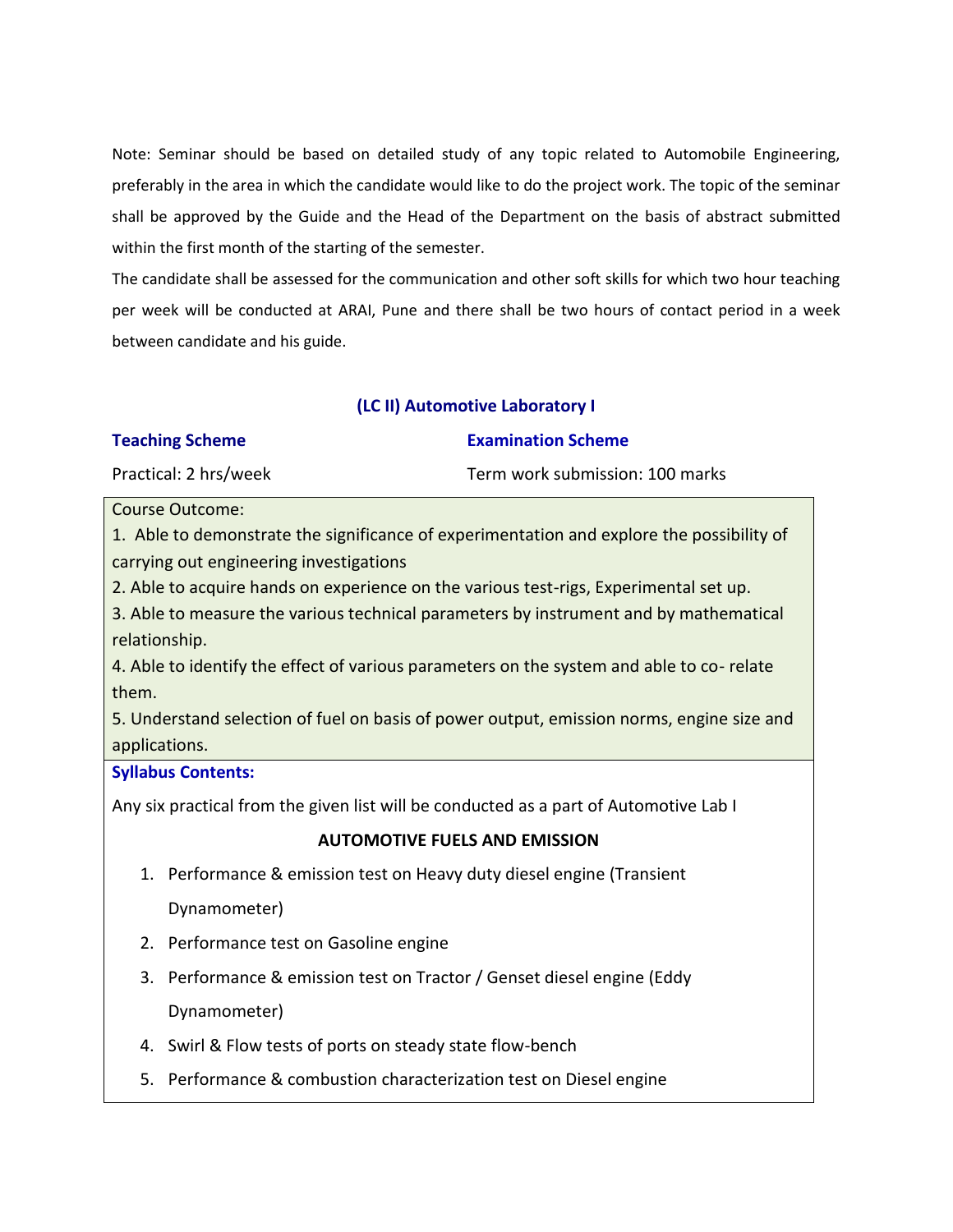- 6. Study of emission test for SI engine 2/3/4 wheels on chassis dynamometer
- 7. Analysis of carbonyl compound from exhaust emission using HPLC.
- 8. Chemical characterization of Gasoline Fuel.
- 9. Chemical characterization of Diesel Fuel.

## **NOISE, VIBRATION AND HARSHNESS**

- 1. Demonstration and calibration of various noise and vibration measuring instruments.
- 2. Acoustic Material Characterization
- 3. Modal Analysis
- 4. Sound absorption coefficient-normal incidence
- 5. Sound transmission loss measurement
- 6. Sound power level measurement of noise source
- 7. Vehicle pass by noise measurement

## **AUTOMOTIVE SAFETY AND LIGHTING LABORATORY**

- 1. Study of "H" point measurement on 3-D manikin.
- 2. Study on air bags
- 3. Anthropometric measurement using 3d scanner
- 4. Study of dummy calibration
- 5. Rear view mirror testing
- 6. Study of signaling devices and performance evaluation
- 7. Study of legal requirements, testing and evaluation of lighting devices.
- 8. G lock testing of seat belt
- 9. Impact testing of bumpers
- 10. Study of seat belt anchorage

## **(MLC I) Research Methodology**

| <b>Teaching Scheme</b> | <b>Examination Scheme</b>                   |
|------------------------|---------------------------------------------|
| Lectures: 1 hrs/week   | T1, T2, $-20$ marks each, End-Sem Exam - 60 |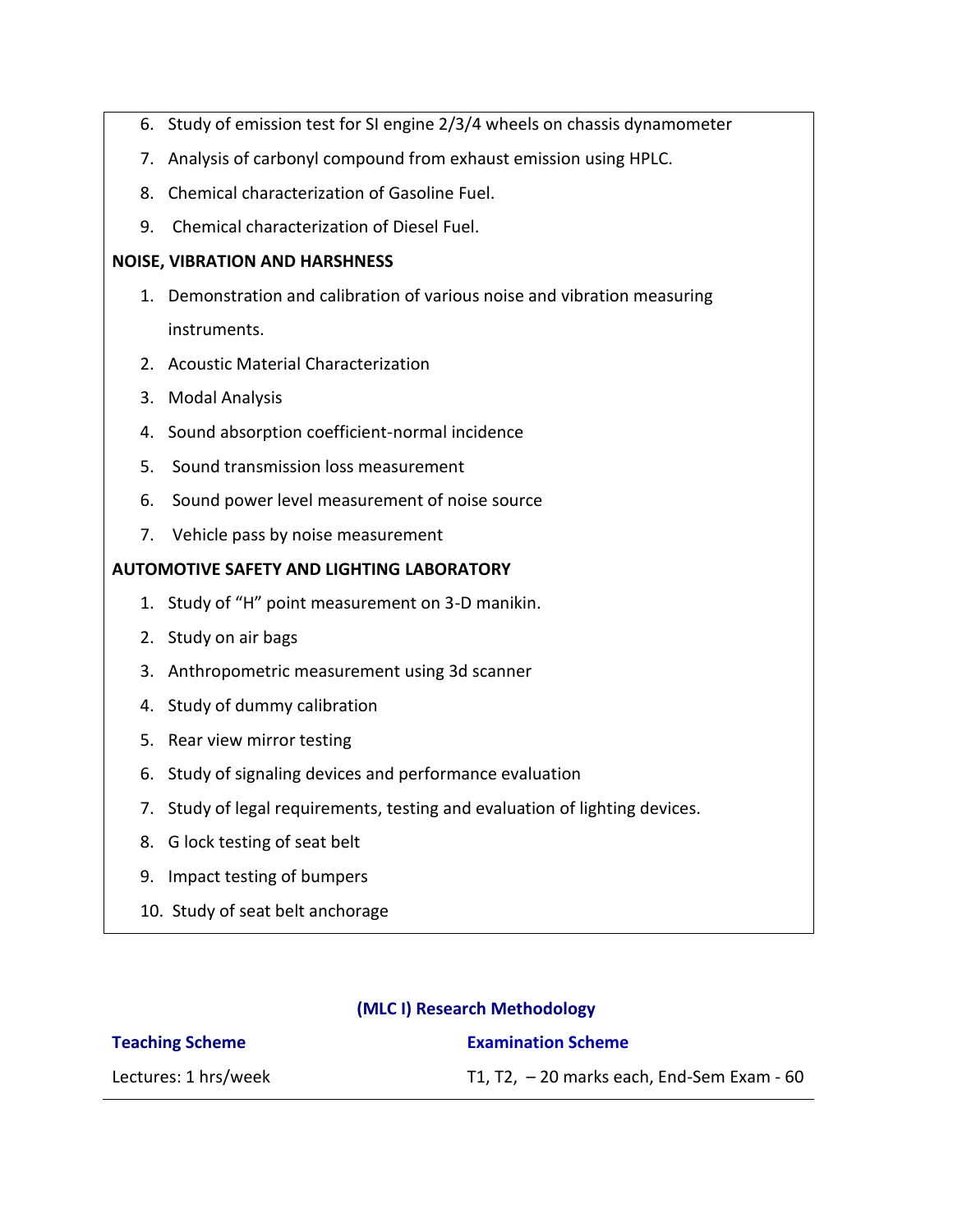**Course Outcomes:**

At the end of the course, students will demonstrate the ability to:

- 1. develop understanding of the basic framework of research process
- 2. develop an understanding of various research designs and techniques
- 3. identify various sources of information for literature review and data collection
- 4. develop an understanding of the ethical dimensions of conducting applied research
- **5.** appreciate the components of scholarly writing and evaluate its quality.

## **Syllabus Contents:**

Unit 1: Research Problem

Meaning of research problem, Sources of research problem, Criteria / Characteristics of a good research problem, Errors in selecting a research problem, Scope and objectives of research problem.

Unit 2: Basic instrumentation

Instrumentation schemes, Static and dynamic characteristics of instruments used in experimental set up, Performance under flow or motion conditions, Data collection using a digital computer system, Linear scaling for receiver and fidelity of instrument, Role of DSP is collected data contains noise.

Unit 3: Applied statistics

Regression analysis, Parameter estimation, Multivariate statistics, Principal component analysis, Moments and response curve methods, State vector machines and uncertainty analysis.

Unit 4: Modelling and prediction of performance

Setting up a computing model to predict performance of experimental system, Multiscale modelling and verifying performance of process system, Nonlinear analysis of system and asymptotic analysis, Verifying if assumptions hold true for a given apparatus setup, Plotting family of performance curves to study trends and tendencies, Sensitivity theory and applications.

Unit 5: Developing a Research Proposal

Format of research proposal, Individual research proposal, Institutional proposal Proposal of a student – a presentation and assessment by a review committee consisting of Guide and external expert only. Other faculty members may attend and give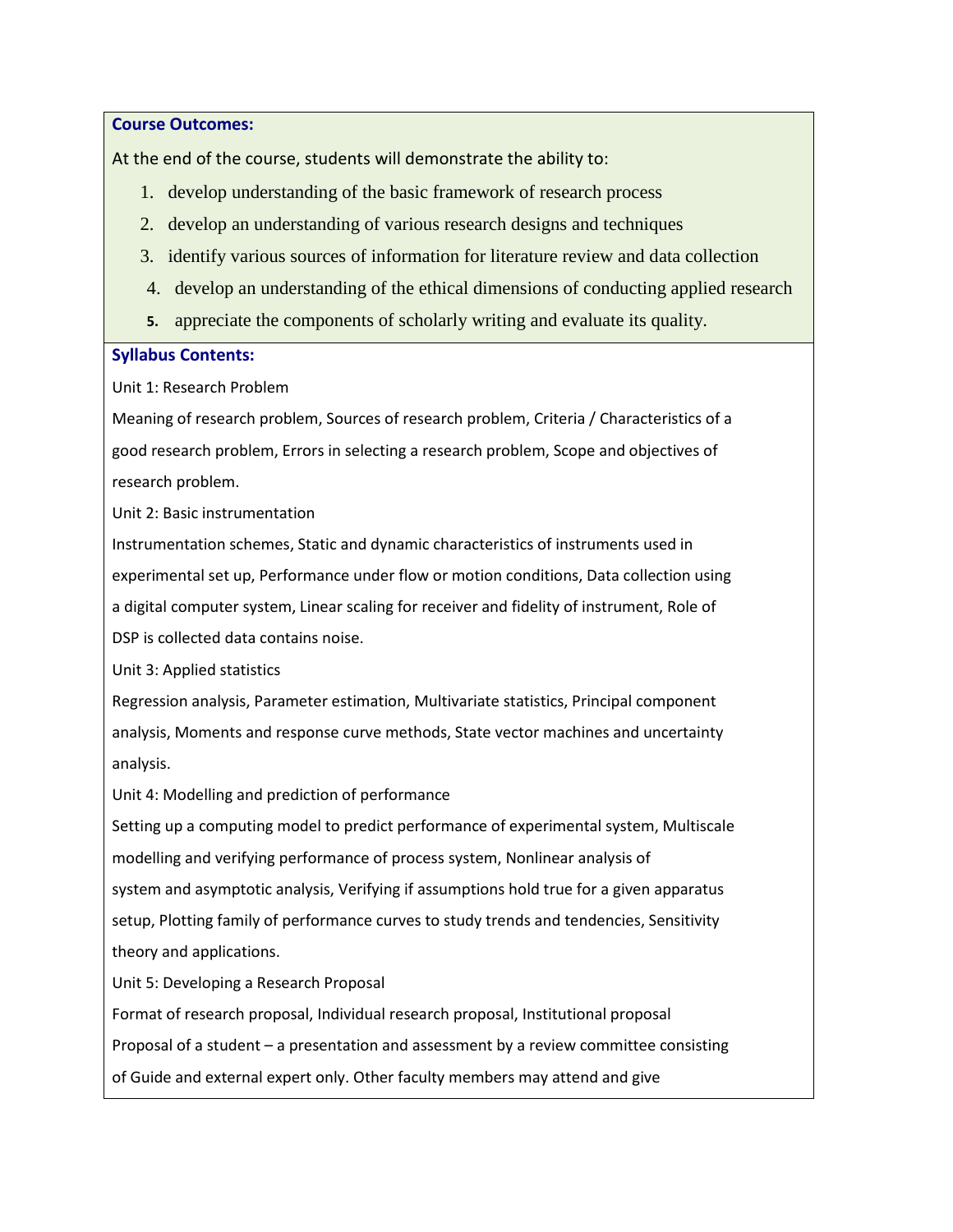Suggestions relevant to topic of research.

#### **References:**

- 1. Stuart Melville and Wayne Goddard, Research methodology: an introduction for science & engineering students
- 2. Wayne Goddard and Stuart Melville, Research Methodology: An Introduction
- 3. Ranjit Kumar, Research Methodology: A Step by Step Guide for Beginners', 2nd Edition
- 4. Dr. C. R. Kothari, Research Methodology: Methods and Trends.
- 5. Dr. S.D. Sharma, Kedar Nath Ram Nath & co., Operational Research

## **(MLCII) Humanities**

## **Teaching Scheme**

## **Examination Scheme**

Lectures: 1 hrs/week

T1, T2, – 20 marks each, End-Sem Exam - 60

## **Course Outcomes:**

At the end of the course, students will demonstrate the ability to:

- 1. Knowledge and Thinking Skills‐ the student will be able to offer insight into the relationships between humanities and culture and will be able to recall important information so that comparisons and analyses can be made.
- 2. Communication Skills‐ vocabulary will be enhanced and ideas organized so the student can present an argument clearly, in written form.
- 3. Critical Thinking‐ the student will be able to make personal interpretations of events and motives as well as gaining the ability to analyze their own ideas critically.

#### **Syllabus Contents:**

These are the lists from which students can choose the topic. Please note that within the COE restrictions, you are free to choose randomly. For instance, all of your course can be from one list, or it can be from multiple lists.

- Arts and Literature
- **•** Historical Studies
- International Studies
- Philosophy and Values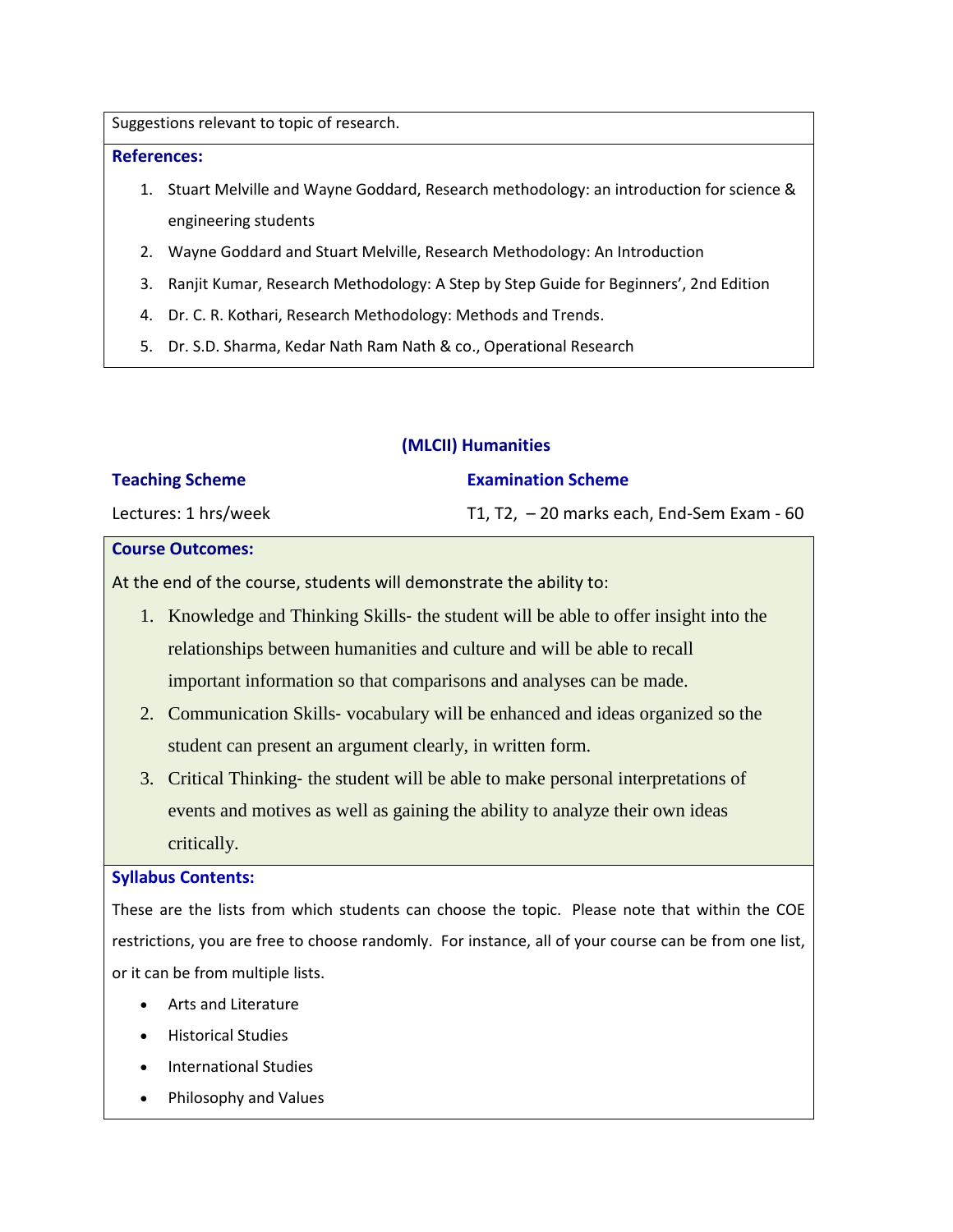- Social and Behavioral Sciences
- Approved Foreign Languages

#### **References:**

Richard Paul Janaro and Thelma C. Altshuler, The Art of Being Human: Humanities as a Technique for Living, Pearson, ISBN: 10: 0‐205‐02247‐2

## **SEMESTER II**

## **(PCC-III) Vehicle Dynamics**

#### **Teaching Scheme**

#### **Examination Scheme**

Lectures: 3 hrs/week

T1, T2: 20 marks each, End-Sem Exam - 60

Course outcome :

At the end of the course, students will demonstrate the ability to:

1. Able to interpret the importance of rubber tyres in vehicles, tyre construction and working

2. Able to understand the dynamics of the automotive systems and its performance.

3. Able to analyze dynamics systems such as suspension systems, body vibrations, steering.

4. Able to interpret the vehicle stability.

5. Able to identify comfort and Road holding.

#### **Syllabus Contents:**

Tyres: Necessity of rubber tyres in road vehicles. Functions of tyres. Tyre adhesion. Tyre

construction. Cross-ply and radial-ply tyres. Tubed and tubeless tyres. Tyre elasticity.

Cornering power. Self aligning torque.

Steering and Wheel Alignment: Steering geometry. Ackermannmechanism and Davis

mechanism. Steering gears. Power steering. Camber, castor, kingpin inclination and toe-in,

toe-out. Scrub radius. Moments on steering wheels.

Suspension system: Functions of suspension system. Rigid axle and independent

suspension system. Hotchkiss drive, torque-tube drive and radius rods. Types of

suspension springs and their characteristics. Design of leaf spring and coil spring. Anti-roll

bar. Wheel balancing. Oscillations of steerable wheels. Shock absorber.

Body vibrations: Bouncing and pitching. Doubly conjugate points. Body rolling. Roll center

and roll axis. Stability against body rolling.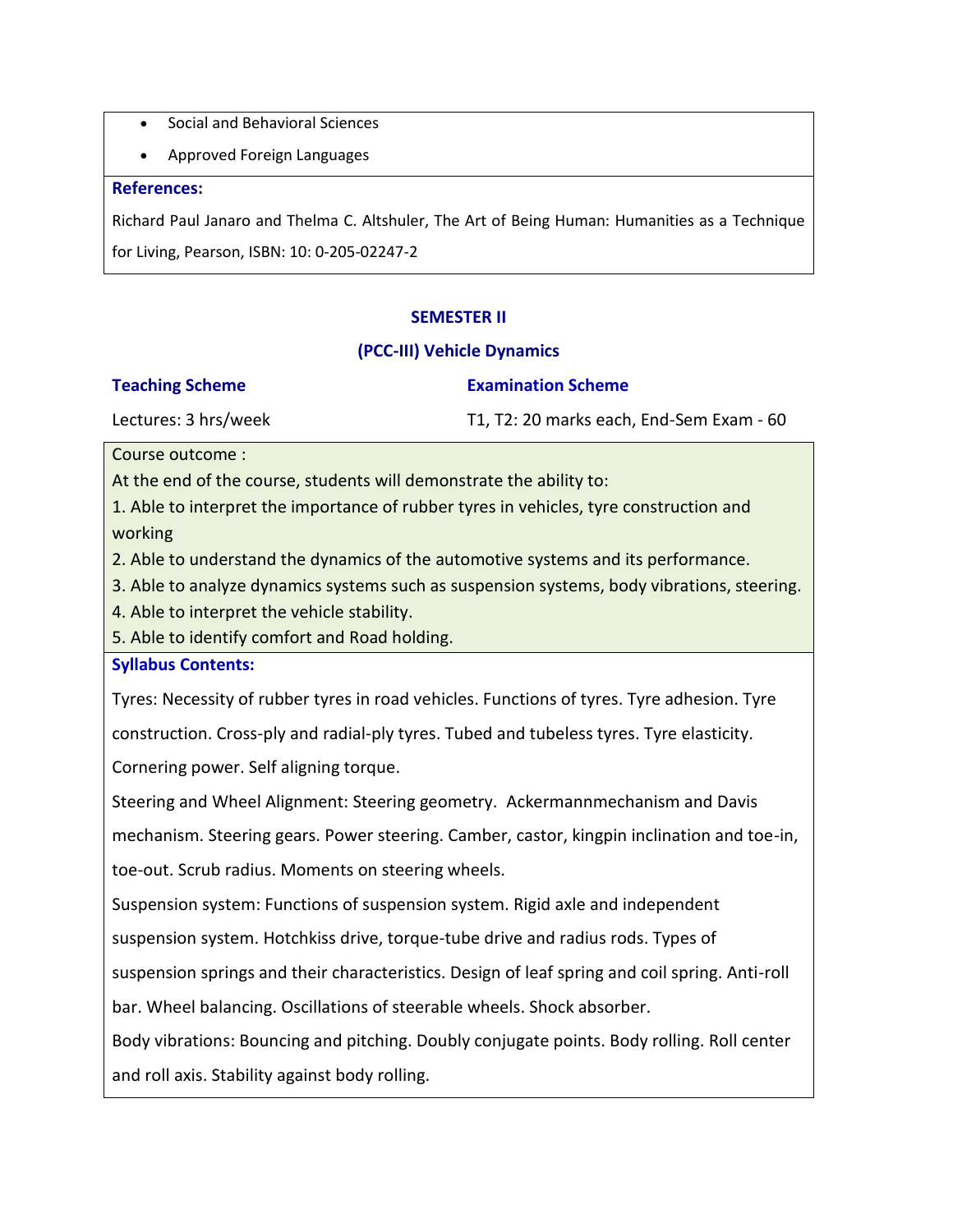Handling Characteristics: Over steer and under steer. Vehicle stability while braking. Dynamic axle loads. Anti-squat, anti-pitch and anti-dive suspension geometry.

2-D Stability of Automobile Vehicles: Steady state response to steering input, side force input and yawing moment input. Transient responses.

## **References:**

- **1.** J. R. Ellis. 'Vehicle Dynamics'
- **2.** P.M. Heldt. 'Automotive Chassis'
- **3.** W. Steeds. 'Mechanics of Road Vehicles'
- **4.** J. G. Giles: 'Steering, Suspension, Tyres'.
- **5.** Heinz Heisler. 'Vehicle and engine technology'
- **6.** T. D. Gillespie. 'Fundamentals of Vehicle Dynamics'

## **(PCC-IV) Automotive Electronics**

#### **Teaching Scheme**

## **Examination Scheme**

Lectures: 3 hrs/week

T1, T2: 20 marks each, End-Sem Exam - 60

Course Outcome:

Upon completion of this course the student will be able to:

- 1. Understand the basic components of electronic controls and control theory
- 2.Understand the basics of sensors, actuators and its interaction with automotive parameters

3. Understand the fundamental elements of instrumentation, measurement and control systems.

4. Handle various instruments for engineering applications

5. Design and set a data acquisition system for automotive application

## **Syllabus Contents:**

Fundamentals of Automotive Electronics: Components for electronic engine management system, open and closed loop control strategies, PID control, Look up tables, introduction to modern control strategies like Fuzzy logic and adaptive control. Parameters to be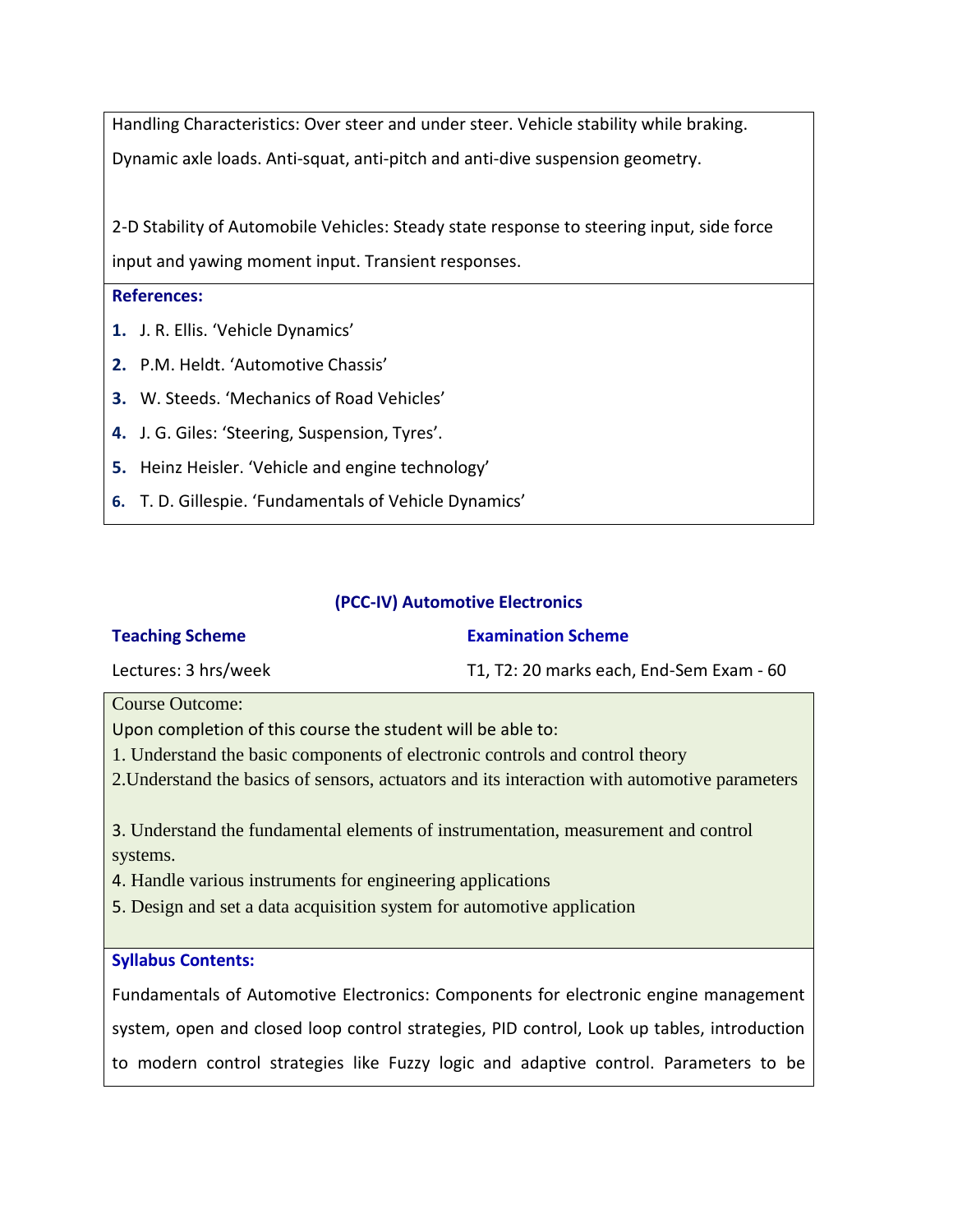controlled in SI and CI engines.

Sensors &Actuators: Hall Effect, hot wire, thermistor, piezo electric, piezoresistive, based sensors. Introduction, basic sensor arrangement, types of sensors, oxygen concentration sensor, lambda sensor, crankshaft angular position sensor, cam position sensor, Mass air flow (MAF) rate, Manifold absolute pressure (MAP), Throttle plate angular position, engine oil pressure sensor, vehicle speed sensor, stepper motors, relays, detonation sensor, emission sensors.

Digital Engine Control System: Open loop and close loop control system, engine cooling and warm up control, idle speed control, acceleration and full load enrichment, deceleration fuel cutoff. Fuel control maps, open loop control of fuel injection and closed loop lambda control exhaust emission control, on-board diagnostics, diagnostics, future automotive electronic systems, Electronic dash board instruments – Onboard diagnosis system.

SI & CI Engine Management: Feedback carburetor system, throttle body injection and multi point fuel injection system, injection system controls, advantage of electronic ignition systems, three way catalytic converter, conversion efficiency versus lambda. Advantages of electronic ignition systems.CI Engine Management. Fuel injection system, parameters affecting combustion, noise and emissions in CI engines. Pilot, main, advanced, post injection and retarded post injection. Electronically controlled Unit Injection system.

Applications for other domains: Applications in suspensions, AFS, Brakes, ABS, EPAS, ECTC, **FSP** 

## **References:**

- 1. Automobile Electrical & Electronic Equipments Young, Griffitns Butterworths, London.
- 2. Understanding Automotive Electronics, Wiliam B. Ribbens, 5<sup>th</sup> Edition, Newnes, Butterworth–Heinemann.
- 3. Diesel Engine Management by Robert Bosch, SAE Publications, 3<sup>rd</sup> Edition. 2004
- 4. Gasoline Engine Management by Robert Bosch, SAE Publications, 2<sup>nd</sup> Edition, 2004
- 5. Understanding Automotive Electronics Bechfold SAE 1998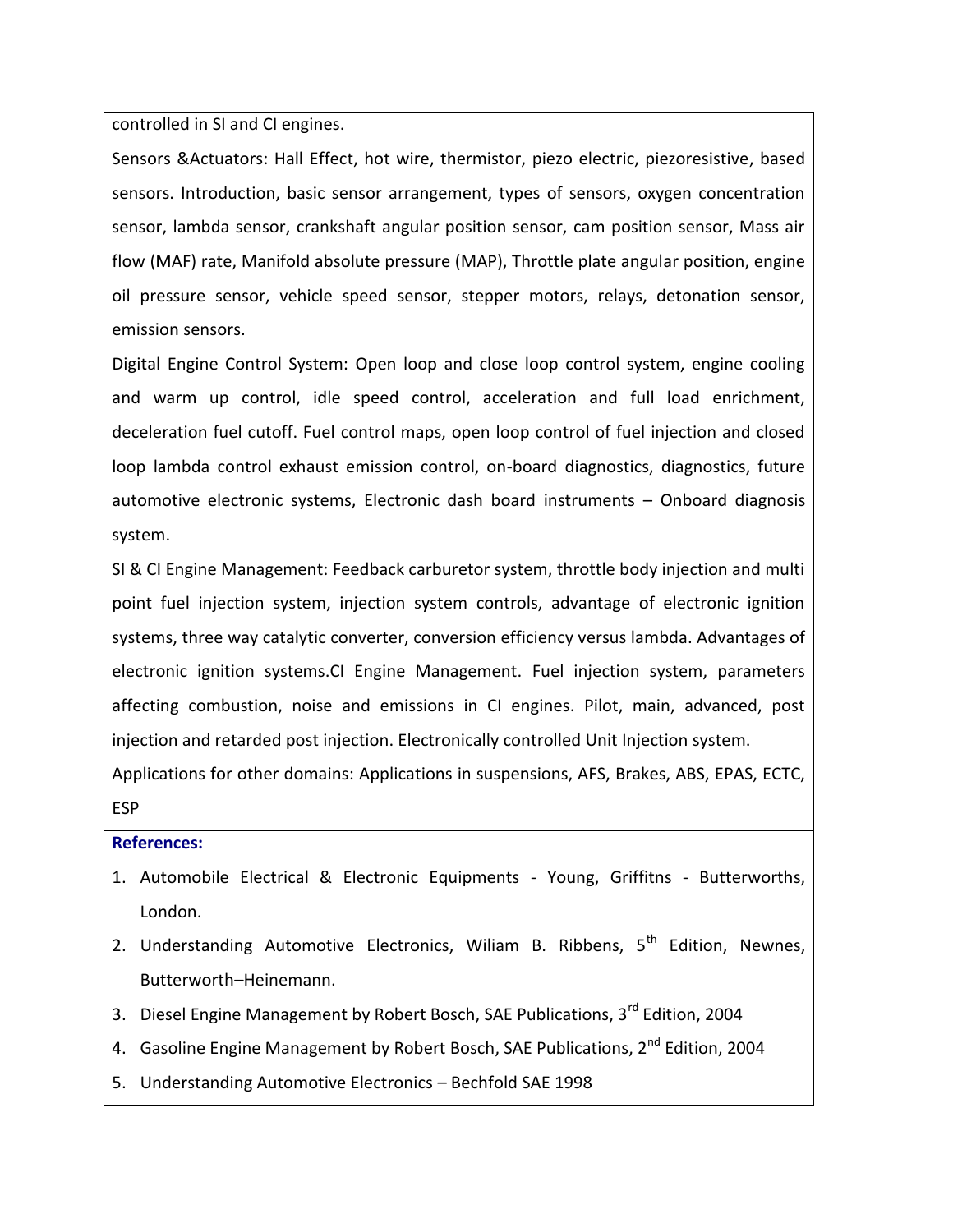- 6. Automobile Electronics by Eric Chowanietz SAE.
- 7. Fundamentals of Automotive Electronics V.A.W.Hilliers Hatchin, London
- 8. Automotive Computer & Control System Tomwather J. R., Cland Hunter, Prentice Inc. NJ
- 9. Automotive Computers & Digital Instrumentation Robert N. Brandy, Prentice Hall
- 10. Eaglewood, Cliffs, NJ
- 11. The Fundamentals of Electrical Systems John Hartly Longman Scientific & Technical
- 12. Automobile Electrical & Electronic Systems Tom Denton, Allied Publishers Pvt. Ltd.

| <b>Teaching Scheme</b> |  | <b>Examination Scheme</b>                |
|------------------------|--|------------------------------------------|
| Lectures: 3 hrs/week   |  | T1, T2: 20 marks each, End-Sem Exam - 60 |

**(PCC-V) I C Engine Modelling** 

#### **Course Outcomes:**

At the end of the course, students will demonstrate the ability to:

1. Learn about advanced concepts beign pursued for modeling of IC Engine.

2. Determine engine performance characteristics for IC Engine by Applying thermo

chemical principles of energy and chemical balances through appropriate modeling.

3. Identify engineering problems, formulate model and solve the problems using knowledge of mathematics science and engineering.

4.Create and analyse zero dimensional thermodynamic model of IC Engine combustion

5. Use and analyse of one dimensional commercial software.

**Syllabus Contents:**

**Fundamentals:** Governing equations, Equilibrium charts of combustion chemistry, Chemical reaction rates, Approaches of Modelling, Model building and integration methods. Gas exchange through valves, engine and porting geometry, exhaust gas recirculation, valve lift curves.

**Thermodynamic Combustion Models of Engines:** Single zone models, premixed and diffusive combustion models, combustion heat release using Wiebe function, wall heat transfer correlations, ignition delay, internal energy estimations, two-zone model,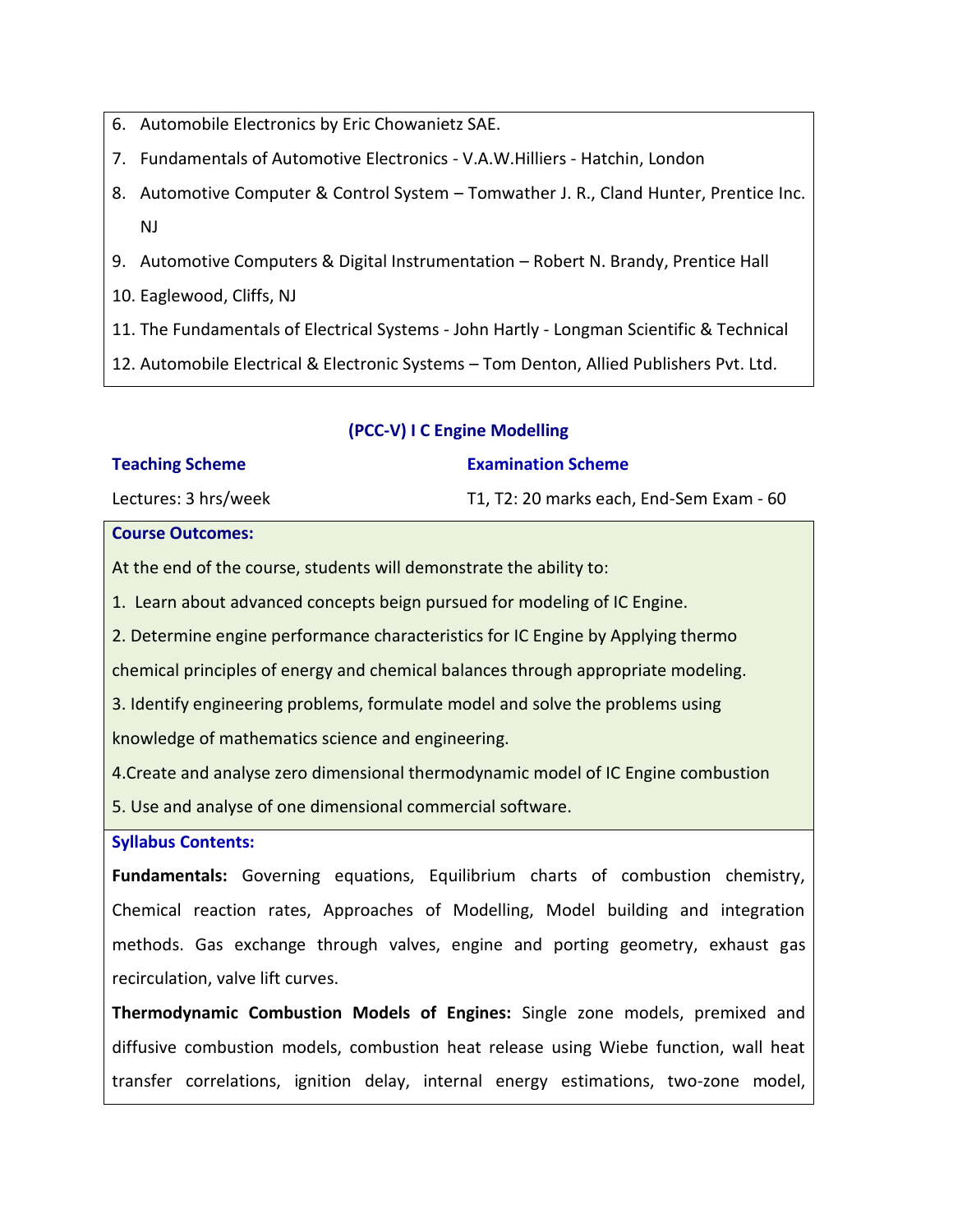applications of heat release analysis. Injection Energy model for mixing and combustion in diesel engines.

**Modelling of Charging System:** Constant-pressure and pulse turbocharging, compressor and turbine maps, charge air cooler.

**Fuel Spray Behavior:** Fuel injection, overall spray structure, fuel atomization, spray penetration, droplet size distribution, spray evaporation models, thick spray models, droplet turbulence-interactions, droplet impingement on walls. Impingement of vapor air mixture on the walls

**Mathematical Models of SI Engines:** Simulation of Otto cycle at full throttle, part throttle and supercharged conditions, progressive combustion, Auto ignition Modelling, single zone models, multi-zone models and mass burning rate estimation, SI engine with stratified charge. Friction in pumping, in piston assembly, bearings and valve train etc. Friction estimation for warm and the warm-up engines.

**Modelling of Pollutant Formation:** Nitrogen oxides-thermal, prompt and fuel NO, Soot development-semi-global mechanisms, detailed chemistry mechanism. Modelling of CO and HC, Mathematical modelling of catalytic converters - One dimensional model, 2D axisymmetric model of monolithic reactor- computation of chemical reactions. Commercially available software packages, modelling Selective catalyst reduction technique for NOx, wall flow diesel filters

#### **References:**

- 1. Internal Combustion Engine Fundamentals, John B Heywood, McGraw-Hill, 1988.
- 2. Internal Combustion Engine Modeling, J.I. Ramos, Hemisphere Publishing Corporation, 1989.
- 3. Turbocharging the Internal Combustion Engine, N. Watson and M.S. Janota, John Wiley & Sons, New York, 1982. (is it in print?)
- 4. Simulating Combustion: Simulation of combustion and pollutant formation for engine, Günter P. Merker, Christian Schwarz, Gunnar Stiesch, Frank Otto, Springer, 2008.
- 5. Modeling Engine Spray and Combustion Processes, G. Stiesch, Springer Verlag, 2003.
- 6. Introduction to Modeling and Control of IC Engine Systems, Guzzella Lino, Springer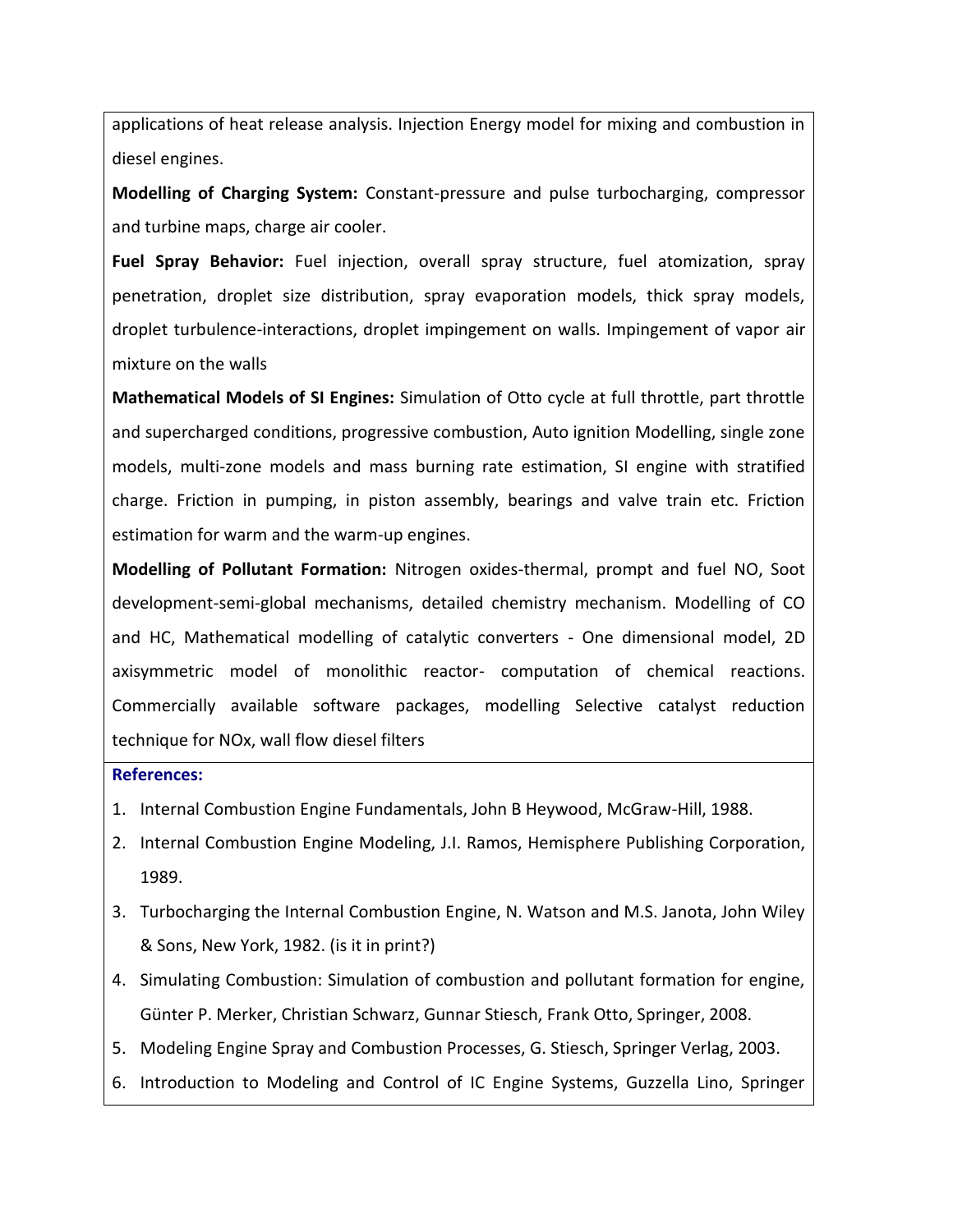Verlag, 2004.

- 7. Internal Combustion Engines, R.S. Benson and N.D. Whitehouse, Volumes 1 and 2, Pergamon Press, Inc. 1979.
- 8. The Thermodynamics and Gas Dynamics of Internal Combustion Engines, R.S. Benson, Volume I and II, Edited by J.H. Horlock and D.E. Winterbone, Clarendon Press, Oxford, 1982. .(is it in print?)
- 9. Thermodynamic analysis of combustion engines, Ashley, S, Campbell, John Wiley and Sons, 1980.
- 10. Combustion Modeling in Reciprocating Engines, J. N. Mattavi and C. A. Amann, Plenum press 1980. .(is it in print?)
- 11. Theory of Engine Manifold Design, D.E. Winterbone and R.J. Pearson, SAE, 2000.
- 12. Design Techniques for Engine Manifolds, D.E. Winterbone and R.J. Pearson, SAE, 1999.
- 13. Design and Simulation of Four-Stroke Engines, G. P. Blair, SAE, 1999.
- 14. Automotive Control Systems for Engine, Driveline and Vehicle, Uwe Kiencke and Lars Nielsen, 2e, Springer, 2005.
- 15. Bosch Handbook
- 16. "Thermodynamics & Gas Dynamics in I.C.Engines, Vol I & II by Benson & Horlock" and "A Treatise on the Phenomenology of Combustion". Requesting Dr PAL to send the details of the later.
- 17. Modelling Diesel Combustion, Lakshminarayanan, P. A., Aghav, Yoghesh V., Mechanical Engineering Series, Springer, 2010.

## **(PCC-VI) Automotive Engine Design**

#### **Teaching Scheme**

#### **Examination Scheme**

Lectures: 3 hrs/week

T1, T2: 20 marks each, End-Sem Exam - 60

Course outcome:

At the end of the course, students will demonstrate the ability to:

1. Able to find the required engine power for given vehicle.

2. Able to select type of engine and it's layout for given vehicle.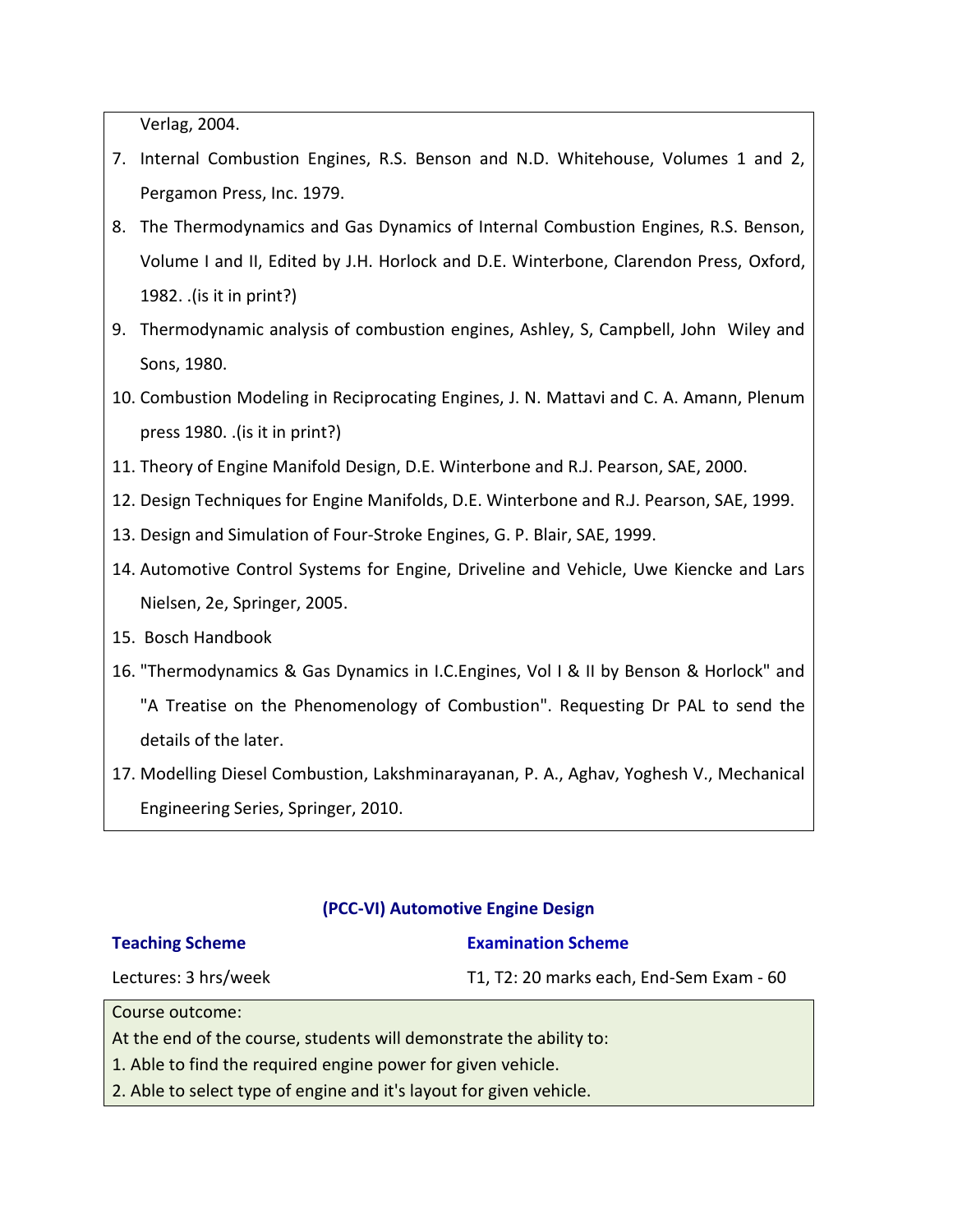3. Able to find basic dimensions of main engine parts like piston, connecting rod, crank shaft and valve gear.

4. Able to design inlet and exhaust system for optimum engine performance.

5. Able to gain basic knowledge of designing engine foundation and cooling system.

## **Syllabus Contents:**

Determination of engine power, selection of engine type, engine swept volume, engine balancing: longitudinal and lateral forces, rolling, pitching and yawing moment, balancing of in-line and V-engines, Number of cylinders, stroke, bore

Combustion chamber design for SI and CI engines

Piston design: piston crown, piston skirt, skirt ovality, piston clearance, cylinder liners,

piston pin, piston pin offset, piston rings, number of rings, position of rings

Connecting rod design: materials, CR length, shank design, small end design, end cap design, failure of CR, CR cap bolts

Crank shaft design: Firing order, crank shaft layout, journal design, web design, and crank pin design.

Cylinder block design: wall thickness, liner, water jacket

Crank case design, cylinder head design, inlet and outlet manifold

Design of cooling system: radiator

Engine foundations

Silencer design foundation

## **References:**

- 1. P.M. Heldt, High Speed Engine Design
- 2. Gile, Engine Design
- 3. Biezenov and Grammel, Engine Balancing
- 4. Obert, IC Engines
- 5. Kovakh, Motor Vehicle Engine
- 6. Howerth, CI Engine design
- 7. Crouse, Engine Design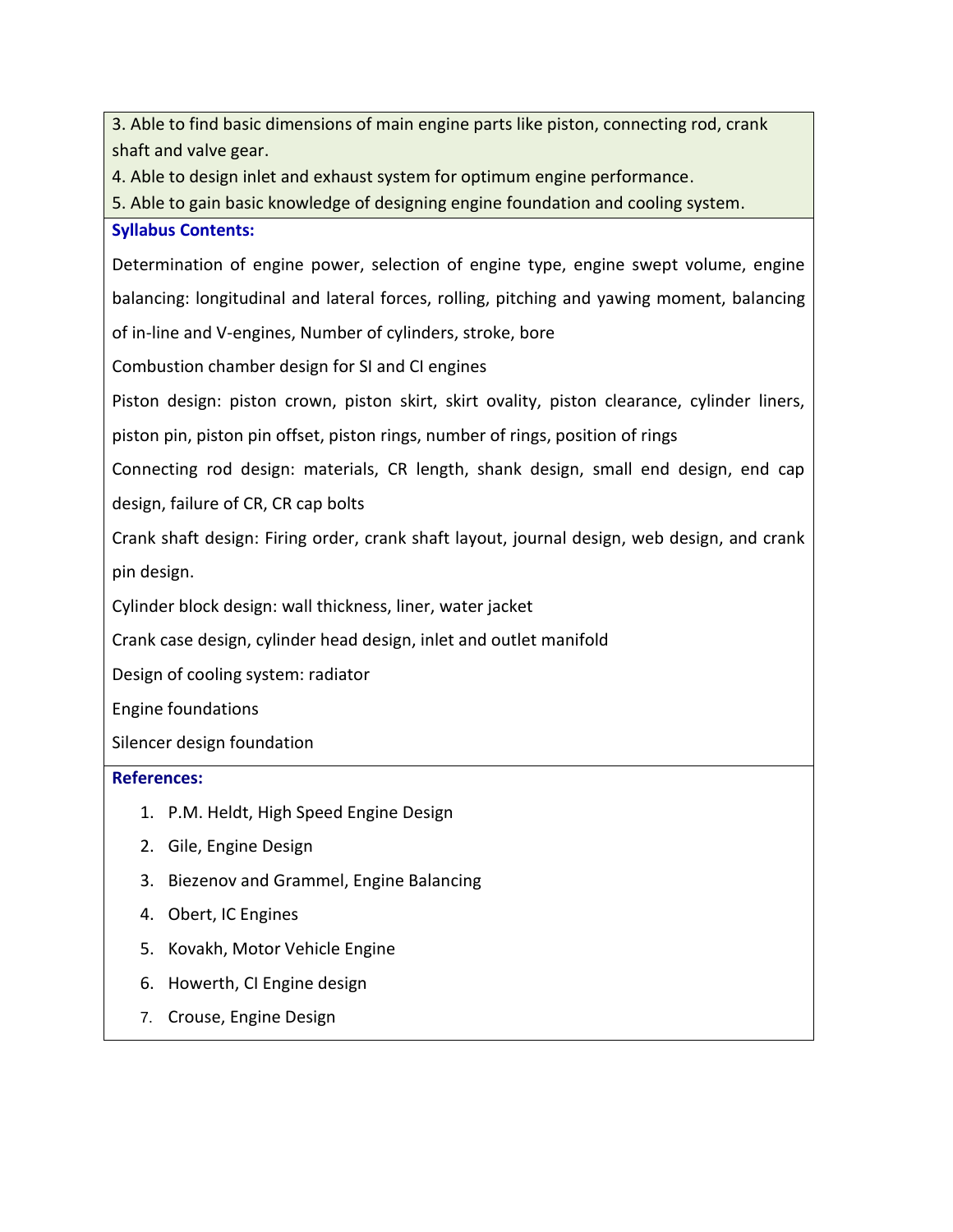## **(DEC-II) Automotive Testing and Certification**

#### **Teaching Scheme**

**Examination Scheme**

Lectures: 3 hrs/week

T1, T2: 20 marks each, End-Sem Exam - 60

#### **Course Outcomes:**

On completion of this course, the students will be able to

- 1. Classify the vehicle and identify the regulations governing for each vehicle type
- 2. Perform and analyze the Static & Dynamic test of any vehicle
- 3. Perform various test related to vehicle engine emissions
- 4. Test and analyze the performance of vehicle components
- **5.** Perform the tests to be done on the vehicle lighting system

## **Syllabus Contents:**

Introduction: Specification & Classification of Vehicles (including M, N and O layout), Homologation & its Types, Regulations overview (EEC, ECE, FMVSS, AIS, CMVR), Type approval Scheme, Homologation for export, Conformity of Production, various Parameters, Instruments and Types of test tracks.

Static Testing of Vehicle: Photographs, CMVR physical verification, Tyre Tread Depth Test, Vehicle Weightment, Horn installation, Rear view mirror installation, Tell Tales, External Projection, Wheel Guard, Arrangement Of Foot Controls For M1 Vehicle, Angle & Dimensions Measurement of Vehicle, The Requirement Of Temporary Cabin For Drive – Away – Chassis

Dynamics Testing of Vehicle: Hood Latch, Gradeability, Pass-by Noise, Interior Noise, Turning Circle Diameter & Turning Clearance Circle Diameter, Steering Effort, Constant Speed Fuel Consumption, Cooling Performance, Speedo-meter Calibration, Range Test, Maximum Speed, Acceleration Test, Coast-down test, Brakes Performance ABS Test, Broad band / Narrow band EMI Test. Engine power test (petrol & diesel), Indian driving cycle, Vehicle mass emission, Evaporative emission (petrol vehicles)

Vehicle Component Testing: Horn Testing, Safety Glasses Test: Windscreen laminated and toughened safety glass, Rear View Mirror Test, Hydraulic Brakes Hoses Fuel Tank Test: Metallic & Plastic, Hinges and Latches Test, Tyre& Wheel Rim Test, Bumper Impact Test,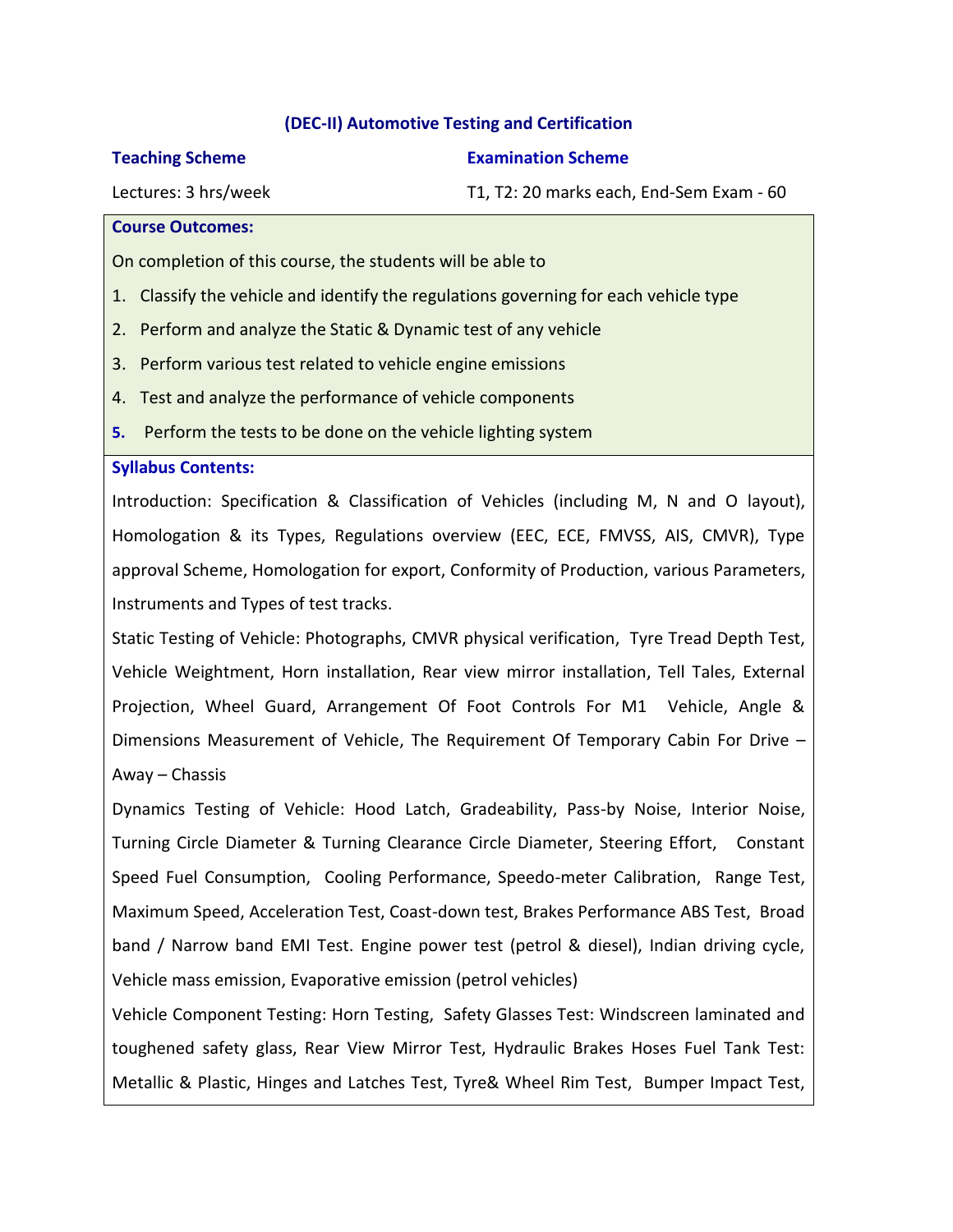Side Door Intrusion, Crash test with dummies, Demist test, Defrost Test, Interior Fittings, Steering Impact test (GVW<1500 kg), Body block test, Head form test, Driver Field Of Vision, Safety belt assemblies, Safety belt anchorages, Seat anchorages & head restraints test, Airbag Test, Accelerator Control System.

Vehicle Lighting Testing: Installation requirement for lighting, signalling & reflective devices Installation, Conspicuity & Reflective Marking, Photometry Test: Performance requirement for lighting, signalling and reflective devices - Head lamp, Front lamp, direction indicator lamp, signalling lamp and Warning triangles.

## **References:**

- 1. Robert Bosch GmbH, Bosch Automotive Handbook
- 2. Motor Vehicle Manual
- 3. Safety Regulations- Society of Indian Automobile Manufacturers.
- 4. Mrs. Rashmi Urdhwareshe, Automotive Industry: Regulations Scenario in India Senior Deputy Director, ARAI, ISA Vision Summit 2013

| <b>Teaching Scheme</b>  | <b>Examination Scheme</b>                |
|-------------------------|------------------------------------------|
| Lectures: 3 hrs/week    | T1, T2: 20 marks each, End-Sem Exam - 60 |
| <b>Course Outcomes:</b> |                                          |

**DEC-II) Finite Element Methods**

At the end of the course, students will demonstrate the ability to:

- 1. Understand the discretization procedure of the governing equations
- 2. Prepare the problem definition of a given engineering problem
- 3. Decide the governing equations, boundary conditions, intial conditions etc for the given problem
- 4. To carry out the simulations and obtain the results in terms of dependent variables
- **5.** Analyze the FEM results through post processing to obtain engineering parameters

## **Syllabus Contents:**

Steps in finite element method, discretization, types of elements used, Shape of functions, linear elements, local and global coordinates, noddle degrees of freedom, finite element formulation, variational, weighted residual and virtual work methods, field problems,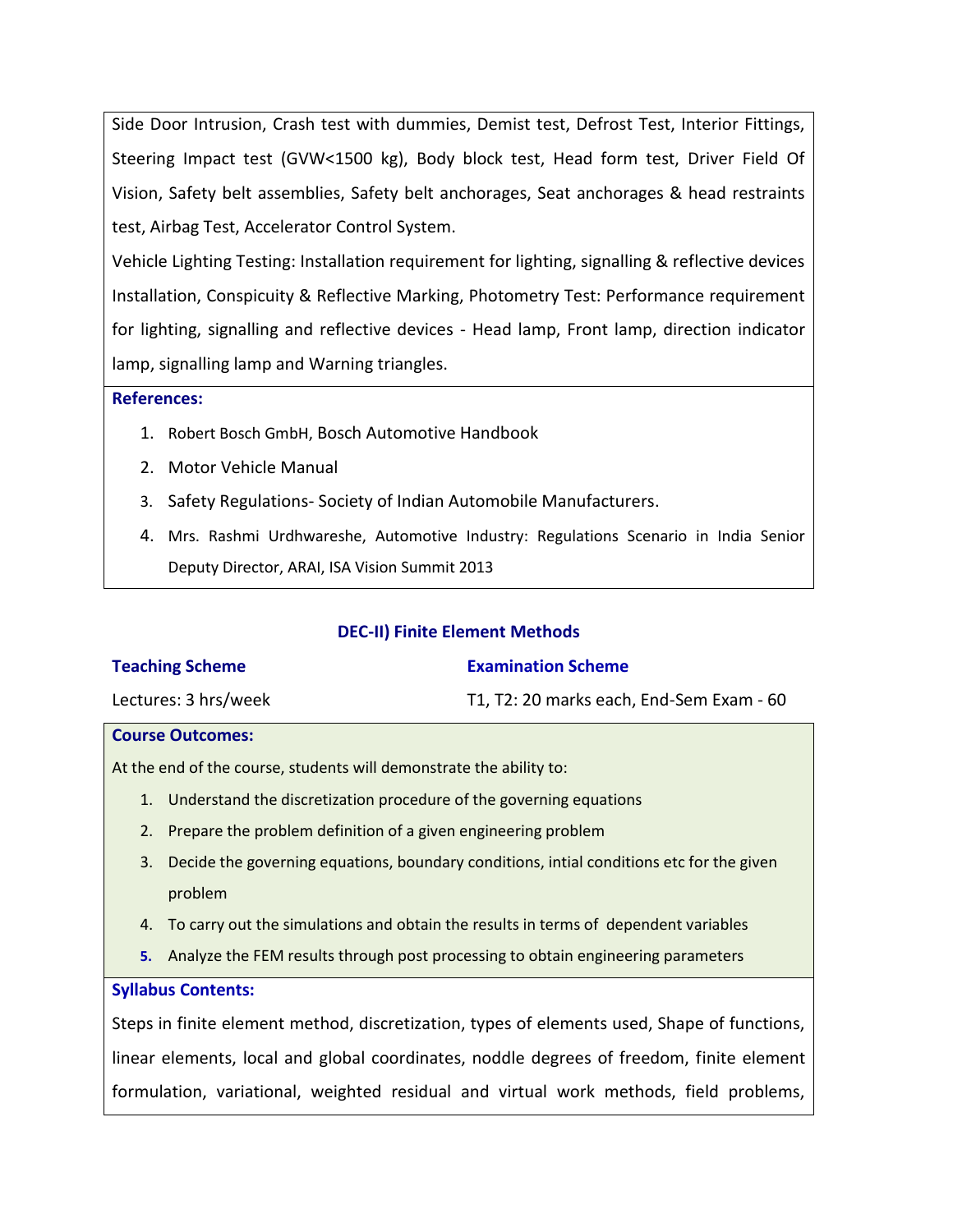irrotational flow, conduction heat transfer, electromagnetic and electrostatic fields, Quasi harmonic equation, Axisymmetric field problems, computer implementation, higher order elements, isoparametric version, Application to non-linear problems, solution to Nervier Strokes equations, phase change, radiation, temperature dependant materials, stress analysis in simple cases, axisymmetric solids, stress concentration factors

## **References:**

- 1. Cook R.D. "Concepts and applications of finite element analysis" Wiley, New York, 1981.
- 2. Bathe K.J., Cliffs, N.J. "Finite element procedures in Engineering Analysis", Englewood. Prentice Hall, 1981.
- 3. Reddy J. N., Finite Element Method, Tata McGrawHill Edition, 2E, 2003.
- 4. Chandrupatla and Belegundu "Introduction to finite elements in Engineering", Prentice Hall of India Pvt. Ltd. New Delhi, 2001.

## **(DEC-II) Computational Fluid Dynamics**

| <b>Teaching Scheme</b> | <b>Examination Scheme</b>                |
|------------------------|------------------------------------------|
| Lectures: 3 hrs/week   | T1, T2: 20 marks each, End-Sem Exam - 60 |

#### **Course Outcomes:**

At the end of the course, students will demonstrate the ability to:

- 1. Understand the discretization procedure of the governing equations
- 2. Prepare the problem definition of a given fluid flow heat transfer problem
- 3. Decide the governing equations, boundary conditions, initial conditions etc for the given problem
- **4.** To carry out the simulations and obtain the results in terms of dependent variables
- **5.** Analyze the CFD results through post processing to obtain engineering parameters

## **Syllabus Contents:**

**Introduction to CFD:** Computational approach to Fluid Dynamics and its comparison with experimental and analytical methods, Basics of PDE: Elliptic, Parabolic and Hyperbolic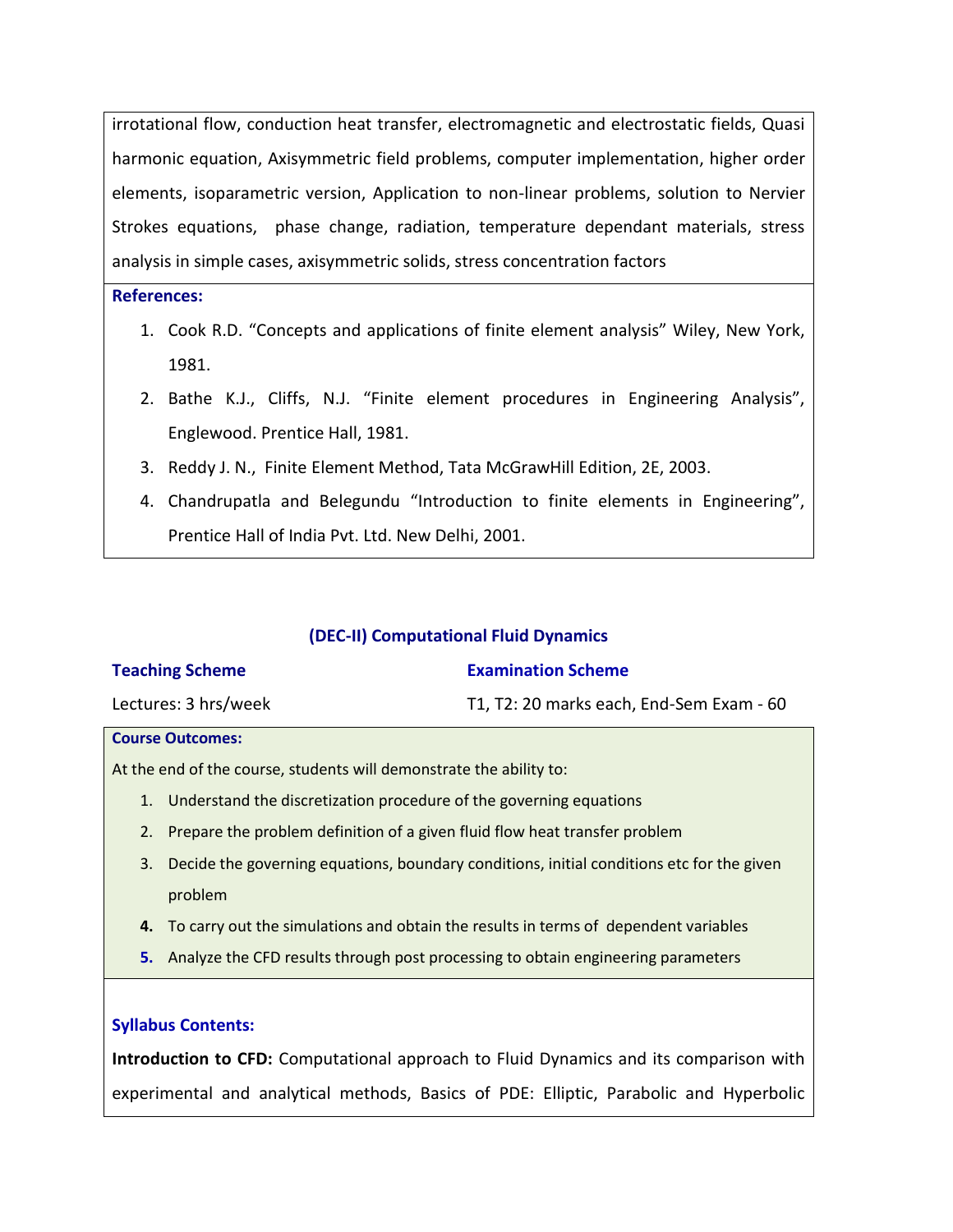Equations.

**Governing Equations:** Review of Navier-Stokes Equation and simplified forms, Solution Methodology: FDM and FVM with special emphasis on FVM, Stability, Convergence and Accuracy.

**Finite Volume Method:** Domain discretizations, types of mesh and quality of mesh, SIMPLE, pressure velocity coupling, Checkerboard pressure field and staggered grid approach

**Geometry Modelling and Grid Generation:** Practical aspects of computational modeling of flow domains, Grid Generation, Types of mesh and selection criteria, Mesh quality, Key parameters and their importance

**Methodology of CFDHT:** Objectives and importance of CFDHT, CFDHT for Diffusion Equation, Convection Equation and Convection-Diffusion Equation

**Solution of N-S Equations for Incompressible Flows:** Semi-Explicit and Semi-Implicit Algorithms for Staggered Grid System and Non Staggered Grid System of N-S Equations for Incompressible Flows

#### **References:**

- 1. Computational Fluid Dynamics, The Basic with applications by John A. Anderson, Jr., McGraw Hill International editions, Mechanical Engineering series.
- 2. Numerical Methods in Fluid Flow & Heat Transfer by Dr. Suhas Patankar.
- 3. An Introduction to Computational Fluid Flow (Finite Volume Method), by H.K. Versteeg, W.Malalasekera, Printice Hall
- 4. Computational Methods for Fluid Dynamics by Ferziger and Peric, Springer Publication.
- 5. An Introduction to Computational Fluid Mechanics by Chuen-Yen Chow, Wiley Publication.
- 6. Computational Fluid Flow & Heat Transfer by Murlidhar and Sundarrajan, Narosa Publication.

## **Teaching Scheme**

# **(DEC-II) Automotive Aerodynamics**

**Examination Scheme**

Lectures: 3 hrs/week

# T1, T2: 20 marks each, End-Sem Exam - 60

Course outcome: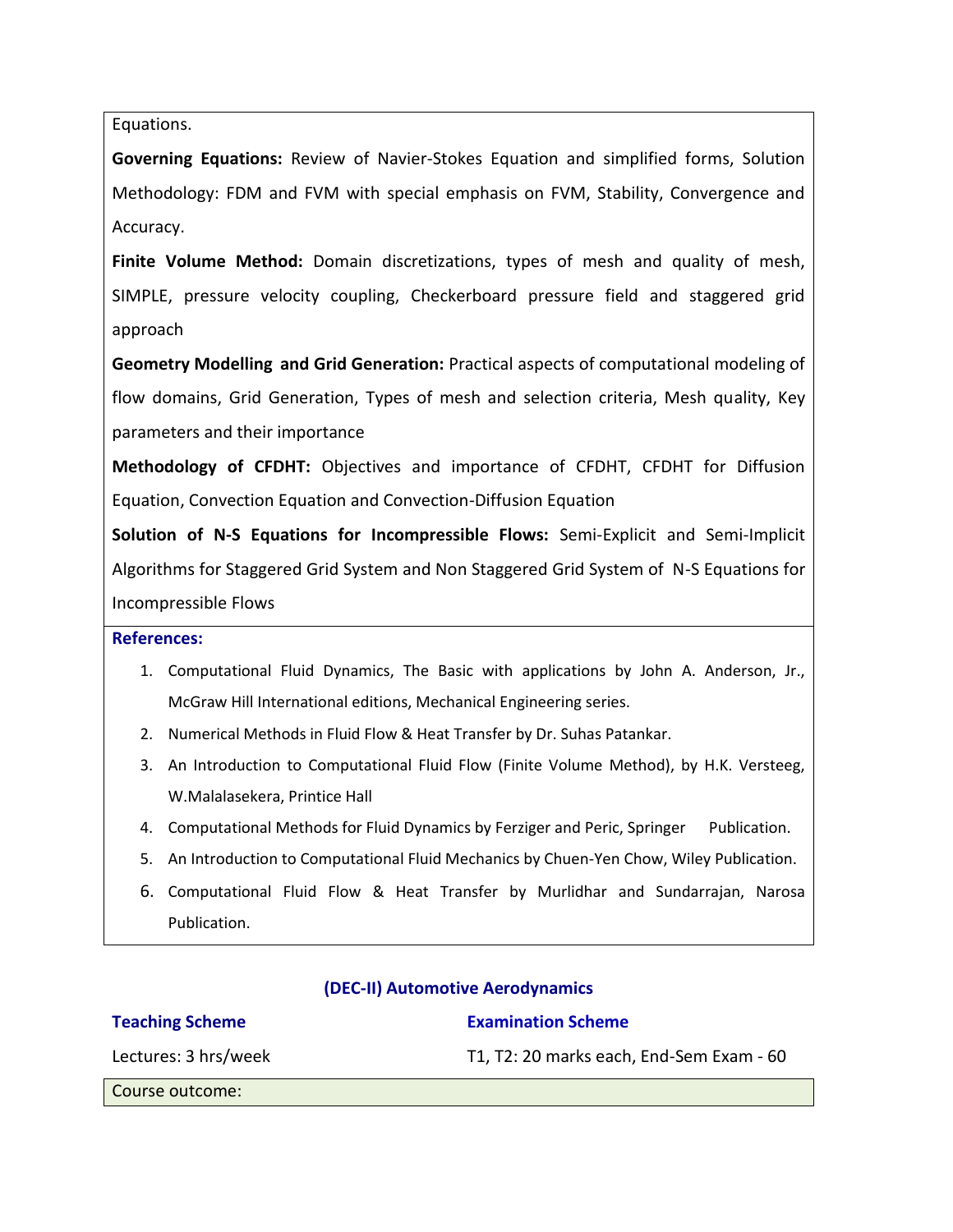1. Able to predict the drag and lift coefficients in the given case of fluid flow situation

2. Able to devise an experiment for carrying out aerodynamic analysis of the vehicle

3. Able to carry out numerical simulations by devising a fluid flow problems

4. Able to Predict variation in Aerodynamic forces and moments acting on vehicle body with changes in body shape

5.Able to understand effect of body shape on vehicle soiling

## **Syllabus Contents:**

Introduction: Scope – historical development trends – Fundamentals of fluid mechanics – Flow phenomenon related to vehicles – External & Internal flow problems – Resistance to vehicle motion – Performance – Fuel consumption and performance – Potential of vehicle aerodynamics.

Aerodynamic Drag of Cabs: Car as a bluff body – Flow field around car – drag force – types of drag force – analysis of aerodynamic drag – drag coefficient of cars – strategies for aerodynamic development – low drag profiles.

Shape Optimization of Cabs: Front and modification  $-$  front and rear wind shield angle  $-$ Boat tailing  $-$  Hatch back, fast back and square back  $-$  Dust flow patterns at the rear  $-$ Effect of gap configuration – effect of fasteners.

Vehicle Handling: The origin of force and moments on vehicle – side wind problems – methods to calculate forces and moments – vehicle dynamics Under side winds – the effects of forces and moments – Characteristics of forces and moments – Dirt accumulation on the vehicle – wind noise – drag reduction in commercial vehicles.

Wind Tunnels For Automotive Aerodynamics: Introduction – Principles of wind tunnel technology – Limitation of simulation – Stress with scale models – full scale wind tunnels – measurement techniques – Equipment and transducers – road testing methods – Numerical methods.

## **References:**

# **Textbook:**

1. Hucho, W.H., Aerodynamics of Road vehicles, Butterworths Co. Ltd., 1997.

# **Reference Books:**

1. Pope, A, Wind Tunnel Testing, John Wiley & Sons, 2nd Edn., New York, 1994.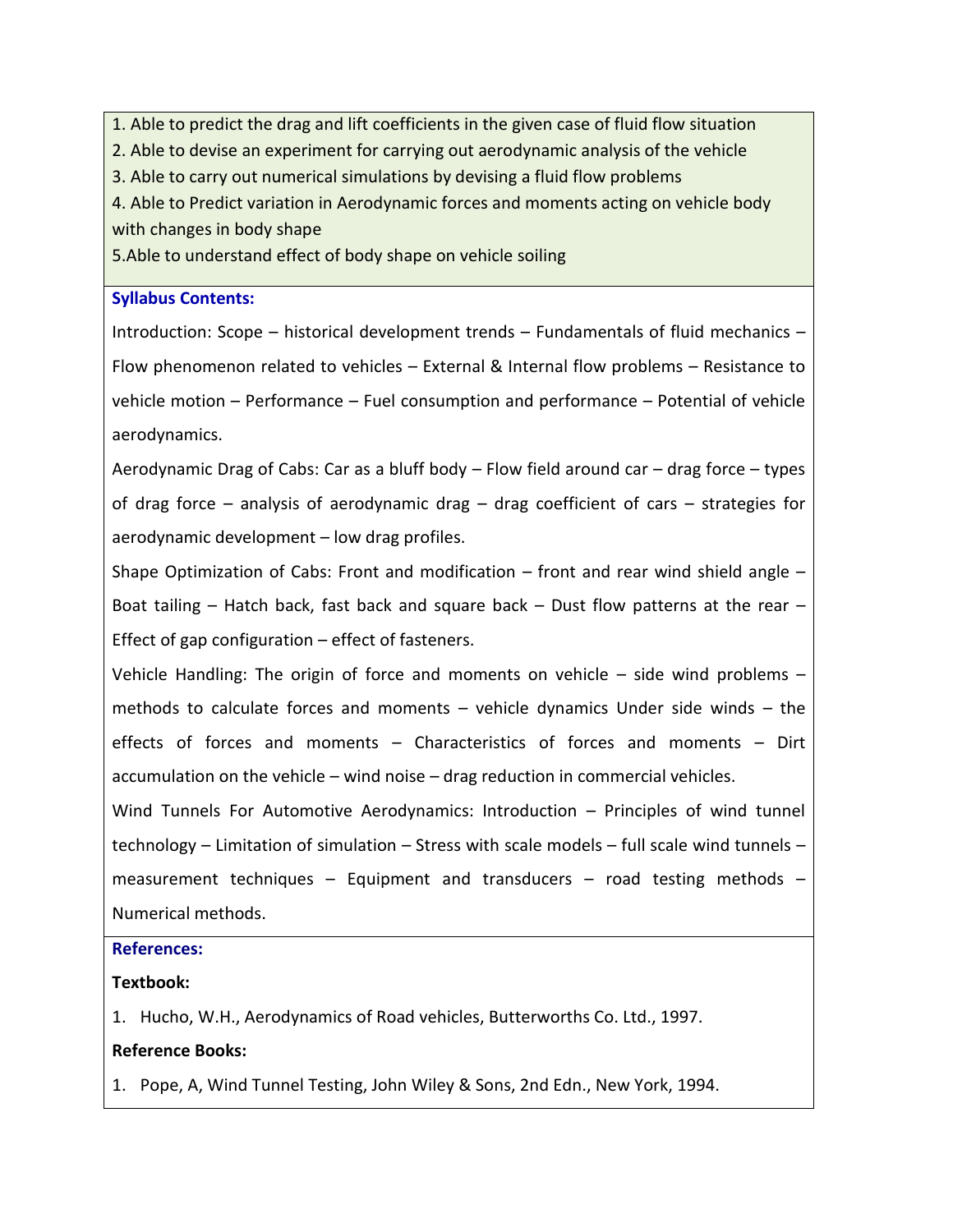2. Automotive Aerodynamics: Update SP-706, SAE, 1987.

3. Vehicle Aerodynamics, SP-1145, SAE, 1996.

#### **(DEC-II) Automotive System Design**

| <b>Teaching Scheme</b> | <b>Examination Scheme</b>                 |
|------------------------|-------------------------------------------|
| Lectures: 3 hrs/week   | T1, T2: 20 marks each, End-Sem Exam $-60$ |

#### **Course Outcomes:**

At the end of the course, students will demonstrate the ability to:

- 1. Understand the basic failure theories for all the systems
- **2.** Design the automotive systems and check its failures.

#### **Syllabus Contents:**

Introduction to Design Process: Factors – Materials selection direct - Bending and Torsional stress equation - Impact and Shock loading - Stress concentration factor - Size factor - Surface limits factor - Factor of safety - Design stress - Theories of failures – Problems. Fatigue strength and design of springs: Variable and cyclic loads – Fatigue strength – S- N curve – Continued cyclic stress – Soderberg and Goodman equations – Design of Helical – Leaf - Disc springs under Constant and Varying loads. Design of Couplings: Design and drawings of couplings – Rigid – Flexible – Design and Drawings of Cotter joints - Knuckle joints, Computer aided design of machine elements. Design of Clutches and Gear Boxes: single plate, multiple plates, centrifugal clutch, lining material, lever design, sliding mesh, constant mesh, synchromesh gear box, gear ratio and gear shifting lever, sliding mechanism

Design of Drivetrain: Design of propeller shaft and U-joints, Design of propeller shaft, criteria ,failure theories, u-joint design, Design of Final drive and differential, Design of bevel, worm and hypoid type of final drive , differential.

Design of axel and Steering: Axle and shaft design, design of fully floating, half floating axle and dead axle, Steering gear and steering mechanism design, geometry for correct steering, linkages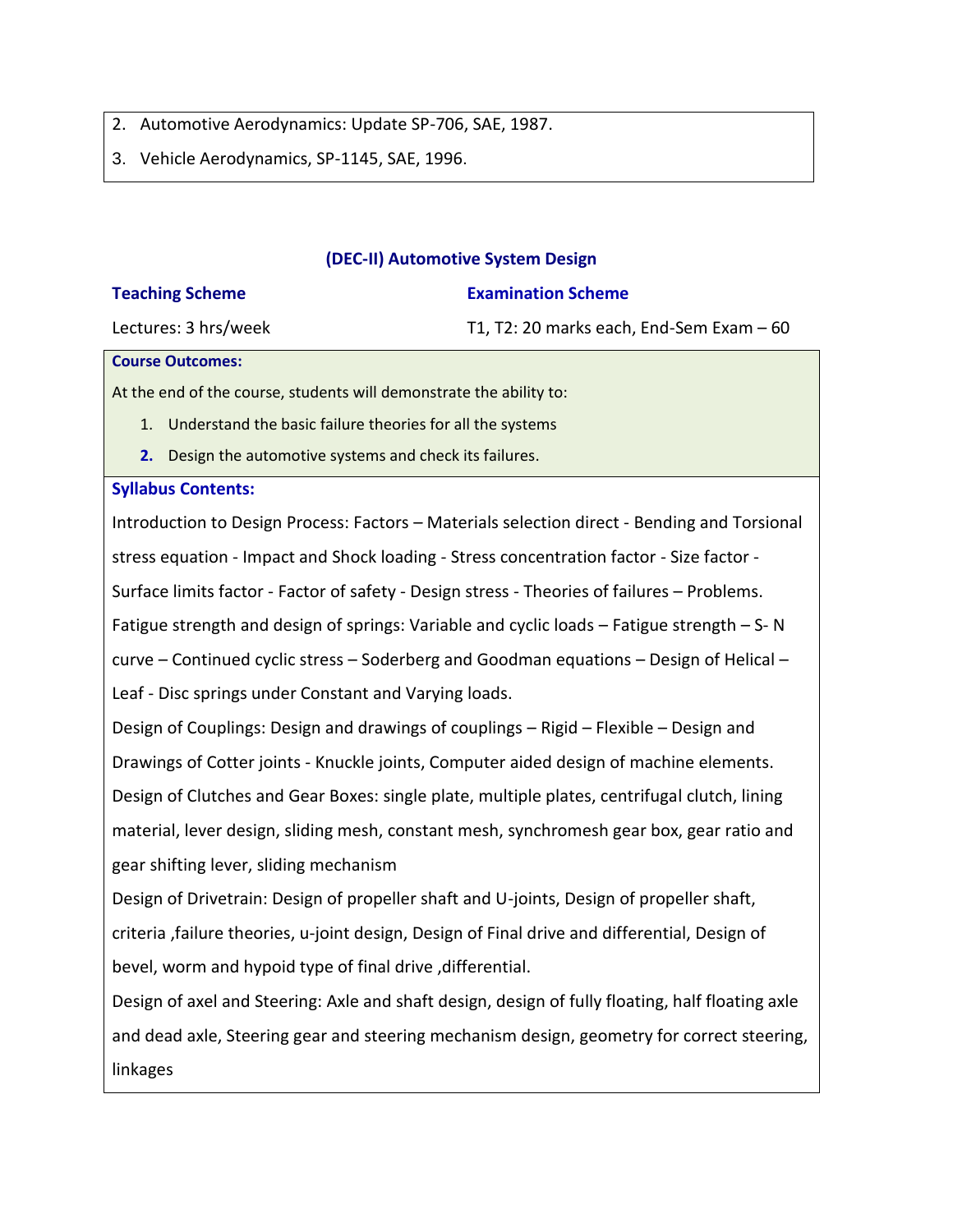Design of brakes and Suspension: internal expanding shoe brake, braking condition, friction lining material, mechanical and hydraulic braking system, leaf spring, coil spring, materials, suspension system and linkages, independent suspension

Automotive Body Structures: Emphasis is on body concept for design using first order modelling of thin walled structural elements. Practical application of solid/structural mechanics is considered to design automotive bodies for global bending, torsion, vibration, crashworthiness, topology, material selection, packaging, and manufacturing constraints.

## **References:**

## **Text Books:**

- 1. Joseph Edward Shigley and Charles, R. Mischke, (2000), Mechanical Engineering Design, McGraw –Hill International Editions.
- 2. Pandya and Shah, Machine design, Charotar Publishing House.

## **Reference Books:**

- 1. DTB Donkins, Elements of Motor Vehicles Design, TMH
- 2. P. Lukin, Automobile Chasis Design and calculations, Mir Publishers
- 3. K. M. Agrawal, Autodesign Problems, Satyaprakashan.
- 4. N.K.Giri, Automotive Mechanics, Khanna Publishers.

## **(DEC-II) Automotive Heating, Ventilation and Air Conditioning**

| <b>Teaching Scheme</b>                                                    | <b>Examination Scheme</b>                |  |
|---------------------------------------------------------------------------|------------------------------------------|--|
| Lectures: 3 hrs/week                                                      | T1, T2: 20 marks each, End-Sem Exam - 60 |  |
| <b>Course Outcomes:</b>                                                   |                                          |  |
| At the end of the course, students will demonstrate the ability to:       |                                          |  |
| 1. Able to Understand the requirements of HVAC in automobile applications |                                          |  |
| Able to Understand the refrigerant and air managements<br>2.              |                                          |  |

- 3. Able to Develop the control system
- **4.** Able to Diagnosis the problems with HVAC systems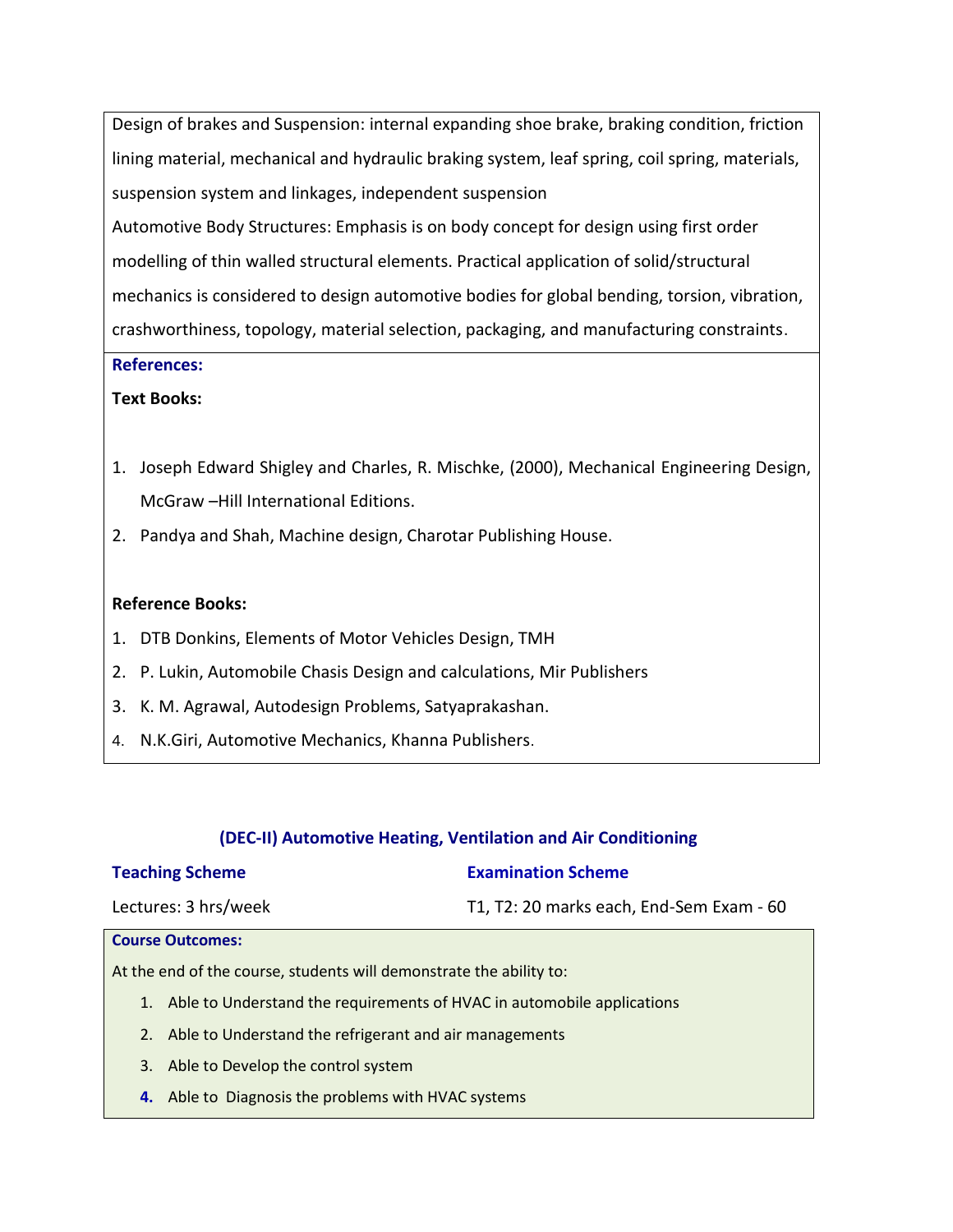#### **Syllabus Contents:**

Fundamentals of Air-Conditioning, Cooling and Heating System: Basic terminology, design factors and concepts related to air conditioning system- Construction and Working principles of Thermostatic Expansion valve and Orifice tube based system- Heating system types -detailed study of HVAC components like compressor, evaporator, condenser, TXV, orifice tube , Receiver-drier, heater core etc. Location of air conditioning components in a vehicle.

Refrigerants & Air Management Systems: *Refrigerants:* Temperature and pressure relation, Properties of R-12 and R134a- refrigerant oil Simple problems - Containers - Handling refrigerants - Tapping into the refrigerant container - Ozone Layer Depletion.

*Air management system:* Air routing for manual, semi and automatic system- cases and ducts- Air distribution, control head and doors- Defrost system, Refrigerant charging, system installation.

Automatic Climate Control System: ATC system block diagram- different types of Sensors and Actuators, - Control Logic Electrical wiring diagram of manual and automatic system multiplexing between BCM and PCM- control of compressor clutch, blower motor etc. diagnostics tools and features.

Modeling of Air-Conditioning Components: Modelling of Fixed and variable Displacement type compressor, evaporator modeling - heat transfer correlations for the fluids inside the evaporator, analysis of evaporator frosting- condenser modeling -improvement of refrigerant flow control method.

Air Conditioning Diagnosis And Services: AC system diagnosis based on temperature and pressure measurements, sight glass, sound etc. - refrigerant leak detection- Trouble shooting and Servicing of compressor, evaporator, condenser, heater core etc. – HVAC equipment , recovery and charging.

Air routing system service.

#### **References:**

#### **Textbooks:**

1) Tom Birch, "Automotive Heating and Air Conditioning" Pearson Education Inc., 2003.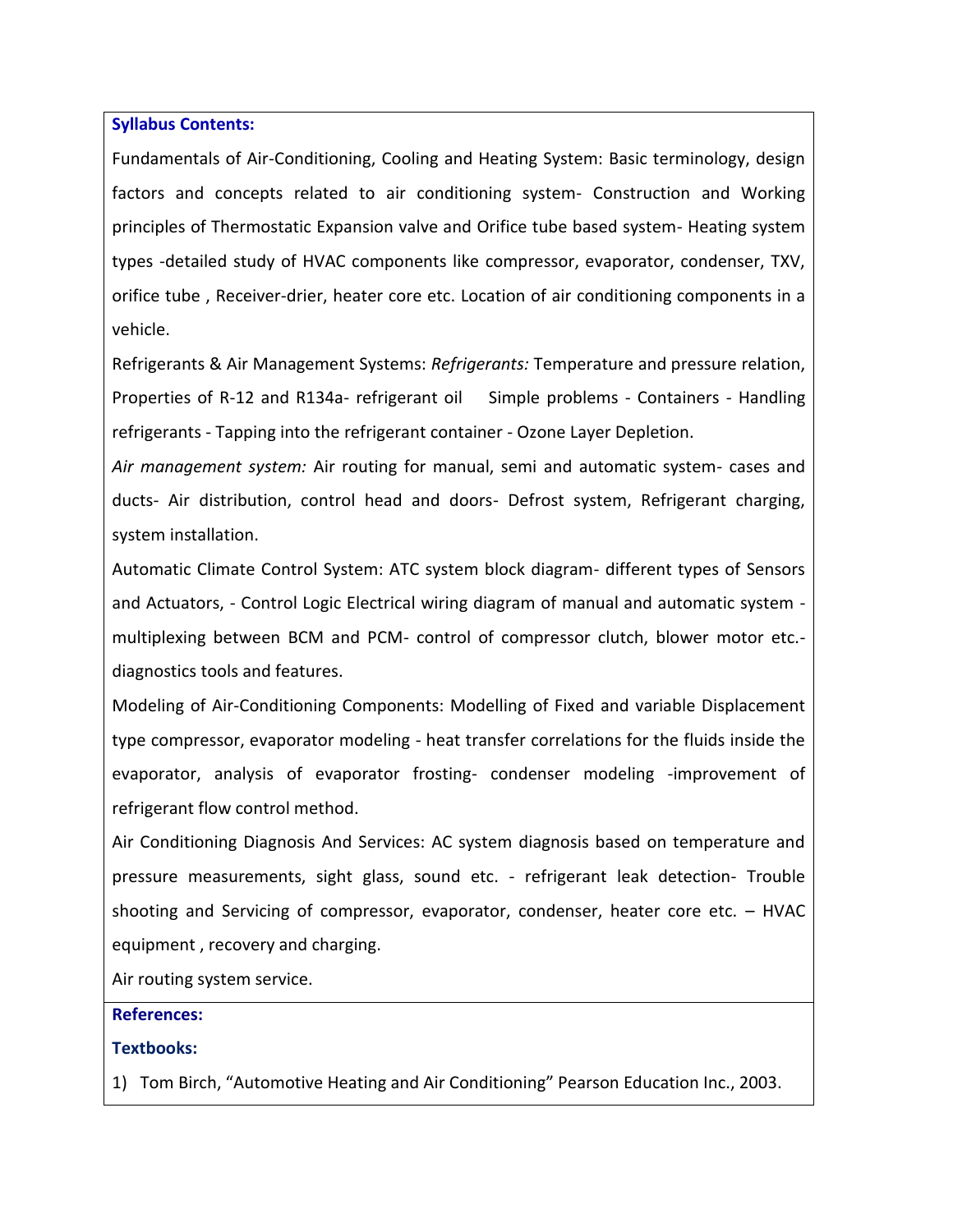- 2) Boyce H. Dwiggins, Jack Erjavec., "Automotive Heating and Air-Conditioning", Delmer publisher., 2001.
- 3) William H Crouse and Donald L Anglin, "Automotive air conditioning", McGraw Hill Inc., 1990

## **References:**

- 1) Goings. L.F., "Automotive air conditioning", American Technical services, 1974
- 2) Paul Weiser, "Automotive air conditioning", Reston Publishing Co Inc., 1990.
- 3) MacDonald, K.L., "Automotive air conditioning", Theodore Audel series, 1978.
- 4) James D. Halderman, "Automotive Heating, Ventilation, and Air Conditioning Systems", Pearson Education Inc., 2004.
- 5) SAE paper No: 931121,900084, 850040,931137,870029 etc.
- 6) Vehicle Service Manuals.
- 7) ASHRAE Handbook, All four volumes.

## **(LC-III) Mini Project**

| <b>Teaching Scheme</b>    | <b>Examination Scheme</b>          |
|---------------------------|------------------------------------|
| Contact hours: 4 hrs/week | Presentation/demonstration-100 ESE |

#### **Course Outcomes:**

At the end of the course, students will demonstrate the ability to:

- 1. Carry out the given engineering problem independently.
- **2.** Present the engineering analysis effectively.
- **3.** Learn to write technical reports.

#### **Syllabus Contents:**

Mini project includes a small dissertation work which shall cover topics such as design, fabrication, analysis, simulations, field study, market survey and case study etc.

## **(LC-IV) Automotive Lab II**

**Teaching Scheme Examination Scheme**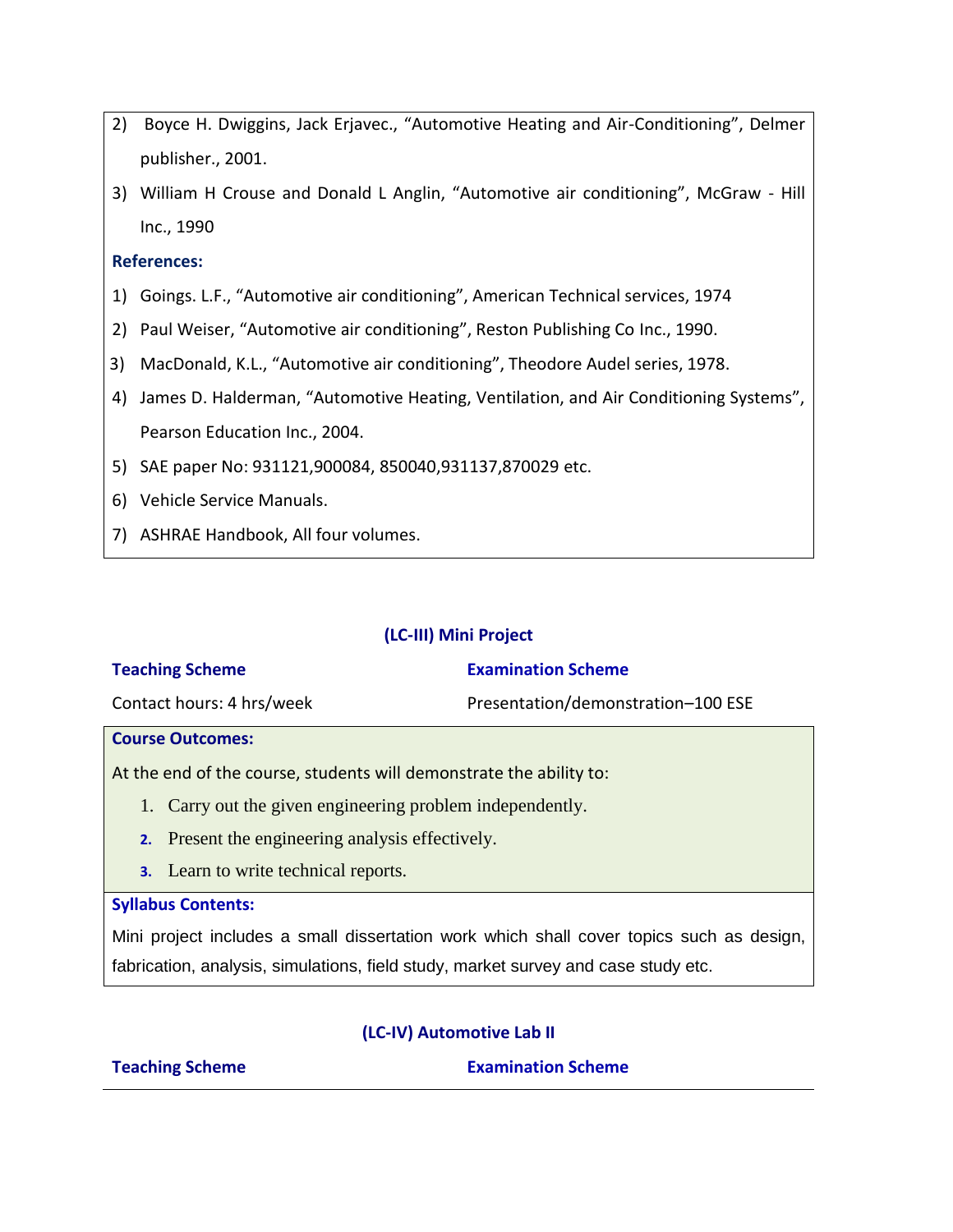#### **Course Outcomes:**

At the end of the course, students will demonstrate the ability to:

1. Able to demonstrate the significance of experimentation and explore the possibility of carrying out engineering investigations

2. Able to acquire hands on experience on the various test-rigs, Experimental setup.

3. Able to measure the various technical parameters by instrument and by mathematical relationship.

4. Able to identify the effect of various parameters on the system and able to co- relate them

5.To demonstrate the algorithm, its coding and its use for automotive application

## **Syllabus Contents:**

The term work shall consist of minimum eight exercises approved by the PCC teachers.

Minimum two exercises from each course based on preferably experimental measurements.

#### **List of Experiments:**

#### **Automotive Electronics :**

- 1. Full wave rectifier
- 2. IC555 Timer Circuit
- 3. Introduction to Arduino Uno
- 4. Variation of LED intensity and blinking using Arduino and Potentiometer
- 5. Distance measurement using ultrasonic sensor and Arduino
- 6. Automatic lights using LDR and Arduino
- 7. Study of CAN bus and ECU system
- 8. 2 wheeler fuel injection system and ECU modes

#### **(MLC-III) Intellectual Property Rights**

#### **Teaching Scheme**

#### **Examination Scheme**

Lectures: 1 hrs/week

T1, T2: 20 marks each, End-Sem Exam - 60

**Course Outcomes:**

At the end of the course, students will demonstrate the ability to: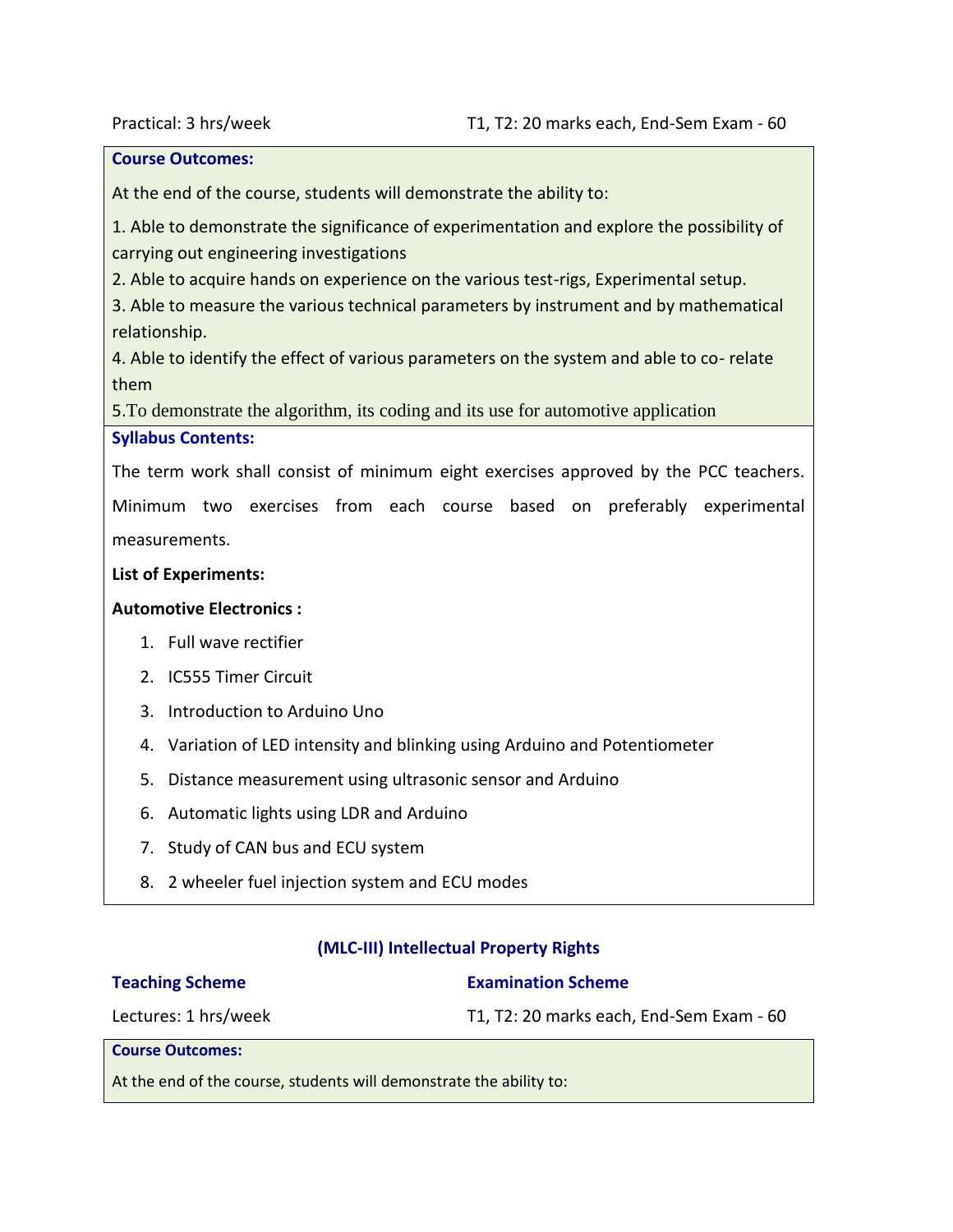**1.** understand the entire process of obtaining IPR and its significance

## **Syllabus Contents:**

Introduction: Nature of Intellectual Property: Patents, Designs, Trademarks and Copyright. Process of Patenting and Development: technological research, innovation, patenting, development

International Scenario: International cooperation on Intellectual Property. Procedure for grants of patents, Patenting under PCT

Patent Rights: Scope of Patent Rights. Licensing and transfer of technology. Patent information and databases. Geographical Indications

New Developments in IPR: Administration of Patent System. New developments in IPR; IPR of Biological Systems, Computer Software etc. Traditional knowledge Case Studies, IPR and IITs

Registered and unregistered trademarks, design, concept, idea patenting

## **References:**

- Resisting Intellectual Property by Halbert ,Taylor & Francis Ltd ,2007
- Industrial Design by Mayall, Mc Graw Hill
- Product Design by Niebel, Mc Graw Hill
- Introduction to Design by Asimov, Prentice Hall
- Intellectual Property in New Technological Age by Robert P. Merges, Peter S. Menell, Mark A. Lemley
- Intellectual Property Rights Under WTO by T. Ramappa, S. Chand

## **Liberal Learning Course**

#### **Teaching Scheme**

#### **Examination Scheme**

Lectures: 1 hrs/week

T1, T2: 20 marks each, End-Sem Exam - 60

#### **Course Outcomes:**

At the end of the course, students will demonstrate the ability to:

1. Take up a area of his choice and develop the learning at his/her own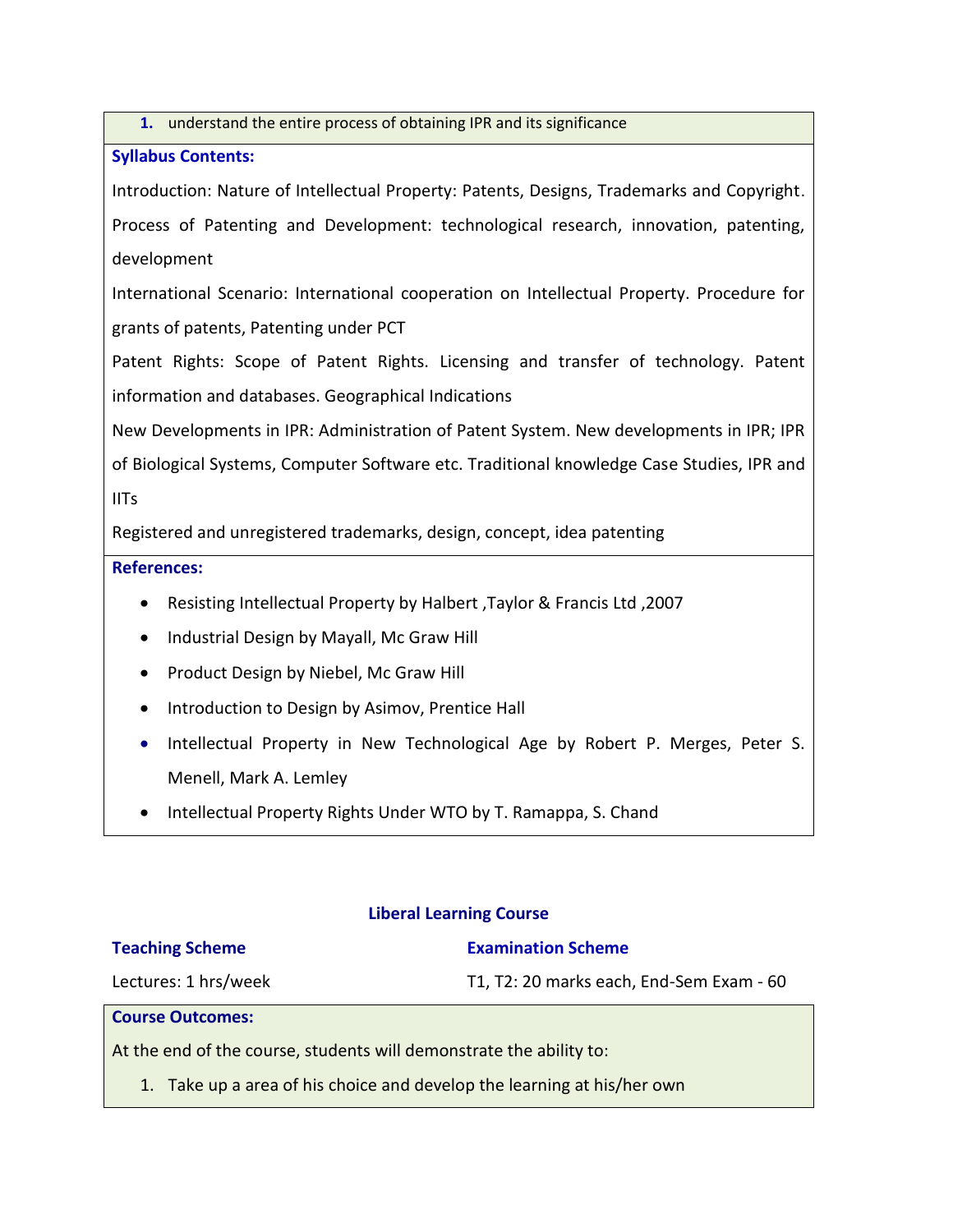**Syllabus Contents:**

The candidate has to select the course from the list declared at institute level. He/she has to develop the learning himself/herself under the supervisor allotted by the department. The examination as decided by the supervisor shall be conducted.

## **References:**

The candidate may use the resources as per their convenience

## **Semester III**

## **(Dissertation) Dissertation I**

| <b>Teaching Scheme</b> | <b>Examination Scheme</b> |
|------------------------|---------------------------|
| Practical: 3 hrs/week  | End-Sem Exam - 100        |

#### **Course Outcomes:**

At the end of the course, students will demonstrate the ability to:

1. Able to critically read, interpret & evaluate current literature in the discipline.

2. Able to integrate and synthesize ideas within the field.

3.Able to demonstrate comprehensive knowledge of the literature in the field

4. Able to critically evaluate empirical evidence.

5.Able to demonstrate a comprehensive understanding of techniques critical to the field 6.Able to communicate clearly and effectively to specialist and non‐specialist audiences

#### **Syllabus Contents:**

The dissertation work will start in semester III and should preferably be a live problem in industry or an issue having a bearing on performance of the automobile industry and should involve scientific research, design, generation/collection and analysis of data, determining solution and must preferably bring out the individual contribution. The dissertation should be presented in standard thesis format. The oral presentation as an examination shall be conducted with the help of approved external examiner